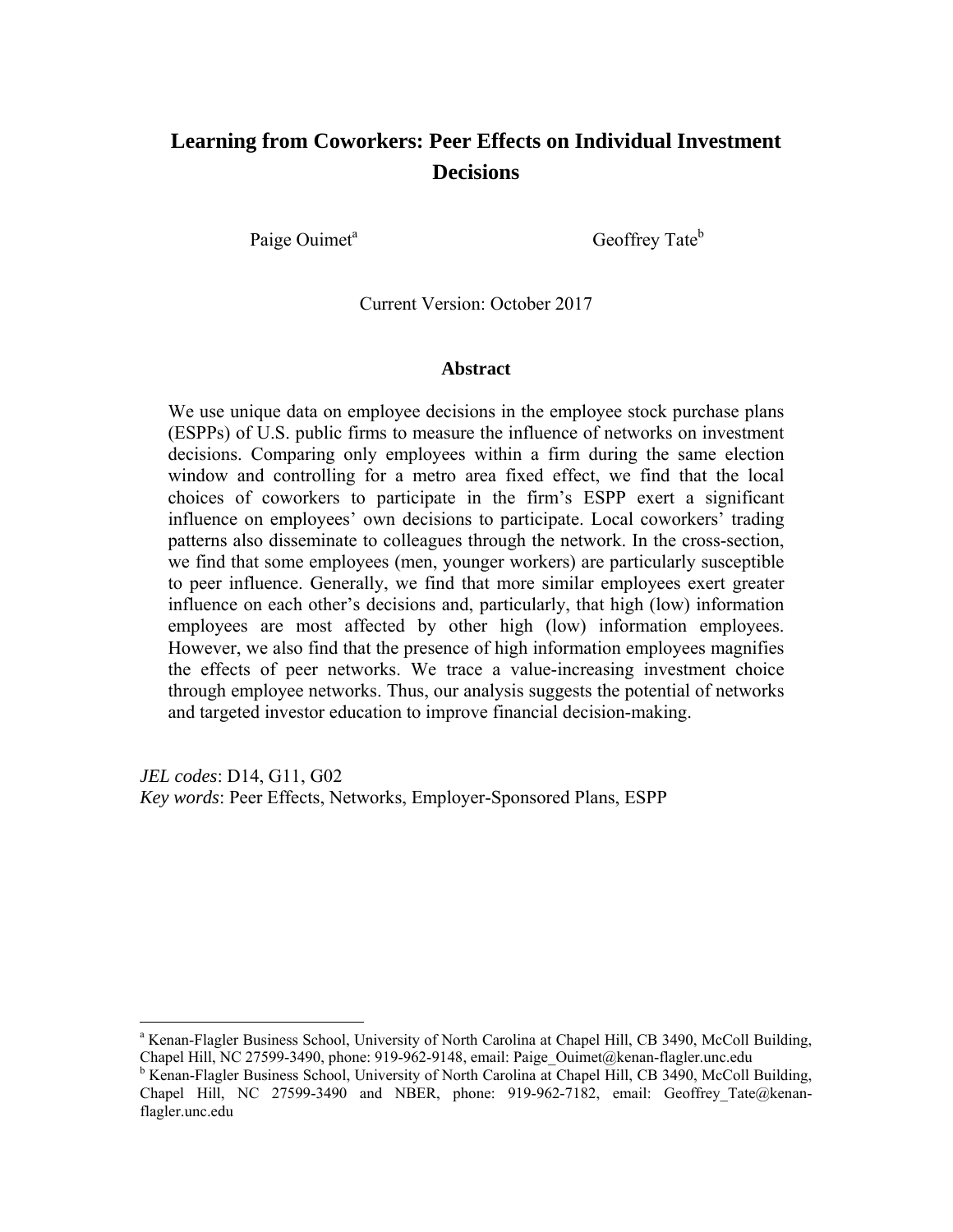

November 20, 2017

I have no conflicts of interest relating to the potential publication of "Learning from coworkers: Peer effects on individual investment decisions." I have nothing to disclose.

Sincerely,

Py Orion

*Paige Ouimet* Associate Professor of Finance Kenan-Flagler Business School University of North Carolina Office: 919-962-9148 Email: Paige\_Ouimet@unc.edu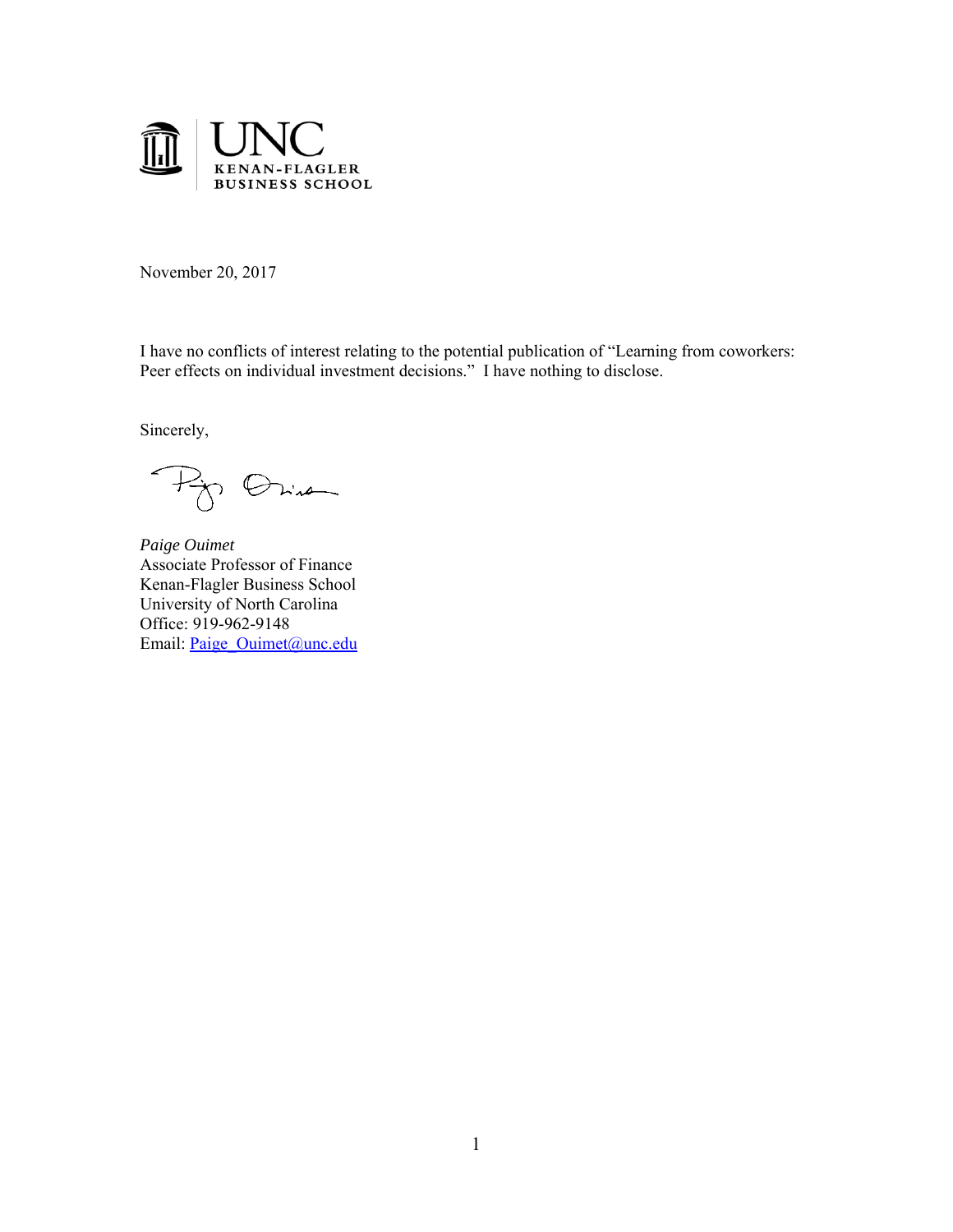

November 20, 2017

I have no conflicts of interest relating to the potential publication of "Learning from coworkers: Peer effects on individual investment decisions." I have nothing to disclose.

Sincerely,

July Hate

*Geoffrey Tate* Professor of Finance Kenan-Flagler Business School University of North Carolina Office: 919-962-7182 Email: Geoffrey\_Tate@unc.edu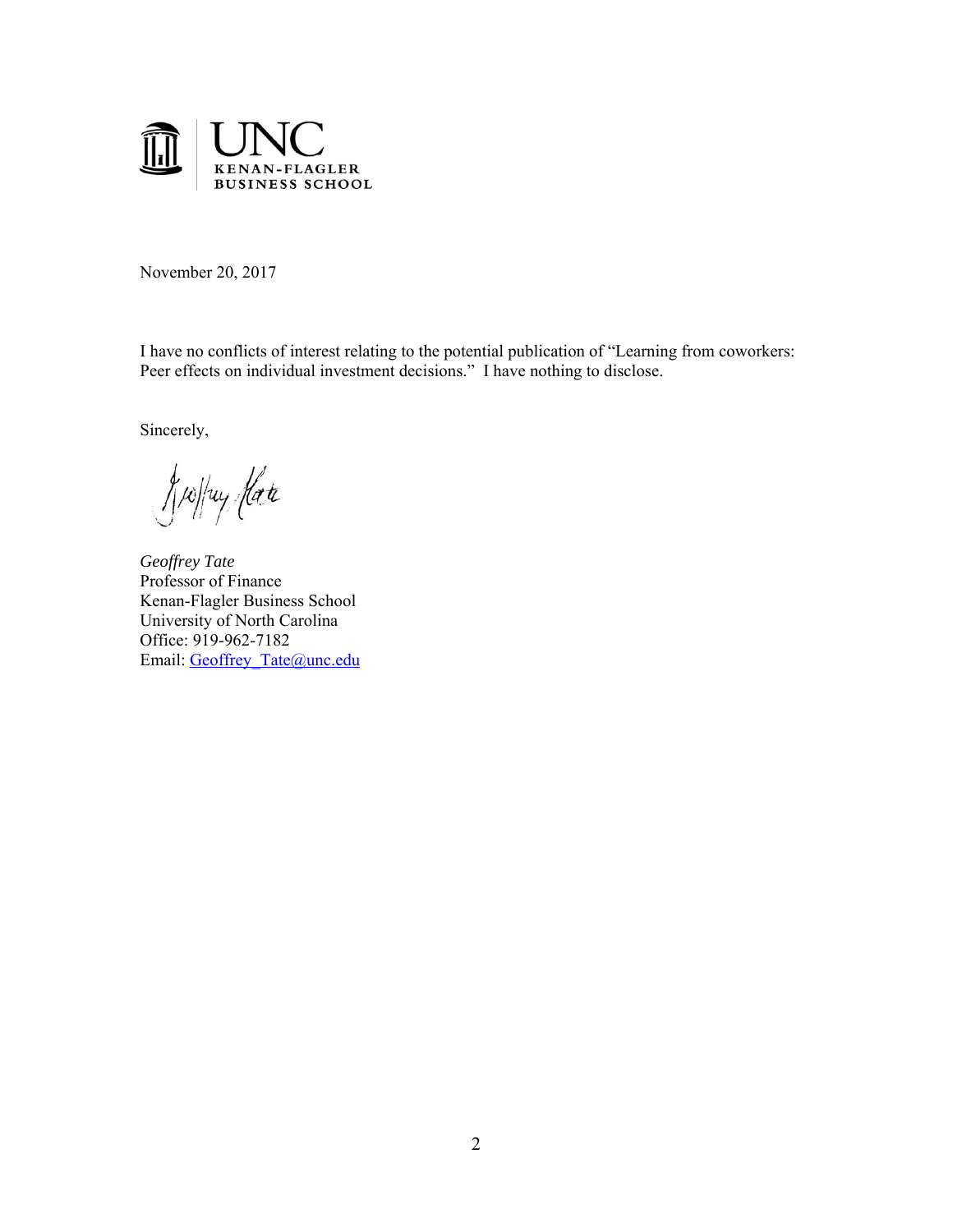## **1. Introduction**

How do people learn about investments? U.S. households hold roughly one third of their net worth in stocks and mutual fund shares.<sup>1</sup> Thus, personal financial decisions have important consequences for their wealth and welfare. Yet there is extensive evidence that individuals do not always make wise choices when managing their financial investments (Barber and Odean, 2013). We ask whether the choices made by their peers influence investors' individual financial decisions. Using data from the employee stock purchase plans (ESPPs) of U.S. corporations, we compare the trading and participation decisions of employees who work for a firm in the same core-based statistical area (CBSA) to the decisions among employees who simultaneously work for the same firm in different CBSAs. We find that employees are more likely to participate in ESPPs and to quickly sell acquired shares if their nearby colleagues are also doing so. We also find that high information employees facilitate the flow of information through peer networks, thereby identifying a set of employees that firms can target to broadly influence participation and trading behavior. Because ESPP shares are sold to employees at a discount to current market prices, the decisions induced by peer effects are likely to be profitable and to increase individual welfare.

There are many reasons to believe that people's decisions are influenced by those with whom they interact. Social network connections can serve as conduits for the flow of information between individuals (Ellison and Fudenberg, 1995; Banerjee, 1992; Bikhchandani, Hirshleifer, and Welch, 1992). Alternatively, individuals could have preferences that weight relative differences between their own consumption and the consumption of their peers, causing them to mimic external consumption patterns in order to "keep up with the Joneses" (Abel, 1990; Bernheim, 1994). Generally, models of both types predict heightened conformity of choices within peer groups compared to the general population.

Participation and trading decisions within employer sponsored plans – and ESPPs in particular – provide a fertile testing ground for the presence of peer influence on financial choices. The influence of peer decisions is likely to be maximized in an environment in

 $\overline{a}$ 

<sup>&</sup>lt;sup>1</sup> Source: U.S. Census Bureau 2011 Survey of Income and Program Participation.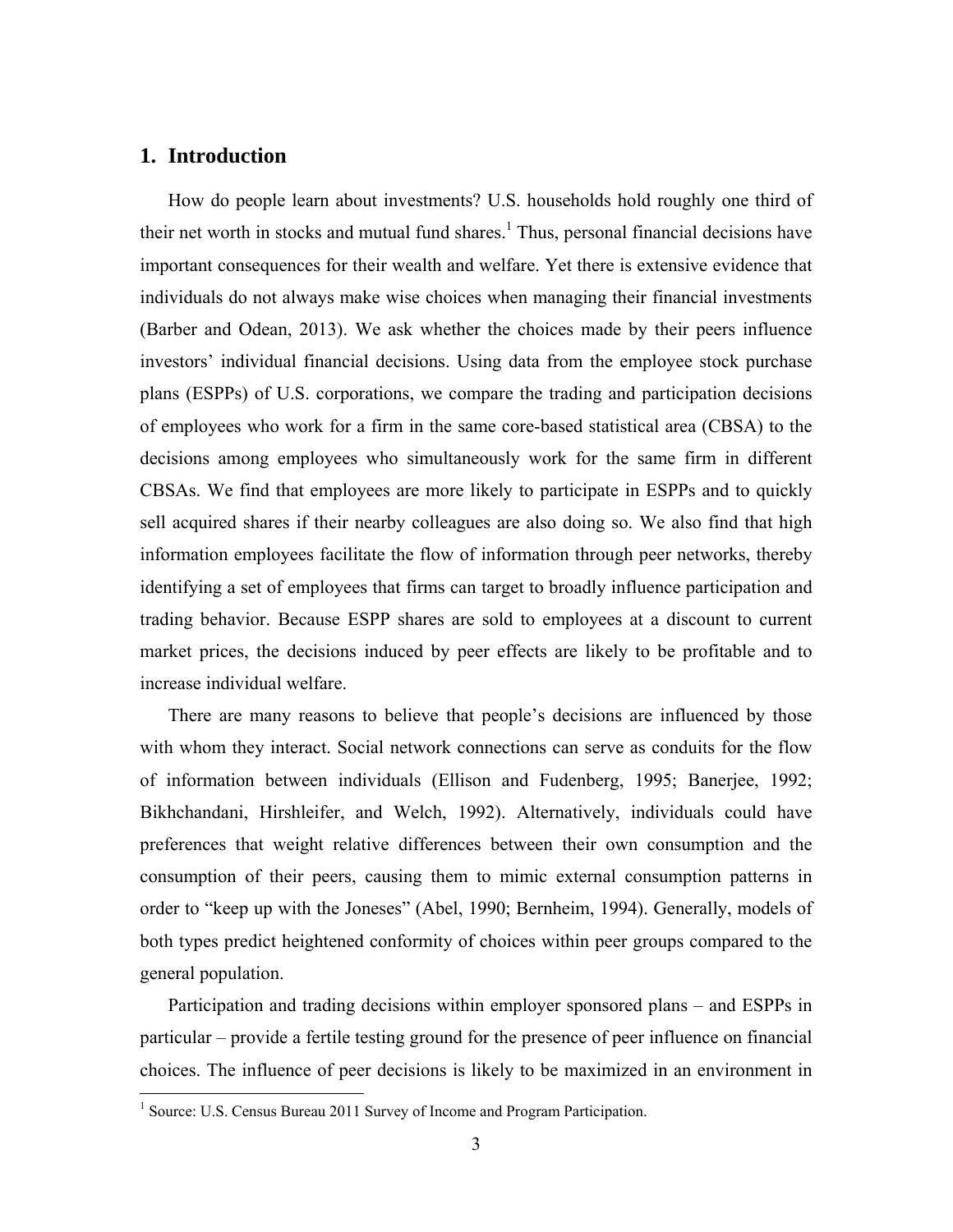which the decisions faced by different individuals are the same  $-$  a similar decision setting both facilitates cross-individual comparisons and also maximizes the relevance of information that can be transferred between individuals. Within a single firm's ESPP, all employees simultaneously face the same choice to participate or not to participate given an identical set of plan properties (e.g., the discount from the current market price at which company stock is available for purchase).<sup>2</sup> Similarly, conditional on participating in an employer sponsored plan, all employees hold the same financial security (company stock) and thus their decisions of when to sell are affected by the same fundamental information. Moreover, ESPPs offer employees the opportunity to purchase stock at a discount from current market prices and typically do not place restrictions on the timing of sales. Thus, it is common to observe employees selling shares in the initial days following their election to purchase. These correlated trades, which are likely to be largely unrelated to fundamentals, make it easier to detect peer influence statistically.

We use data provided by an equity compensation administration services provider to test for the presence of peer influence on participation and trading decisions in employer sponsored plans in a sample of more than 500 U.S. firms. We consider a biannual choice for each worker whether to purchase company stock within her firm's ESPP as well as the subsequent decision of if and when to sell any acquired shares.<sup>3</sup> An immediate challenge for our analysis is to separate the influence of peer decisions on employee choices from the effects of selection and the exposure to common shocks (Manski, 1993). To begin to address these concerns, we exploit a unique feature of our data relative to other samples of investor trading decisions that have been used in prior research: its inclusion of worker-firm matches. Many prior studies define peer groups using the locations in which people reside, but as a result face the challenge of separating peer influence from the effects of local shocks. We instead define each individual's peer group (or network) by identifying sets of workers within a metropolitan area who work for the same firm. In all of our regressions, we include fixed effects for each metropolitan areaparticipation window pair. Thus, we remove the influence of shocks to the local economy

<sup>&</sup>lt;sup>2</sup> The only difference between employees is the maximum size of participation allowed, which is typically set based on a fraction of pay. Most firms also have a hard ceiling on the maximum participation allowed, which will limit participation for high-income employees.

 $3$  The biannual time frame is an aggregation choice we make to facilitate consistent analysis across firms, but does not necessarily correspond to the frequency of plan purchases within a given firm's plan.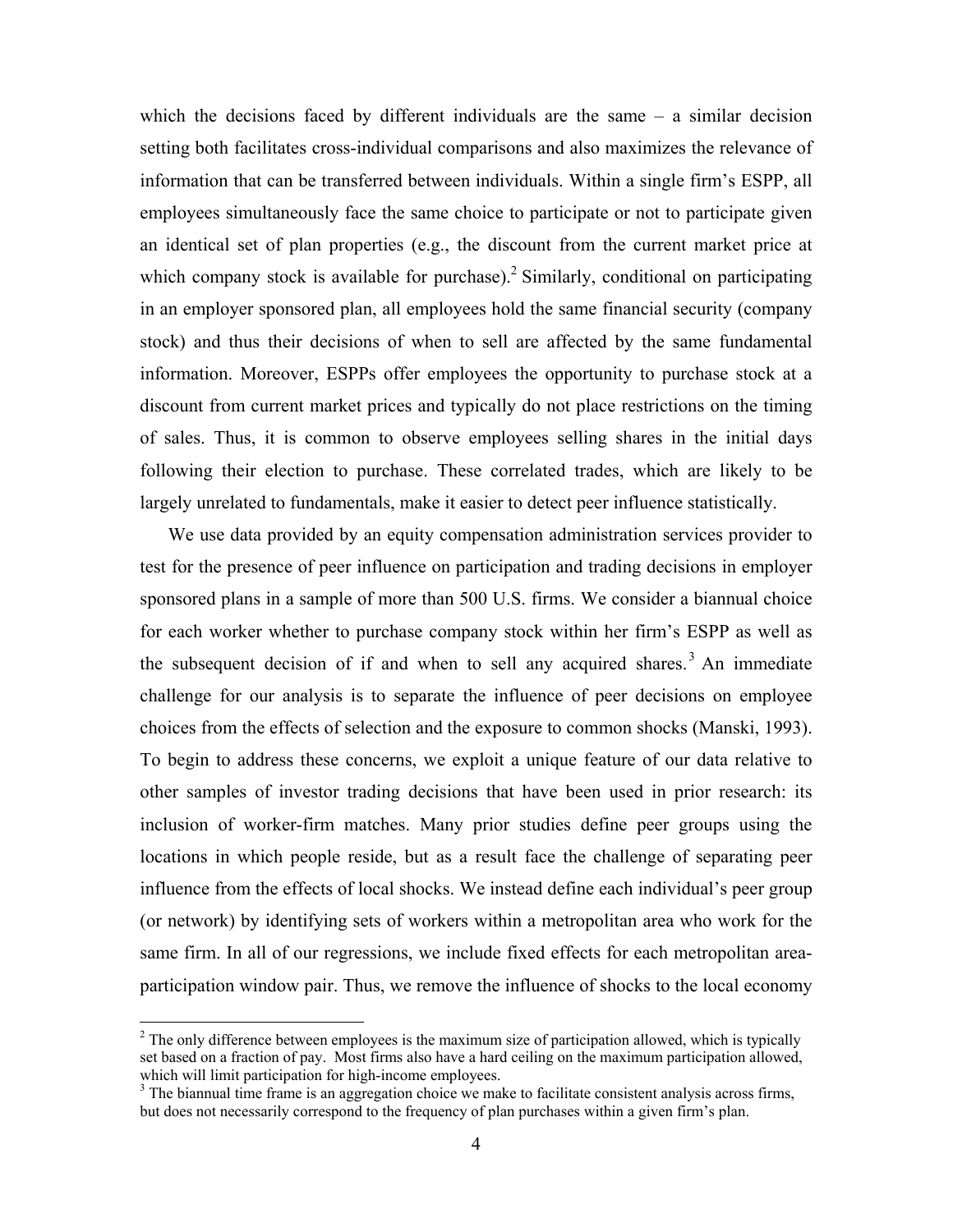that might have correlated effects on the investment decisions of investors living in the metropolitan area. We instead exploit variation in the behavior of workers within the metropolitan area who work at different firms. Of course, coworkers in a firm could also be subject to common firm-level shocks. To address this concern, we also include a fixed effect for each firm-participation window pair. Thus, we compare each worker's decision to participate (or trade) to the simultaneous decisions of other workers in the same firm. The fixed effects capture shocks (such as shocks to the value of company stock) that are common to all investors in the plan, and our identification comes from differences in the behavior of groups of workers within the firm who are located in different metropolitan areas.

Including controls for worker characteristics (gender, age, income), we find a significant positive relation between the participation rate in the firm's ESPP in a firmlocation and an individual worker's decision to participate. Economically, a ten percentage point increase in local participation is associated with a 1.5 percentage point increase in the likelihood a worker will choose to participate in a given participation window. We find that peer effects also matter for trading decisions. We find a positive association between the average number of days to first trade among employees in the worker's firm-location and the number of days until she makes her first trade, conditional on acquiring shares in the firm's ESPP. Moreover, the likelihood an employee sells the shares acquired in the ESPP within the first two weeks significantly increases with the frequency with which the employee's local co-workers make the same type of sale.

Though our baseline empirical strategy addresses the most obvious sources of confounding common shocks, it is possible that workers in a specific firm-location might be subject to different shocks from their colleagues at other locations in the firm. Firms could segregate different business activities in different geographic locations (e.g., finance versus production) and the workers who conduct those activities might be exposed to different shocks (in a way that is not reflected by differences in the observable demographics for which we control). Following a strategy similar to Duflo and Saez (2002) and Case and Katz (1991), we construct an additional instrumental variables test that exploits the predictive power of demographics for participation and trading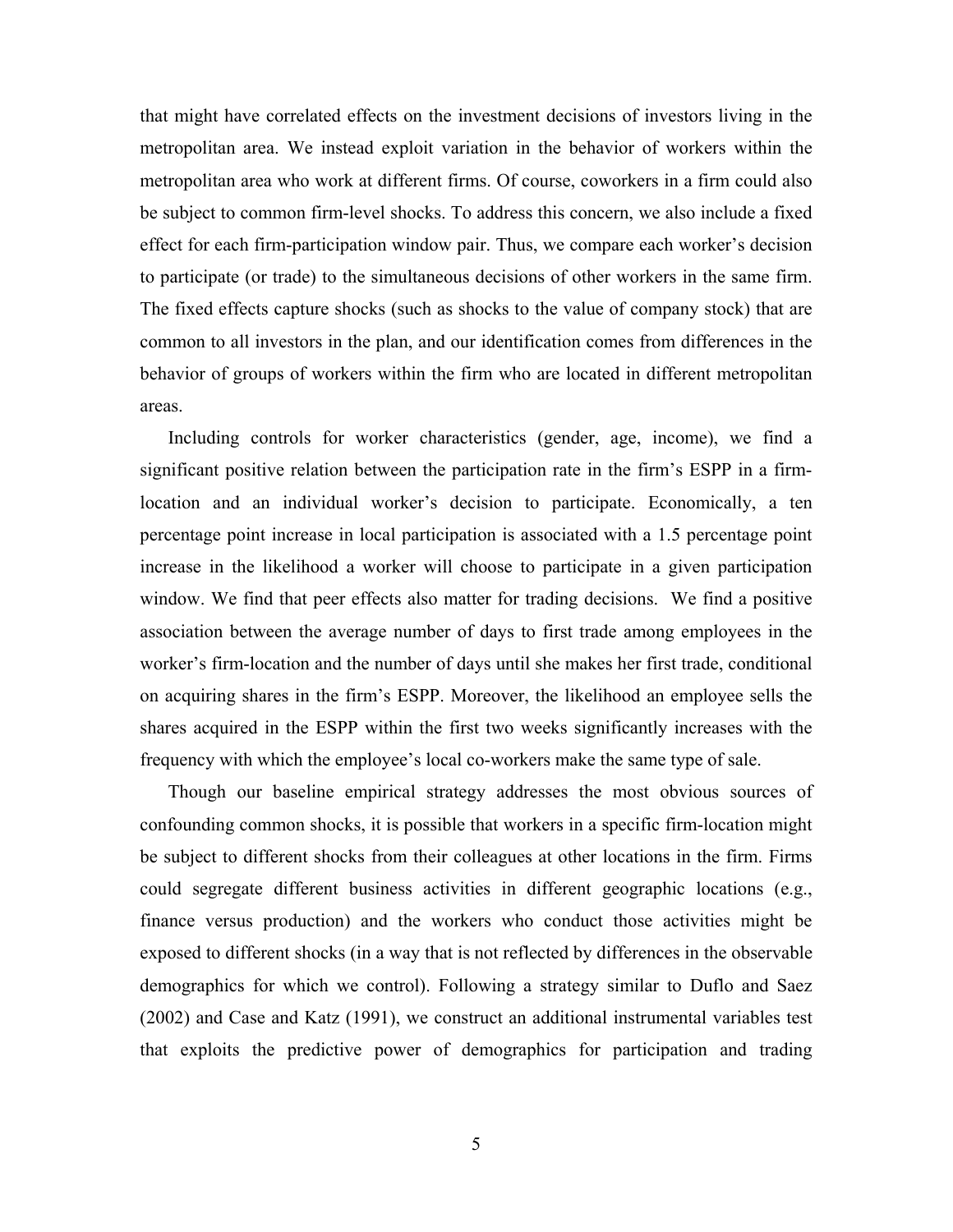decisions.4 For example, we use the proportion of an employee's local co-workers who are in different five-year bins of the age distribution to instrument for the average participation rate in the firm's ESPP in a given location. The identifying assumption is that the proportion of workers of a certain age group in the office does not directly affect a worker's own decision to participate in the plan once we control for her own age. We confirm the findings of significant positive peer effects on both participation and trading decisions using this approach. It is important to note, however, that the identification strategy is not valid if there are positive exogenous peer effects. Though this mechanism does not appear to be compelling in our setting (e.g., ESPP choices are private and unobserved absent communication between peers), we nevertheless conduct additional tests to address the concern. We find evidence supportive of our identifying assumption.

As a first step toward identifying the economic mechanisms driving the peer effects, we test for cross-sectional differences in the influence of peers depending on observable employee characteristics. We consider interactions of the average participation rate (or propensity to trade shares in the first two weeks conditional on participation) with worker gender, age, and income. We find that women respond significantly less to the decisions of local co-workers than men. We also find that younger workers – particularly workers who are younger than  $40 -$  respond more to the decisions of co-workers than employees of other age groups do. Peer influence is the strongest on workers in the middle portion of the income distribution. Though the gender differences could have many interpretations, the age and income patterns are broadly consistent with a larger peer influence on employees that are likely to have less information about effective trading in ESPPs.

Building on these findings, we turn to our main hypothesis: peer networks serve as conduits for the flow of information between colleagues. To test the hypothesis, we consider three proxies for employee information. First, we identify employees who work in occupations that are likely to be associated with high general knowledge of financial products (finance, accounting, and engineering) or with strong knowledge of the firm's specific compensation plans (human resources). Second, we consider employees who self-report "excellent" or "good" prior investment experience. Third, we consider employees in the highest reported income bin. Using each measure of "high information"

 $\overline{a}$ 

<sup>&</sup>lt;sup>4</sup> Notably, we find an inverted U-shaped relation between age and ESPP participation and a lower propensity to trade among women and lower-income workers.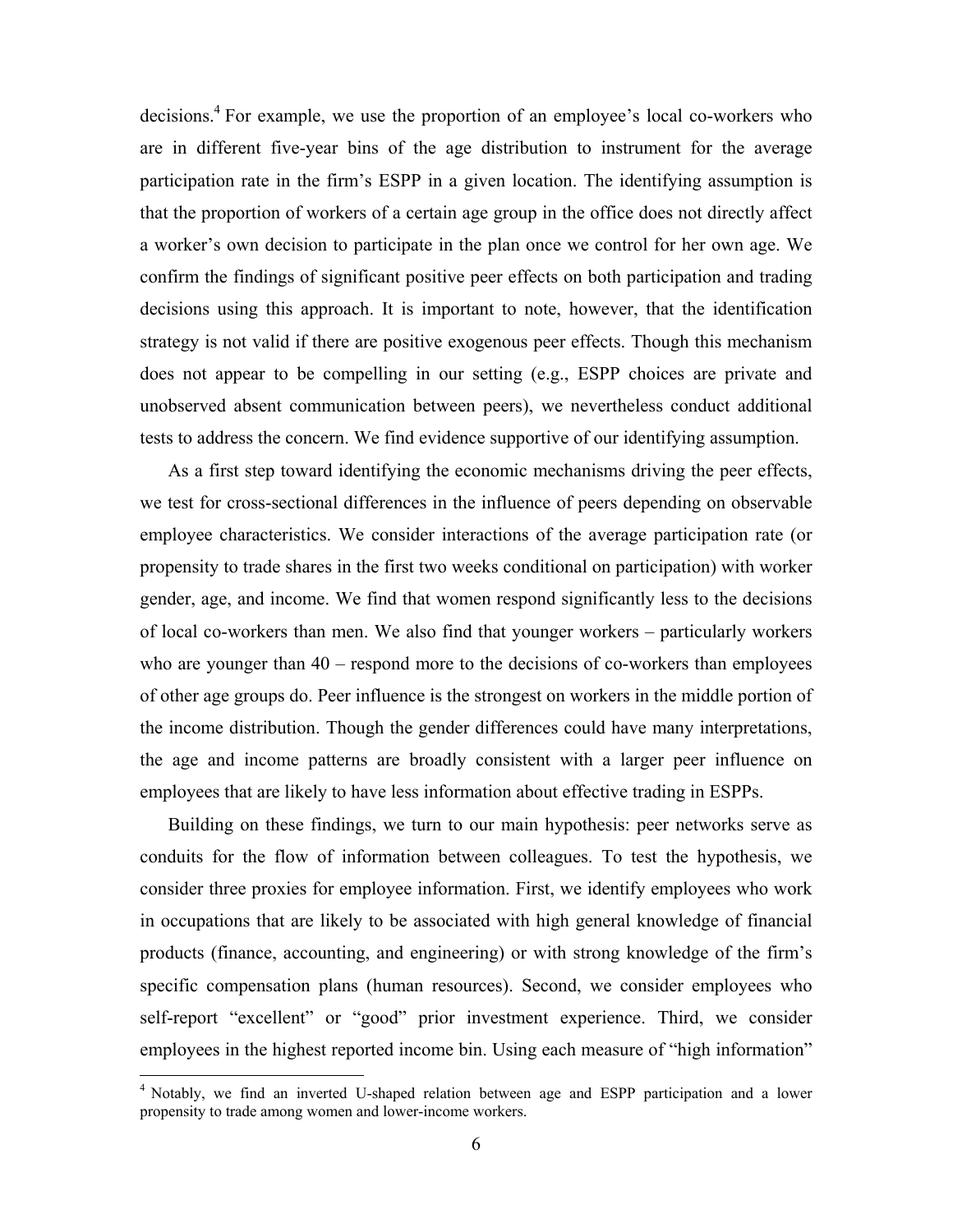employees, we measure separately the average ESPP participation decision among high and low information employees. We then regress an indicator for each employee's decision to participate on the average decisions of high and low information peers as well as the interaction of the average decisions with an indicator for whether the employee herself is a high information employee. Consistent with prior research and the endogenous peer effects mechanism, we generally find the strongest influence of "like on like" (i.e., the decisions of high (low) information employees exert the greatest influence on the choices of other high (low) information employees); however, we also find evidence of significant cross-group influence. We find that the choices of high information employees affect the decisions of low information colleagues, consistent with the learning channel. Though we also find that the choices of low information workers affect the choices of their colleagues, we find that the influence is strongly and significantly muted when there are no high information employees present at the firmlocation. Thus, peer interactions with low information colleagues appear to affect choices more strongly when it is more likely that information has diffused from high information colleagues through the network.

Our results identify ESPP participation as a setting in which peer influence serves to spread welfare-increasing practices among employees. As a final test of the endogenous peer effects mechanism, we assess whether peers exert more influence on investment choices among employees who work in CBSAs with higher population density. We find that peer effects are indeed weaker in CBSAs with lower density, suggesting that peer-topeer learning is less effective when there is less personal contact between individuals. Overall, the results suggest significant potential externalities from educating small numbers of workers on making better financial choices within firm-offered plans.

Our results contribute to the finance literature that studies peer influences on investment decisions. A small subset of these papers uses field data to measure the relation between peers' choices (Brown, Ivkovic, Smith, and Weisbenner, 2008; Hong, Kubik, and Stein, 2004). These studies face a number of empirical challenges due to the limitations of available data. For example, they observe stock market participation, but cannot make more precise statements about how individuals invest. Moreover, they have no means to identify peer groups beyond exploiting geographic variation. One approach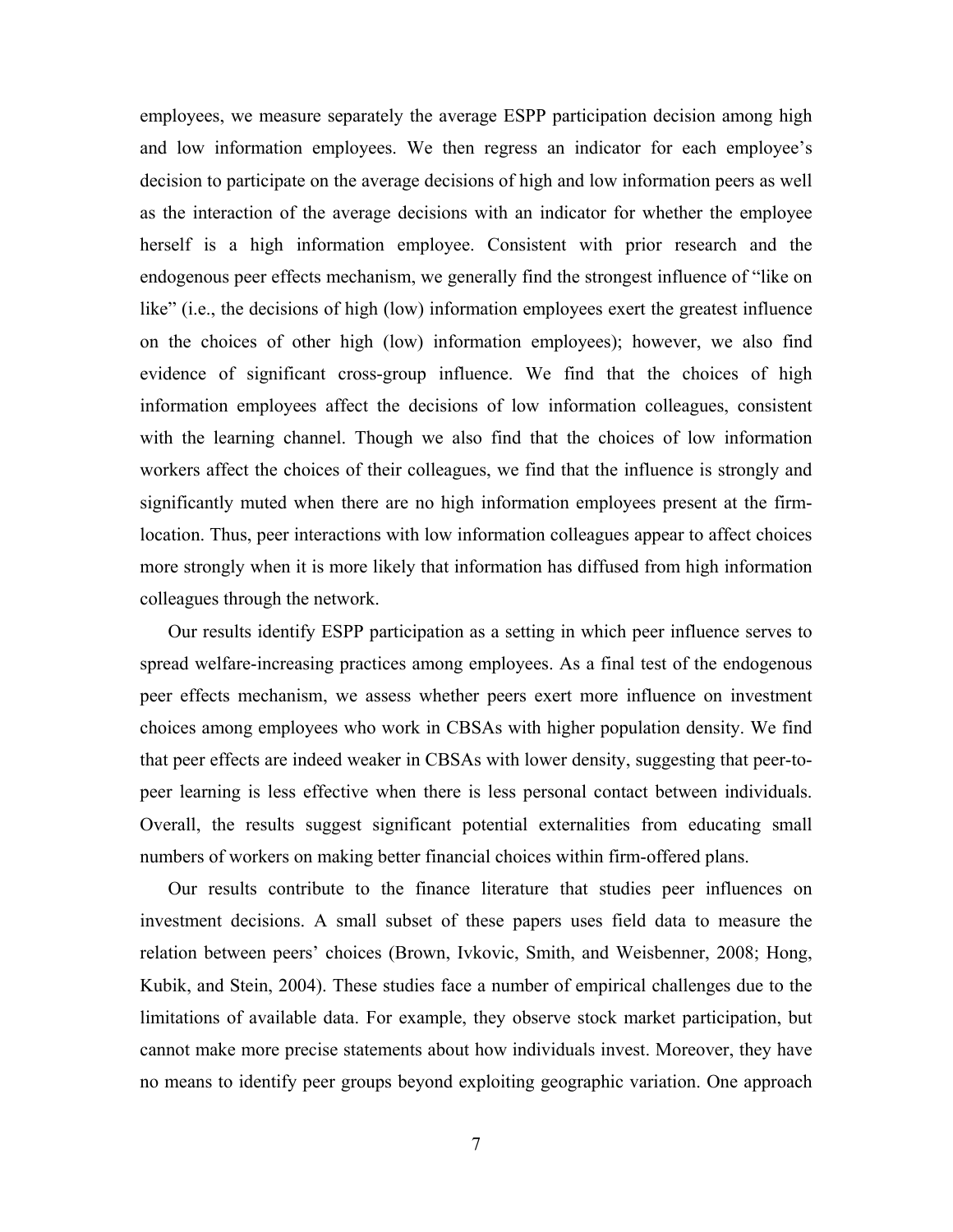to sidestep these challenges, though at the potential expense of generalizability, is to conduct a field experiment. Bursztyn, Ederer, Ferman, and Yuchtman (2014) study the financial choices made by peer pairs who are clients of a Brazilian financial brokerage. They use randomly assigned treatment to identify peer influence, finding evidence consistent with both the information transfer and "keeping up with the Joneses" mechanisms. We instead introduce a richer set of field data. We study a setting in which we can clearly identify investors' asset choices and social network links within geographic partitions (co-worker relationships). The latter feature of the data in particular helps to mitigate the challenge of separating peer influence from exposure to common shocks.

A parallel literature studies how peers influence coworkers' choices in retirement plans. Duflo and Saez (2002) find evidence of endogenous peer influence on enrollment decisions in a Tax Deferred Account plan using field data from employees in a single university. Duflo and Saez (2003) use randomized treatment in a field experiment to confirm the presence of social effects on enrollment choices within a large university's Tax Deferred Account plan. Beshears, Choi, Laibson, Madrian, and Milkman (2015) also use field experiment methodology to study savings choices, finding evidence of a countervailing force: disseminating information about peer investments in the 401(k) retirement plan of a large manufacturing firm causes nonparticipants to decrease their savings, perhaps due to discouragement from unfavorable social comparisons. To our knowledge, ours is the first study to measure the effects of employee networks on investment choices in a large, multi-firm panel of field data. Though participation decisions in retirement plans may have some similarity to the choices employees make to participate in ESPPs, the scope of our data allows us to analyze cross-firm heterogeneity in peer influence and to analyze not only participation, but also repeated trading choices within plans.

Finally, our work contributes to the large literature studying how social influence through network ties affects investment choices. Consistent with an information channel, Cohen, Frazzini, and Malloy (2008) find that portfolio managers outperform when they invest in the stocks of firms that employ managers or directors with whom they share school ties. In a corporate context, Malmendier and Lerner (2013) exploit the random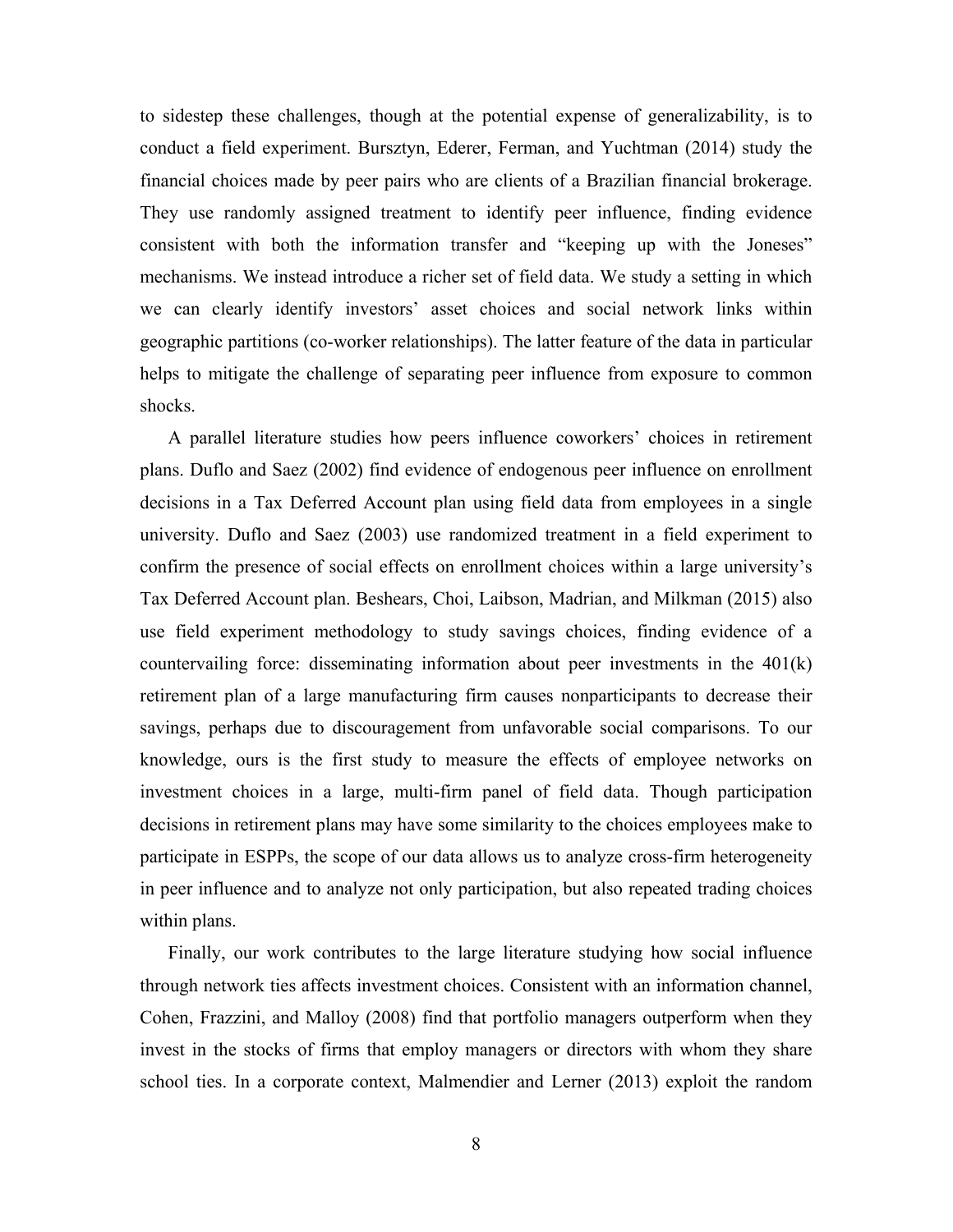assignment of Harvard MBA students to core sections to show that exposure to more entrepreneurial colleagues as a student decreases the likelihood of engaging in unsuccessful entrepreneurship. Shue (2013) uses a similar empirical strategy to show evidence consistent with a mimicking channel: M&A decisions of CEOs who were classroom peers are more correlated with each other than with other CEOs, though the evidence does not suggest that these mergers are more efficient than typical M&A deals. Moreover, pay for luck also appears to propagate through executive peer networks.

### **2. Data**

1

To measure peer influence on investors' choices, we use aggregated, non-identifiable data provided by an equity compensation administration services provider, hereafter referred to as "Company X". The data include information on participation and selling decisions in employee stock purchase plans (ESPPs). We observe information for over 500 publicly-traded firms between 2004 and 2013. We also observe ticker symbols for the firms included in the data allowing us to align employee equity ownership information with company accounting information from Compustat and stock price information from CRSP.

We construct several variables to measure how employees behave within their firms' ESPPs. Participation in ESPPs is at the employee's discretion. In a qualified ESPP plan, all full time employees are eligible to participate, meaning they have the right to purchase the firm's stock at a specified discount of up to  $15\%$  from the market price.<sup>5</sup> An employee who elects to participate must actively choose a portion of her compensation to be withheld in the plan during each pay period for the purchase of stock under the plan. The typical allowable range of contribution, conditional on participating, is 1% to 15% of compensation. There is typically also a cap on the total investment any employee can make into the plan. Purchases during a purchase period then occur on a single date for all employees inside the firm. In some cases, participants receive favorable tax treatment on long term capital gains (only) if they hold the stock for certain minimum holding periods. However, once stock is purchased, the employee can sell it at any time. Thus, we

 $<sup>5</sup>$  The discount may be calculated relative to the market price on the pre-determined purchase date or may</sup> be subject to a lookback provision, in which case it is calculated relative to the minimum of the price at the beginning and end of the purchase period.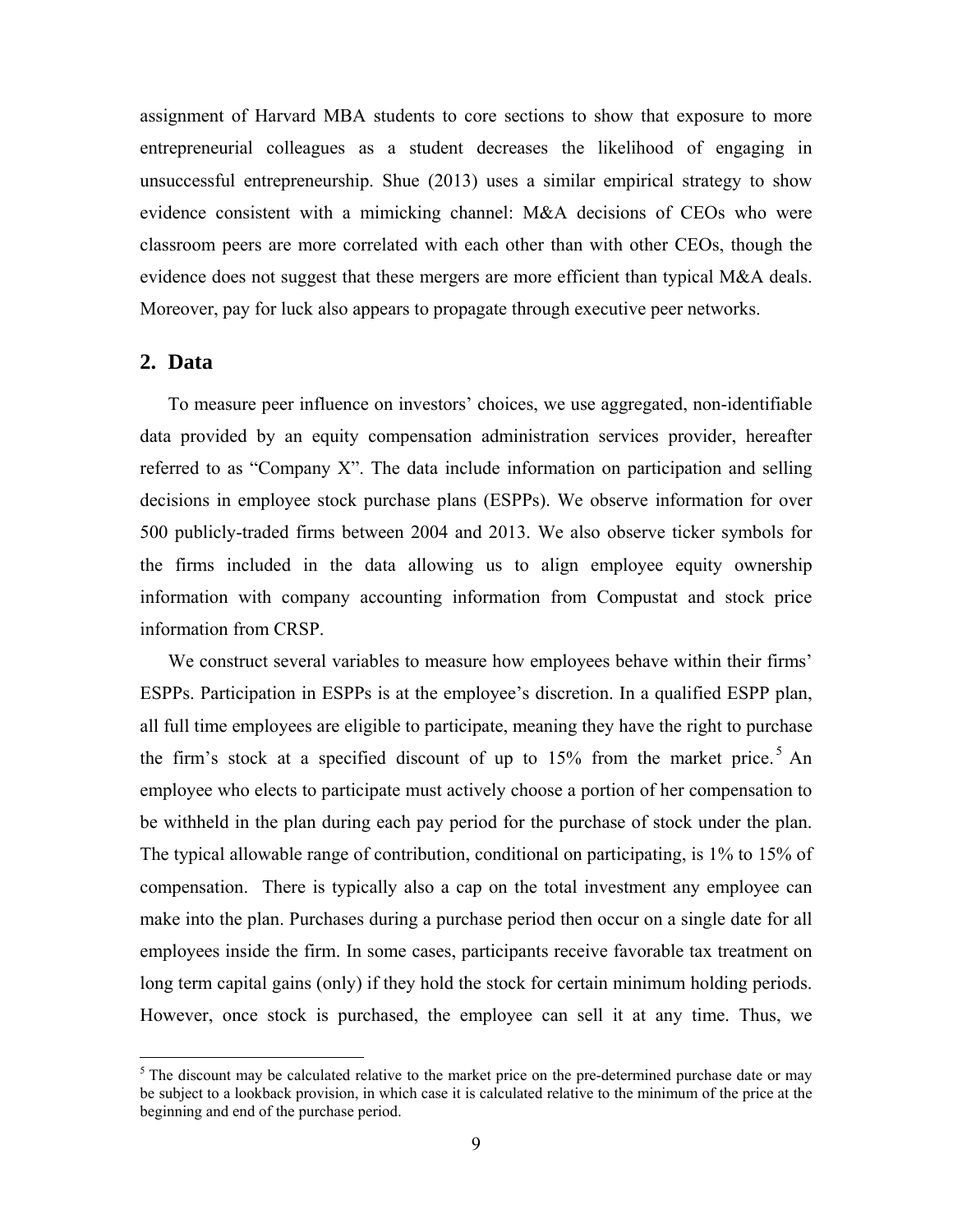consider variation both in employees' decisions to participate and in their holding periods conditional on participation. Given the discount at which these shares can be purchased, combined with the flexibility to immediately sell the stake, we interpret failure to participate to be an investment mistake, as in Babenko and Sen (2014).

We consider two main dependent variables in our analysis. First, we construct an indicator variable that takes the value of one if an employee chooses to participate in her firm's ESPP during a given election window. We analyze two participation decisions per firm-year.<sup>6</sup> Our data only includes employees who receive some form of equity-based compensation from their employer within a plan managed by Company X. These plans include stock options, restricted stock plans, and ESPPs. Though we know for certain whether employees elect to participate in their firms' ESPPs (we observe the associated share purchases), we do not necessarily observe all employees within the firm who were eligible, but declined to participate. In each six month window for each sample firm, we proxy for the set of eligible employees with the set of employees who participated in any of the plans managed by Company X and who received a grant during or before the window in question as well as during or after. The final restrictions maximize the likelihood that the employee remains with the firm in question. Because ESPPs are typically open to all employees, we can be confident that the set of employees we analyze in each decision window is eligible to participate. In our sample, we find a participation rate of 43%, which is higher than the 30% rate reported by Babenko and Sen (2014). Some of the difference likely arises from employees at firms in our sample who never receive a grant of any kind from the firm, though some of it could also arise from our more recent sample period. The 43% participation rate implies that we observe a substantial set of eligible employees who fail to participate. Employees we do not observe because they do not receive grants may be less financially knowledgeable and, therefore, more prone to peer influence on financial decisions. If so, our results could understate the importance of peer choices for participation decisions.

Our second outcome of interest is the timing of employees' decisions to sell ESPP shares conditional on participating in the plan. A benefit of studying trading decisions

 $\overline{a}$ 

<sup>&</sup>lt;sup>6</sup> The frequency of purchase periods can vary across plans. We aggregate the data to two per firm-year to enforce consistency of the analysis across firms. Given the observed frequency of purchases in the data, two periods per year appears to be a reasonable level of aggregation.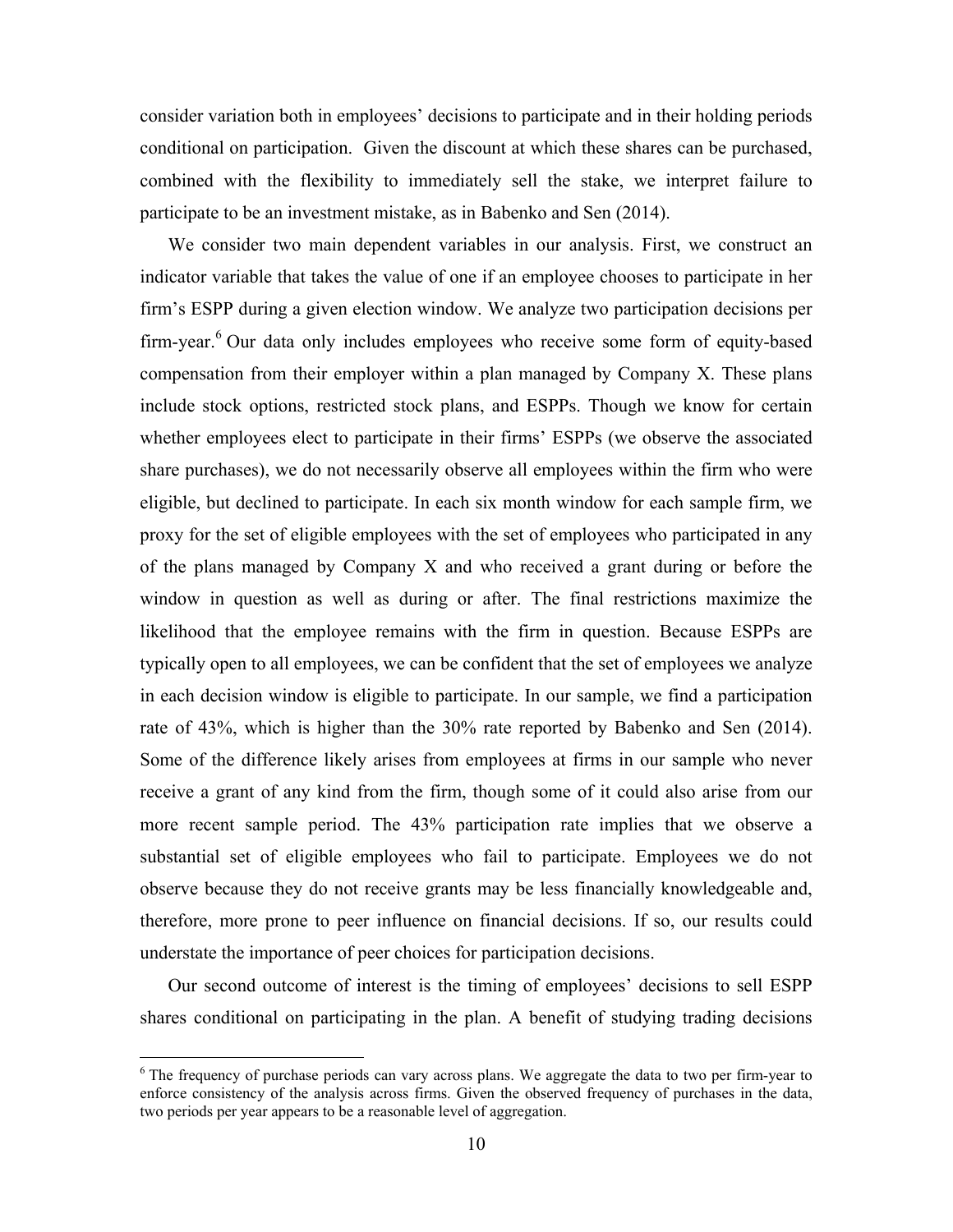within an ESPP compared to general stock trading decisions is that the features of the plan create focal periods within which we expect to see heightened trading that does not necessarily correlate with information about stock fundamentals. One such period is the time immediately after the initial purchase of ESPP shares. Because shares within an ESPP are purchased at a discount to the current market price, it is reasonable to expect some investors to sell the shares within the first few days of acquiring them to lock in the discount. In our data, we observe that more than 20% of ESPP participants sell acquired shares within the first two weeks following purchase. The high volume of trades during this window makes it statistically easier to identify potential peer effects than it might be if we instead were to focus on periods with lower trading base rates. The measurement problem would likely be particularly severe, for example, in an analysis of retail trade data. To exploit this feature of ESPPs, we define an indicator variable that takes the value one if the employee sells shares acquired in a given biannual ESPP grant window within two weeks of purchase. Though this is the main independent variable in our analysis of trading decisions, we also consider indicator variables for trades within different horizons (one week, one month, two months, three months, six months, and one year) as well as a continuous measure of time to first sale (in natural log form).

In Table 1, we present summary statistics of the data. In Panel A, we provide some demographic information on our sample. 28% of the workers in our sample are female and the average worker is 40 years old. Roughly 2.5% of the workers in the sample report income less than \$25,000 annually. 8% report income between \$25,000 and \$50,000, 32% report income between \$50,000 and \$100,000, 40% report income between \$100,000 and \$200,000, and 17% report income greater than \$200,000. Thus, our sample overrepresents high income employees relative to the U.S. population. We also report summary statistics on employees' holdings of company stock options and restricted stock. We calculate these holdings monthly within our sample by adding new grants and then subtracting exercises or shares month by month. We begin the computation at the beginning of 2004, which is the first year for which we observe transactions in our data. As a result, employees who had grants prior to 2004 can have negative calculated holdings in our data. We set these negative values to 0 in our measure of holdings. To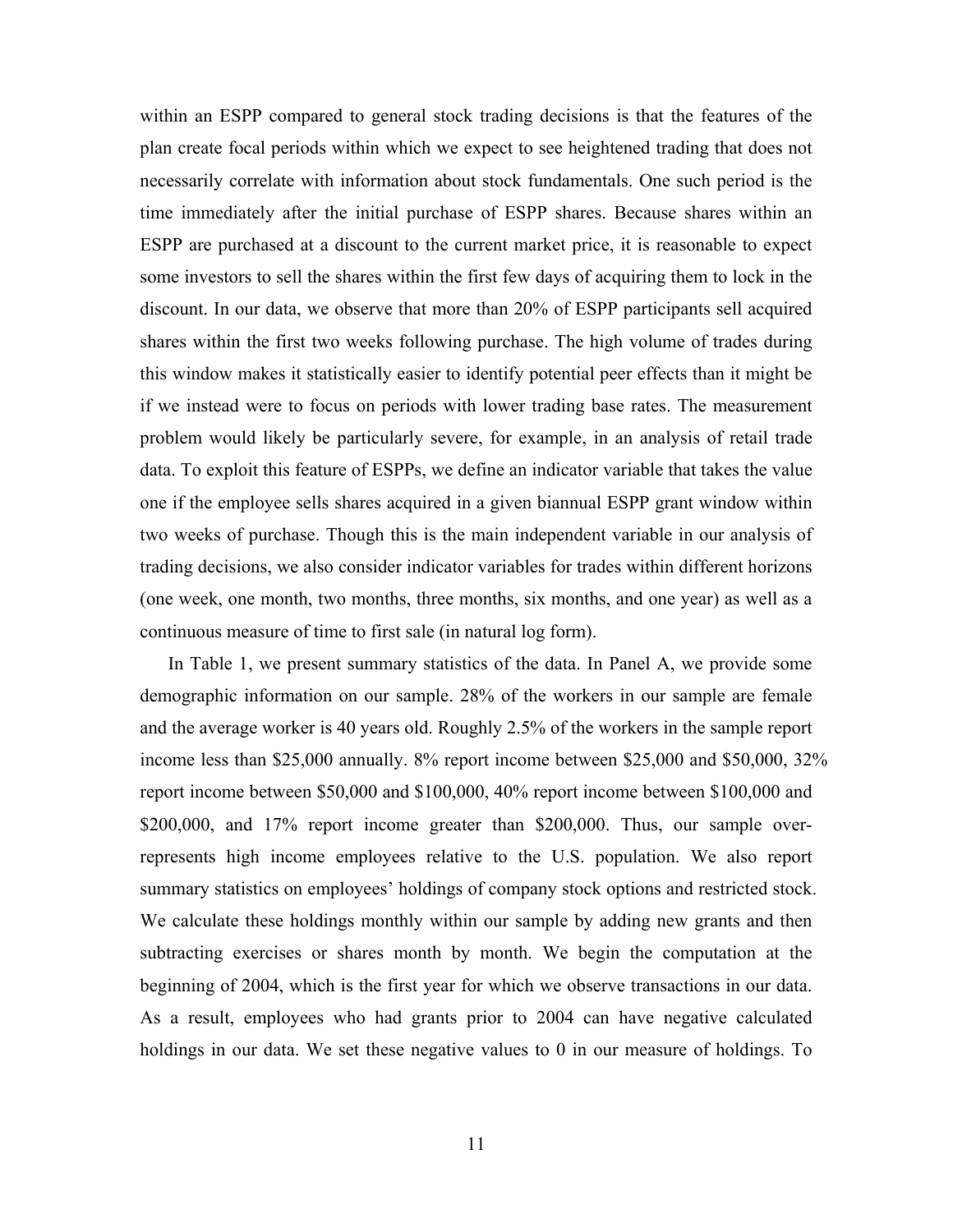account for this censoring in our analysis, we include an indicator variable for employees with holdings of each type that are exactly equal to 0.

In Panel B, we present the distribution of the days to first trade for the subsample of employee biannual observations in which we observe ESPP participation. As noted above, it is relatively common for employees to sell their shares quickly. More than 20% of employees sell within 2 weeks and roughly half within the first year. However, there are employees who hold shares more than seven years without selling.

#### **3. Peer Effects on ESPP Participation and Trading Decisions**

We use the data on employee participation and trading within firms' ESPPs to test whether peers influence financial decision-making. Our setting is a natural one in which to test for network effects. For many employees, financial choices are difficult and outside their area of expertise. Moreover, the features of ESPPs, though relatively straightforward, are unlikely to be common knowledge to workers before they accept a job that grants them access to one. Thus, they are likely to value outside sources of information or guidance, including from their local peer groups.

#### **3.1. Identification Strategy**

The key challenge for our analysis is to separate the influence of employees' peers on choices from the effects of common shocks. We eliminate the influence of the most obvious common shocks that affect ESPP participation and trading choices by choosing appropriate treatment and control groups. For each employee, we define her peer group to be the set of employees who work at the same firm and who live in the same CBSA. Then we compare the employee's choices only to simultaneous choices by other employees of the same firm from different CBSAs. All employees who work at the same firm buy and sell the same company stock within the firm's ESPP. But by focusing on within-firm variation in peer groups, we eliminate the influence of shocks to firm fundamentals on employees' trading choices. It is also highly unlikely that employees select into different geographic locations inside the firm because of any factor having to do with the ESPP of the firm. Because we use within-firm geographic variation to identify peer groups, shocks to the local economy are another potential source of confounding variation. We eliminate the effect of these shocks on our inference by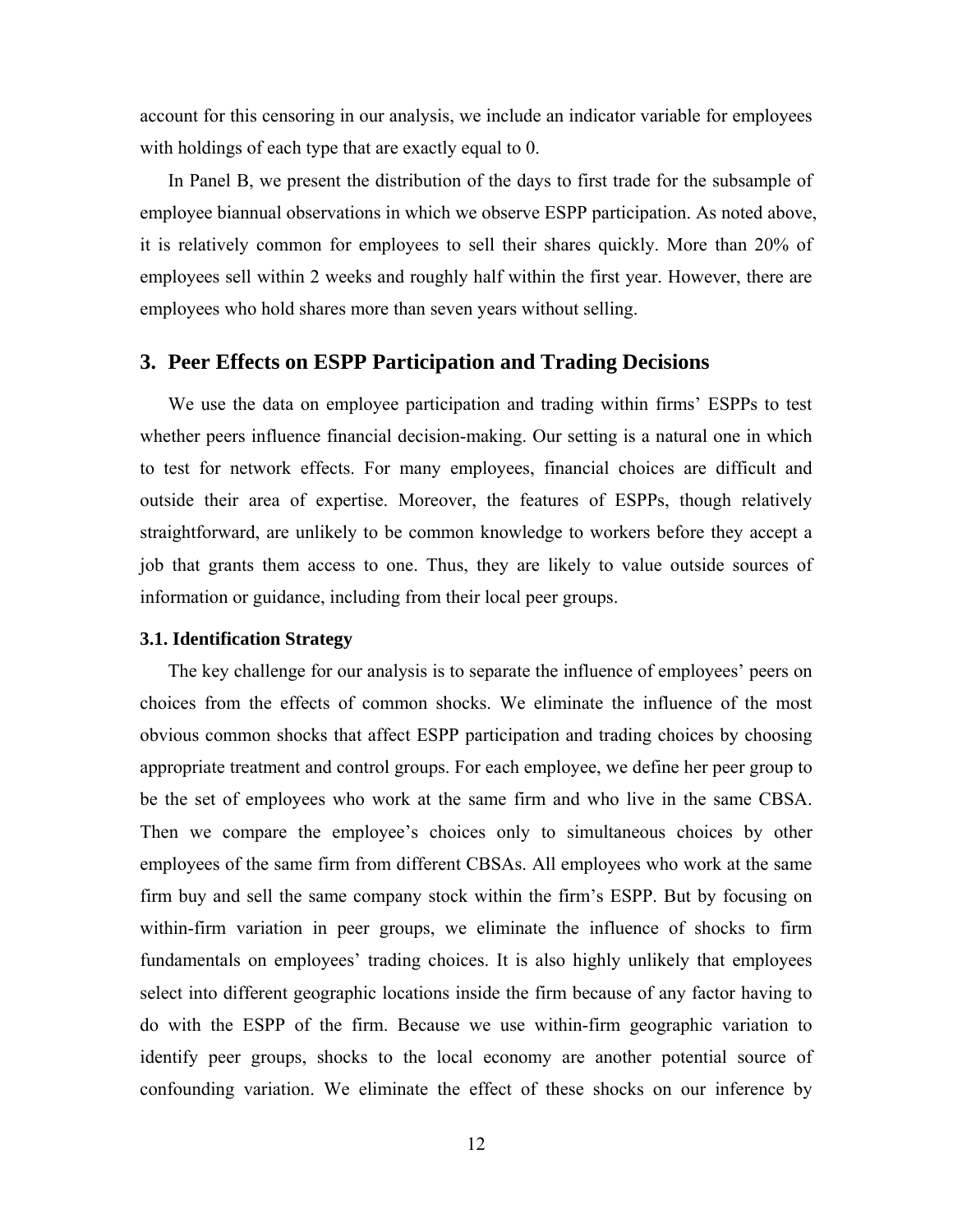including fixed effects for each CBSA-month that we observe in our sample. The fixed effects capture any variation that is common to all employees who live in the same CBSA. Thus, our identification relies on the set of CBSAs in our data in which we observe workers from at least two sample firms. Given this discussion, our baseline linear probability model takes the following form:7

$$
y_{iflt} = \alpha_{ft} + \gamma_{lt} + X'_{iflt} \boldsymbol{\beta} + \delta \bar{y}_{ft} + \varepsilon_{iflt}. \tag{1}
$$

The dependent variable *y* is either an indicator that equals one if the employee participates in the ESPP during period *t* or an indicator that equals one if the employee sells shares within two weeks of purchase conditional on acquiring them in the ESPP during period *t*. The time horizon is six months (i.e., the regressions include two observations per year for each employee in a sample firm) and *t* indexes the month in which the firms' ESPP purchases occur.  $\alpha_{ft}$  is a firm-month fixed effect and  $\gamma_{lt}$  is a CBSA-month fixed effect. The month in which ESPP share purchases occur does not vary within-firm, but can vary across firms in any given six month window. Instead of biannual location fixed effects, our specification is more stringent, implying comparison within any six month window only across firms in which ESPP elections occur in the same month. This approach accommodates differences in location-specific conditions that might arise within six month windows.  $X'_{iflt}$  is a vector of control variables that typically includes controls for employee demographics (age, gender, income) and holdings of company securities in other employer-sponsored plans (stock options, restricted shares).  $\bar{y}_{ftt}$  is the average choice made by workers in employee *i*'s peer group – the other workers in her firm in the same CBSA in month *t*. We cluster standard errors at the firm-month level to account for the lack of independence of choices across employees in a given month, for example due to the same fundamentals of the underlying investment in company stock. Our null hypothesis is that  $\delta = 0$ ; that is, employees' participation and trading choices are unaffected by the choices of their peers.

A second challenge to identifying  $\delta$  is the mechanical correlation between  $y_{iflt}$  and  $\bar{y}_{ft}$  because the choice of employee *i* influences both quantities. If employee *i* 

 $\overline{a}$ 

 $<sup>7</sup>$  The linear probability model is not only useful for avoiding the incidental parameters problem, given our</sup> inclusion of two different high dimensional fixed effects, but also for facilitating the interpretation of interaction terms that we include in the regressions later in the paper to assess cross-sectional differences in the influence of peers on employee choices.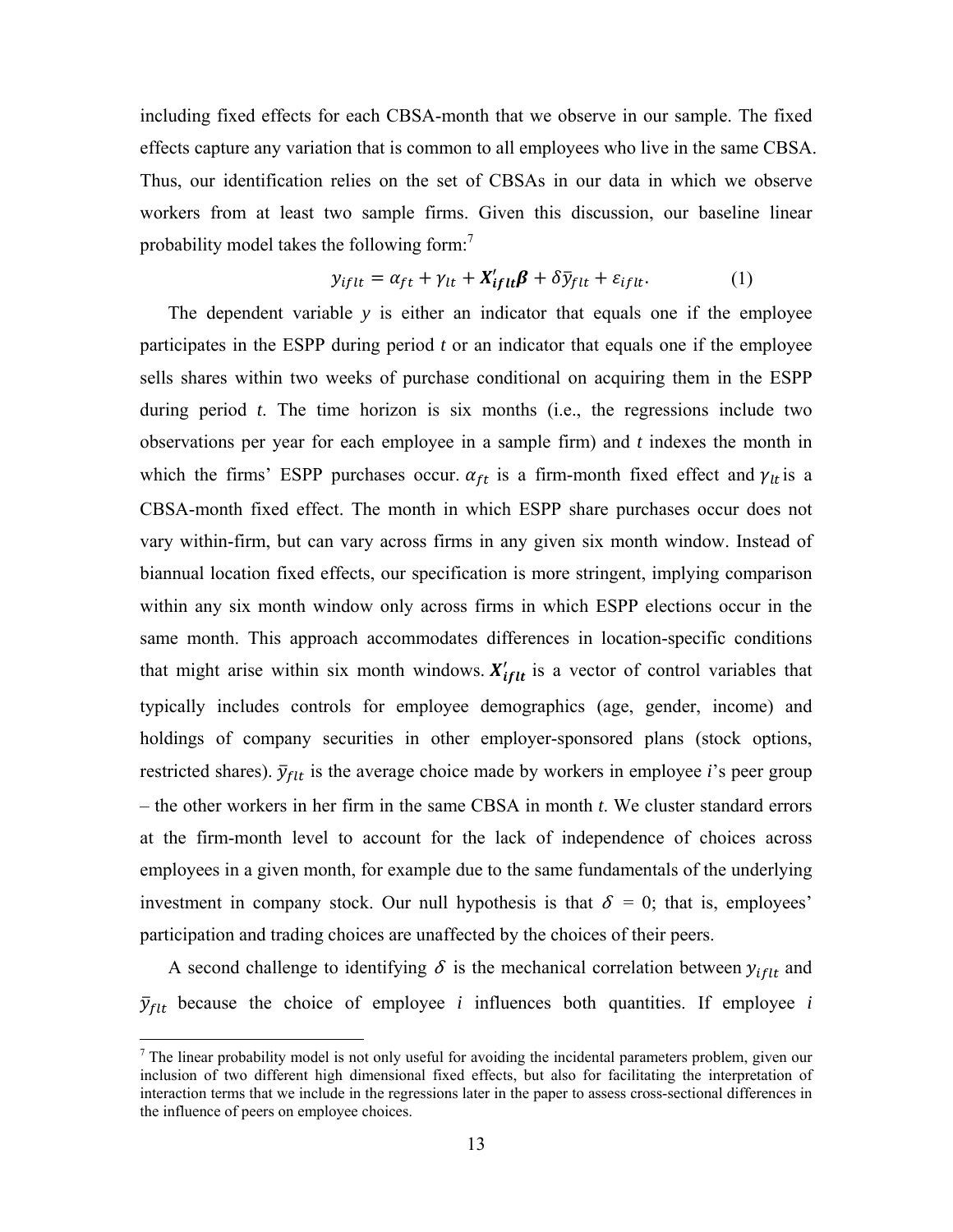participates, for example, there is tendency towards observing a positive value of  $\delta$ because this choice to participate also increases the average participation rate in the firmlocation. A potential way to address this problem is to calculate the average peer outcome by excluding the decision of employee *i* observation by observation. However, this approach biases the estimate of  $\delta$ , particularly in a context with a binary outcome and a large difference in the frequencies of the two outcomes. To see this, consider the case in which *i* has an outcome of 1, which occurs with low frequency. By excluding *i*'s choice, we measure a lower value of the average for the observation corresponding to *i.* In the other observations in *i*'s peer group for which the outcome is 0, however, we measure a higher value of the average because *i*'s choice is included. To avoid this problem, we use a uniform distribution to randomly select half of the observations in each firm-location. We then measure the average outcome in the firm-location using half of the sample and estimate equation (1) in the other half. Thus, the average choice in a firm-location is the same for all workers in that location, but no employee in the estimation sample contributes directly to the measurement of that average.

The firm-month and CBSA-month fixed effects in Equation (1) address the concern that common shocks to firm fundamentals or the local economy generate similarities in choices that would otherwise be reflected in the estimate of  $\delta$ . The remaining concern is that there are other sources of common shocks or similarities in unobservable characteristics that might lead to a rejection of the null hypothesis. This could occur, for example, if a firm locates its finance division in a different CBSA from its sales or production offices and those workers are subject to unique shocks. To address this concern, we follow a strategy similar to Duflo and Saez (2002) and Case and Katz (1991). Specifically, we exploit demographic patterns to identify  $\delta$ . In Table 2, we demonstrate the strength of these patterns on ESPP participation.

In Column 1, we report the results of regressing the indicator variable for ESPP participation on control variables for holdings of restricted stock and stock options (see Section 2) and various employee demographic characteristics. We include indicator variables for five year increments of employee age (30≤ age <35; 35≤ age <40; 40≤ age  $\leq$ 45; 45 $\leq$  age  $\leq$ 50; 50 $\leq$  age  $\leq$ 55; 55 $\leq$  age  $\leq$ 60; age  $\geq$ 60). The omitted category is workers younger than 30. We also include an indicator for female workers and indicator variables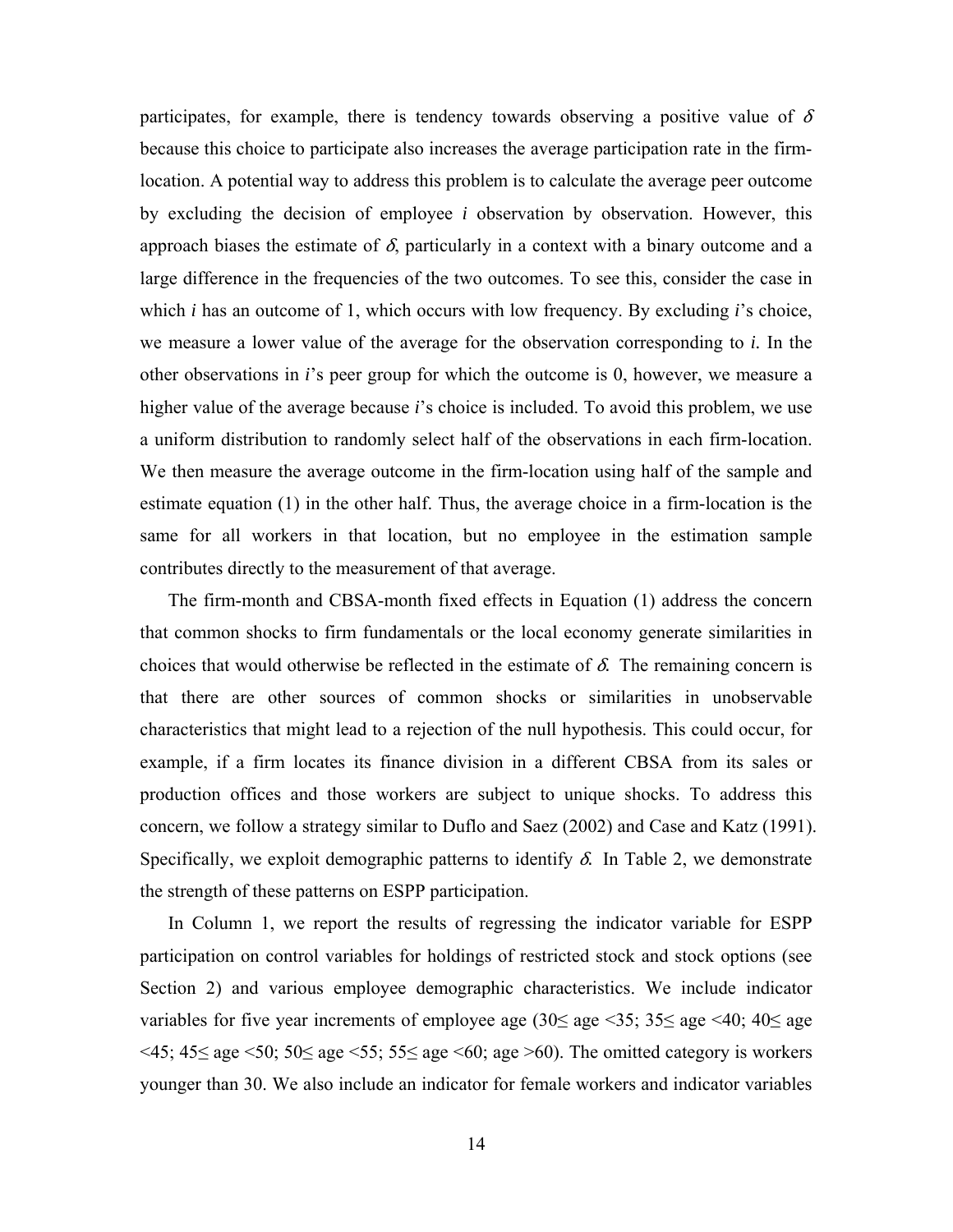for four categories of reported annual income ( $$25K <$  income  $\le$  \$50K; \$50K  $\le$  income  $\le$  $$100K; $100K < income \le $200K; income > $200K$ ). The omitted category is workers who earn less than \$25K. We find a nonmonotonic pattern in worker age. Workers who are in their early thirties are significantly more likely to participate than younger workers. Starting at age 40, each older group of workers participates at significantly lower rates than the youngest workers and the magnitude of the differences increases monotonically as age increases. We also find that women are significantly less likely to participate than men. And, we see that workers with income levels in the middle two regions are significantly more likely to participate in an ESPP than the lowest and highest earning workers. All of these demographic differences are significant at the 1% level. In Column 2, we repeat the estimation, but add in firm-month and CBSA-month fixed effects. Thus, the effects are identified using only variation across employees in the same firm during the same participation window and who are observed in the same month in the same CBSA. We observe the same significant demographic patterns using the within variation as we observe in Column 1 in a pooled specification. A minor difference is that the heightened participation rates now exist for all workers in their thirties, compared to workers who are in their twenties. Finally, in Column 3, we reestimate the Column 2 specification, but using only the randomly chosen half of the sample in which we later identify peer effects. As expected given the random selection, we do not observe any notable differences from Column 2.

Given these patterns, our final identification strategy is to use differences in average demographics to instrument for average participation rates by firm-location-month. When we do so, we continue to control for individual demographics. Thus, identification of the peer effect comes from differences within a firm in the likelihood of participation (or trading) that depend only on differences in the average participation rate across firmlocations that are predicted by differences in average demographics across those locations. So, for example, consider a hypothetical firm with an office in Durham, NC in which the average employee age is 35 and a second office in College Park, MD in which the average employee age is 55. Given the age-pattern in participation from Table 2, we could identify a positive peer effect on ESPP participation using our IV strategy if a randomly selected employee of the firm in Durham is significantly more likely to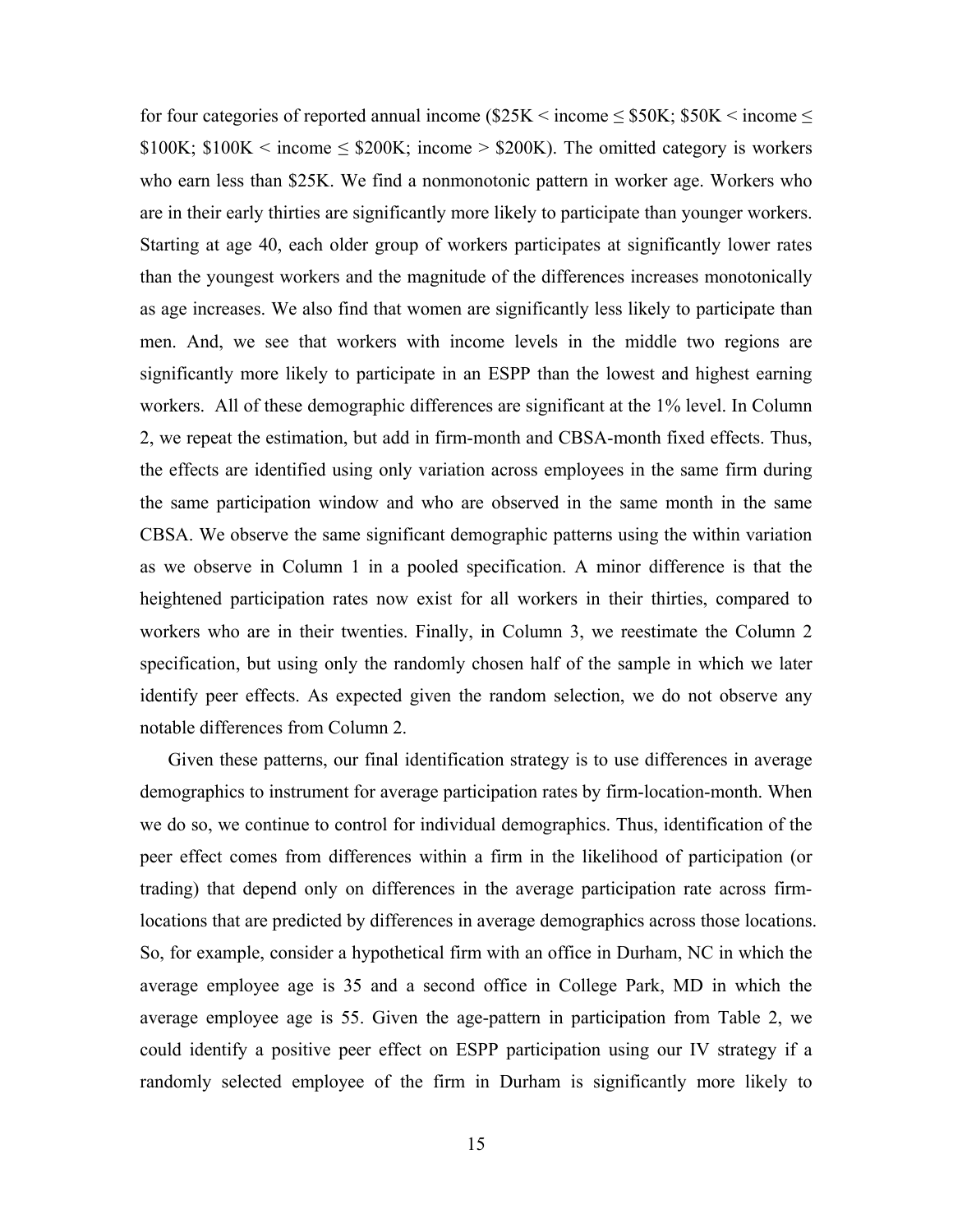participate in the ESPP than a randomly selected employee in College Park, controlling for the employees' own ages. Though this strategy allays remaining concerns about common shocks, it relies on the assumption that peer demographics affect individual choices only through their influence on peer choices. This assumption could fail in the presence of contextual peer effects. While it is difficult to construct a mechanism by which such effects would exist in our setting, we perform a number of supplementary analyses to assuage concerns about the instruments throughout our analysis. Moreover, even in this case, we would confirm that peers indeed matter for financial choices.

#### **3.2. Baseline Peer Effects**

Our first step is to test if peers – whether by providing information or merely an example – influence workers' ESPP participation and trading choices. To begin, we estimate Equation (1) using an indicator variable that equals one if an employee participates in her firm's ESPP as the dependent variable. We report results in Table 3.

In Column 1, we present the baseline estimates of Equation (1). Among the controls, the demographic variables exhibit the same patterns we observe in Table 2. Workers in their thirties are more likely to participate than younger workers, but after age 50, participation rates decline below those of younger workers. Women are also less likely to participate and workers with annual incomes between \$50K and \$200K are more likely to participate. We also find that workers with larger stock option or restricted stock holdings are more likely to participate. The indicators for having exactly zero holdings of restricted stock or options come in significant and with roughly equal magnitude, though opposite signs. This pattern likely reflects the high positive correlation of the two variables (if an employee had no holdings of restricted stock prior to 2004, they are likely to have no option holdings as well). Our results are insensitive to the choice to include or exclude these controls. The coefficient on the mean participation rate in the firm-location  $(\delta)$  is positive and statistically significant at the 1% level. Economically, a ten percentage point increase in the mean participation rate among an employee's peers would increase her likelihood of participating in the ESPP by roughly 1.5 percentage points.

In the remaining columns of Table 3, we report estimates from three specifications of instrumental variables regressions using different combinations of average demographic characteristics at the firm-location to instrument for average participation rates. In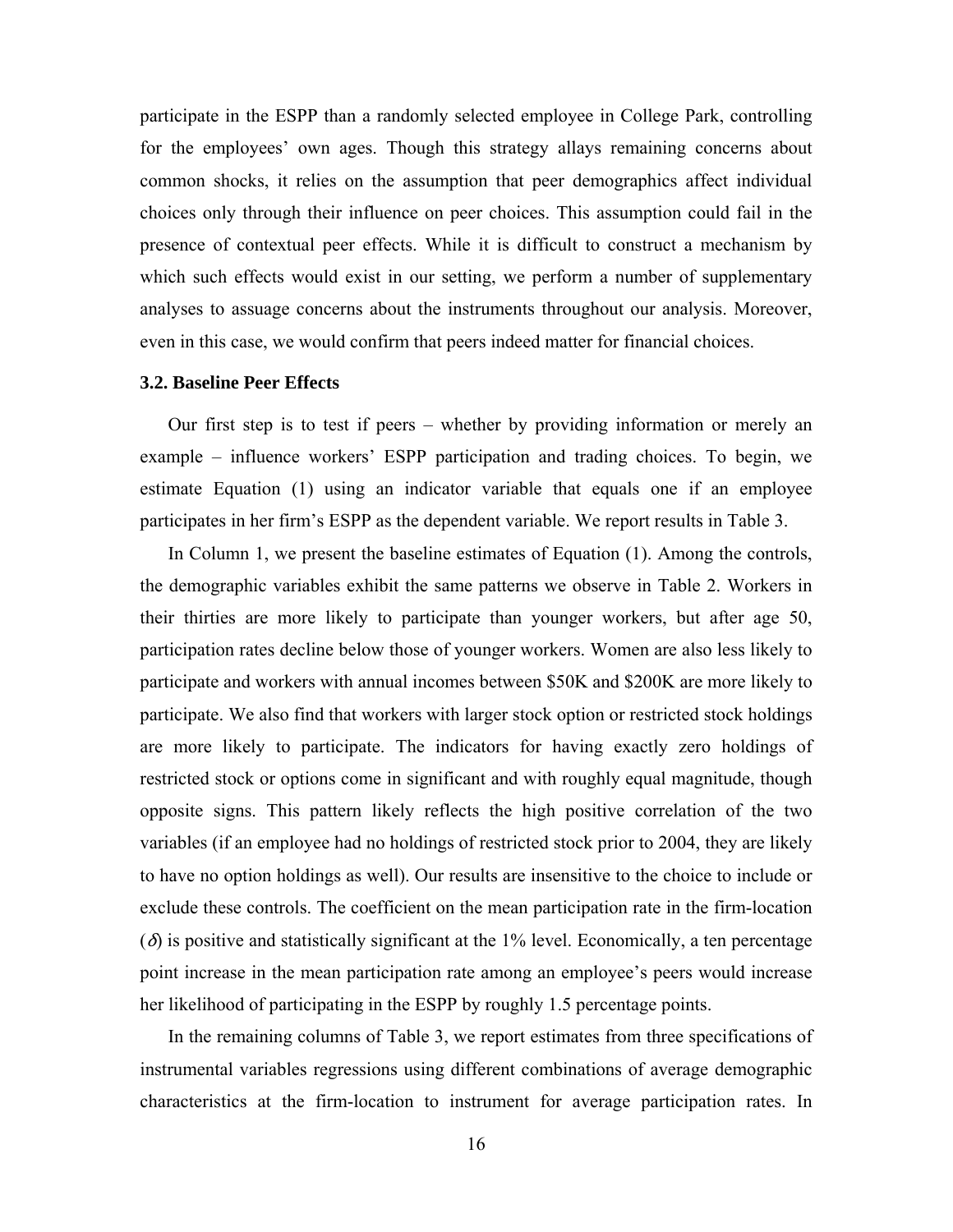Column 2, we report the first stage regression using only the age distribution to construct the instruments. We include as instruments for average ESPP participation in a firmlocation-month the average of each of the age category dummies at the firm-locationmonth. The instruments can also be interpreted as the fraction of employees in the firmlocation-month that fall into each age category. To conserve space, we report the coefficient estimates for the instruments in the rows in which we report the estimates of the age dummies in Column 1. Though we do not report the estimates on the age dummies, we do include them in the regression (along with all the other control variables from Column 1). Consistent with the effects of employee age on individual participation rates, we observe that locations with more employees in their thirties have higher average participation rates compared to locations with more employees under the age of thirty and that locations with more employees over the age of sixty have lower participation rates. We also see heightened participation rates where the fraction of employees in their forties and early fifties is higher. This difference from the pattern in individual age comes mostly from not including other average demographics in the specification. Six of the seven instruments are statistically significant at the 10% level or higher (three at the 1% level) and the set of instruments as a whole is strongly statistically significant. The Hansen J test also fails to reject the exogeneity of the instruments. In Column 3, we report the second stage estimates, using only the variation in the instruments to identify the coefficient on the average participation rate in the firm-location-month (i.e., the peer effect). The coefficients estimates on all of the included controls are very similar to those we report in Column 1. Our estimate of  $\delta$  remains positive and significant (now at the 5% level). Economically, the magnitude of the estimate is slightly larger: here the estimate implies that a ten percentage point increase in average participation in a firm-location would increase the likelihood that a randomly chosen individual employee at that location participates by roughly 2.5 percentage points.

In Columns 4 and 5, we repeat the IV estimation, but expanding the set of instruments to include the mean of the indicator for worker gender (female), or the fraction of women observed in the firm-location-month, as an additional instrument. The additional instrument has a significant negative effect on the endogenous variable (the average participation rate in the firm location), consistent with the effect of the gender control in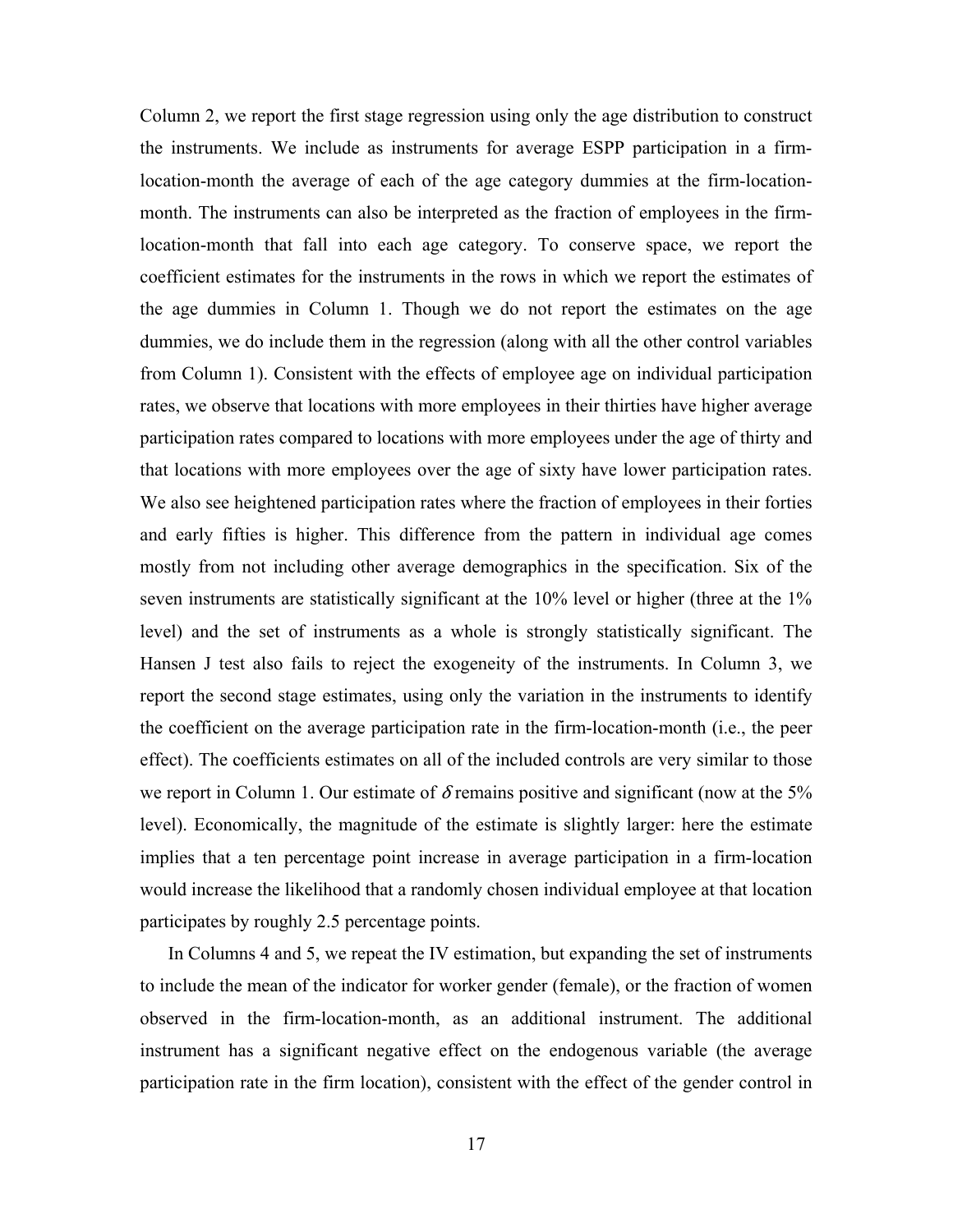Column 1. We find almost no difference in our estimate of  $\delta$  from expanding the set of instruments. Similarly, in Columns 6 and 7, we add the average of the income category dummies in the firm-location-month, or the fraction of employees in the location in each income category, as additional instruments. Here, we find larger discrepancies between the coefficients on the instruments and the estimates on the corresponding categories in Column 1, perhaps raising some concern as to the source of the variation that the income instruments capture in the participation sample. Nevertheless, we find little difference in our estimate of  $\delta$  in the second stage, though it is now statistically significant at the 1% level. In all three IV specifications, we continue to find that peers' choices positively influence the decision to participate in an ESPP even when we isolate only the plausibly exogenous variation in coworkers' choices that is due to general tendencies to participate among their demographic groups. This source of variation is unlikely to be contaminated by any kind of unobserved location-specific common shock.

As discussed in Section 3.1, a potential threat to our identification strategy is the presence of contextual peer effects (i.e., that the mean characteristics of an employee's peers directly affect her choices, independently from peers' choices). One way to assess whether our IV strategy can separate endogenous peer effects from contextual ones is to construct a placebo test to see whether it fails to detect an endogenous peer effect in a context in which we know such an effect cannot exist. We do this by considering the effect of the average gender in a firm-location-month on an employee's gender. It could be the case that there are contextual peer effects in this setting; for example, women (or men) might choose to work in certain locations because of the presence of other women (or men) there. However, there is unlikely to be an endogenous peer effect (i.e., employees choose to be a woman because other employees in the office have chosen to be women). First, we confirm in a linear probability model that mirrors Column 1 that it is indeed the case that the likelihood a worker is a woman significantly increases with the fraction of women in a firm-location-month (i.e., it includes all controls and fixed effects, besides the gender dummy, from Column 1). We find a positive coefficient estimate of 0.0943 that is statistically significant at the 1% level. Next, we run an IV specification that mirrors our main specification in Columns 2 and 3, instrumenting for the fraction of female workers in the firm-location-month with the age category instruments. In the first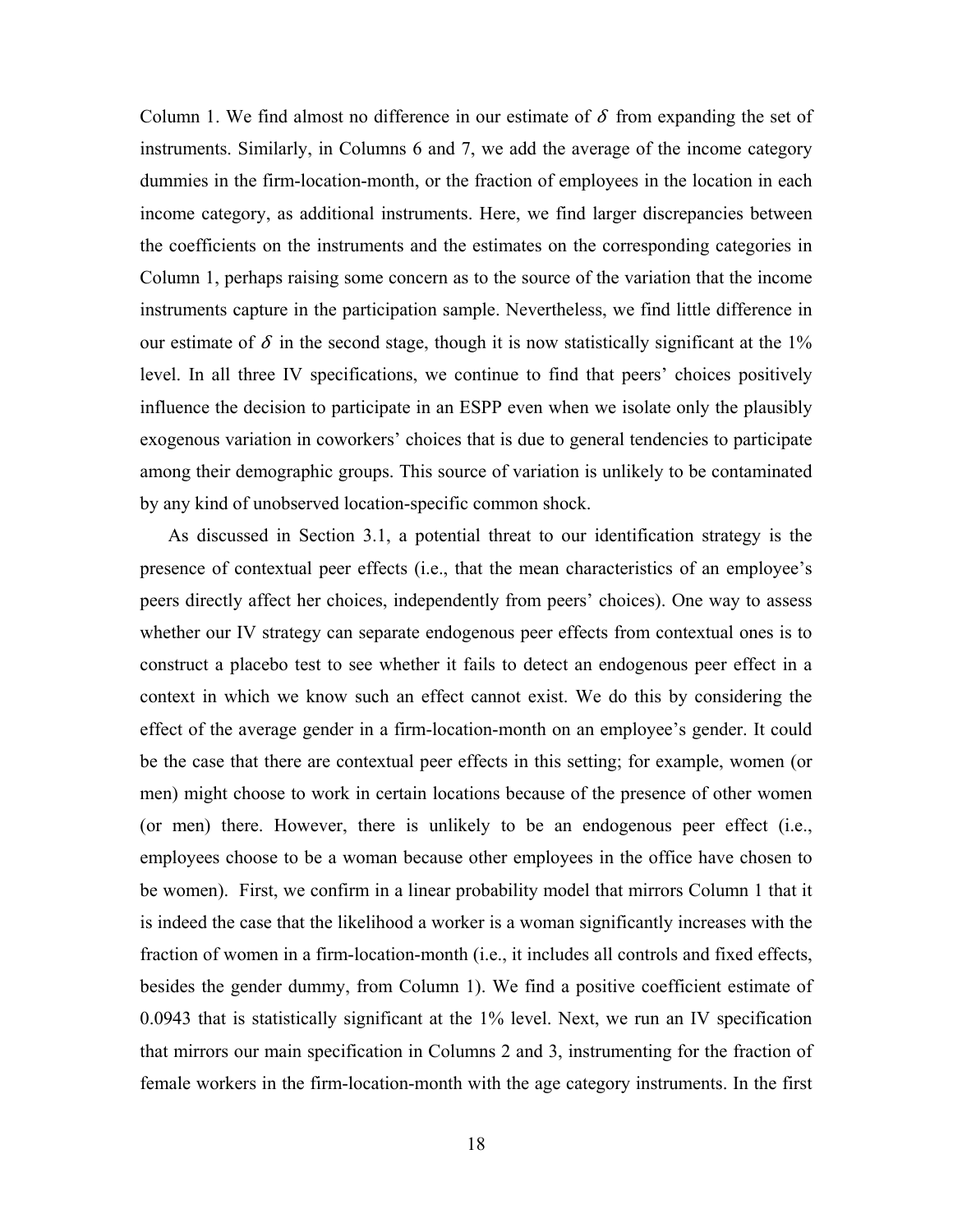stage, we find that the instruments are even stronger predictors of the fraction of women in the firm-location-month than they are of average participation in Column 2. All seven instruments are statistically significant at the 5% level or greater (six at the 1% level). The coefficient estimates are all negative, implying that locations with younger workers have significantly higher fractions of female workers. Yet, despite the strength of the first stage, we do not find a significant effect of the instrumented fraction of female workers in the firm-location-month on the likelihood of an employee being female in the second stage ( $\delta$  = 0.016; standard error = 0.101). Though not definitive, this evidence increases our confidence in the ability of our identification strategy to isolate the endogenous peer effects of interest.

Next we test whether the information or model provided by peers' choices also affect the way that employees trade stock conditional on participating in the firm's ESPP. Following the discussion in Section 2, we begin by analyzing the likelihood an employee sells ESPP shares within two weeks of purchase. We follow an approach that mirrors the analysis in Tables 2 and 3. To set the baseline, we estimate a pooled linear probability model on the full set of employees who participate in ESPPs, using an indicator variable that equals one if the employee sells shares within the first two weeks following purchase as the dependent variable. We include the full set of control variables for employee demographics and stock option and restricted stock holdings from Table 3. We report the results in Column 1 of Table 4. Generally, we find that younger workers are more likely to sell ESPP shares within two weeks than older workers. Beginning with workers with ages between 30 and 35, the likelihood of early sales declines monotonically in each successive age grouping. We also find that women are significantly less likely to sell within two weeks than men. Workers in the middle income groupings (annual income between \$25K and \$200K) are more likely to quickly sell ESPP shares than workers with the highest or lowest incomes. We also find significant effects of restricted stock and stock option holdings, however, the estimates change signs once we include firm-month and CBSA-month fixed effects in the remainder of the table. Generally, it appears that workers with larger holdings of restricted stock or stock options are less likely to promptly sell their ESPP shares. In Column 2, we restrict our analysis to ESPP participants within the random analysis subsample from Table 3 and include the full set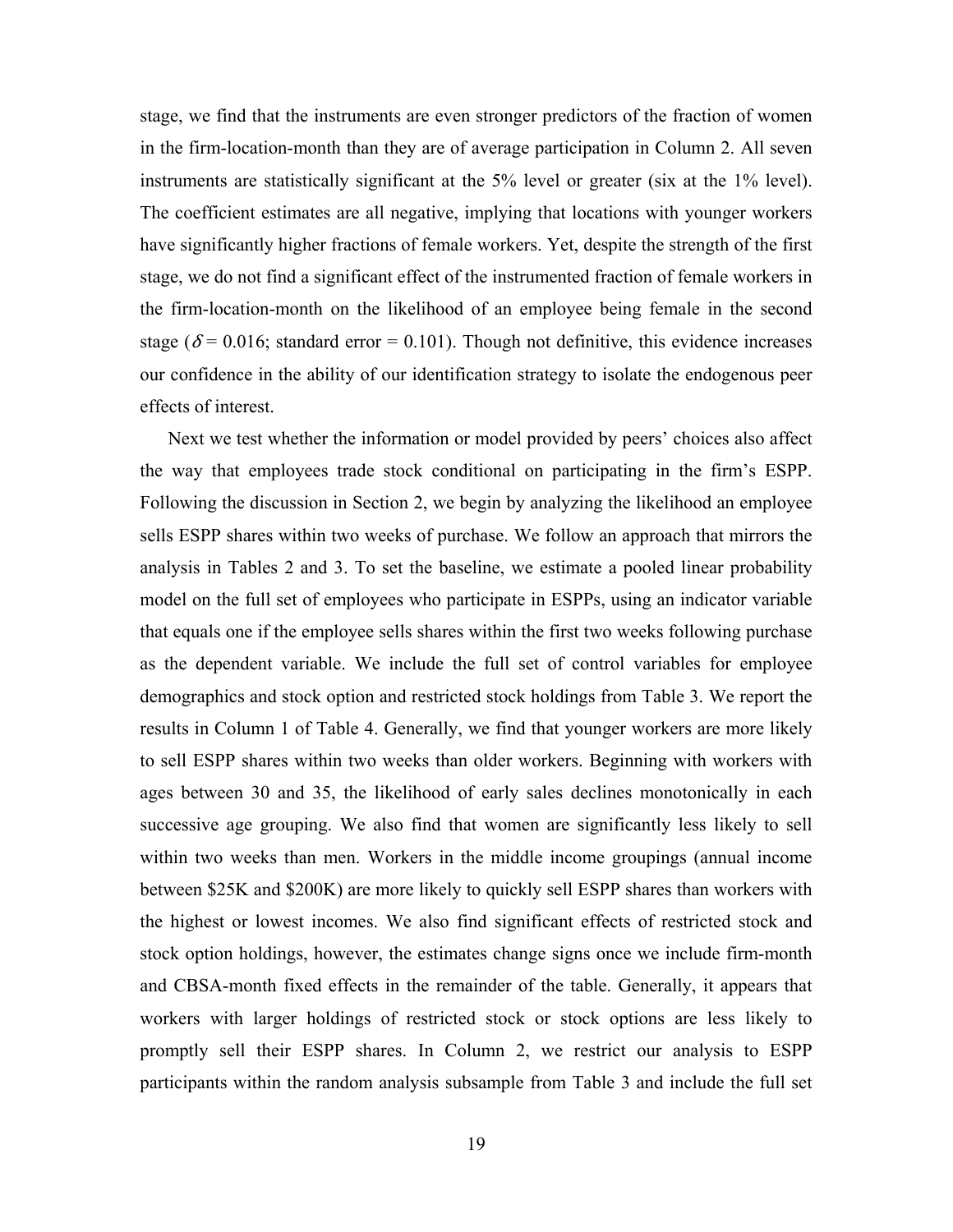of fixed effects from Equation (1). We also include the average of the indicator for ESPP share sales within two weeks in the firm-location-month as the explanatory variable of interest. We find similar effects of the control variables in the within specification. The exceptions are the already noted differences in the estimates on the restricted stock and option holdings controls and a weaker difference between the trading behavior of employees with incomes between \$25K and \$100K from the lowest income workers. As for the effect of interest, we find a positive and statistically significant estimate of  $\delta$  – a randomly chosen worker in a firm-location-month is significantly more likely to sell acquired ESPP shares within two weeks if more of her local colleagues also do so, compared only to other workers in the same firm and adjusting for contemporaneous CBSA effects. Economically, a ten percentage point increase in the rate at which local employees sell shares in the first two weeks following purchase would increase the likelihood a random employee in that location would sell in the first two weeks by roughly 0.73 percentage points.

As in Table 3, we next use differences in average demographics across firm-locations to identify the peer effects. Here, we use the means of all of the demographic controls (age group indicators, female indicator, and income group indicators) as instruments. We report the coefficient estimates on the instruments in the first stage regression in Column 3 (all of the individual level controls from Column 2 are also included, but we omit the estimates from the table to increase readability). In this context, we do not find as much power to explain average trading rates from the age distribution in the firm-location as we did for participation choices (it is not possible to identify the second stage using only the age instruments). However, the gender and income group instruments are significant predictors of average trading rates, in directions consistent with the effects of gender and income in the baseline specification in Column 1. Jointly, the instruments are statistically significant, with an F-statistic of 54. In Column 4, we report the second stage estimates. We find that the instrumented rate at which peers sell within two weeks of the purchase of ESPP shares has a positive and significant effect on the likelihood an employee sells acquired ESPP shares within two weeks. A ten percentage point increase in the fraction of local colleagues who sell within two weeks is associated with a 2.5 percentage point increase in the likelihood an employee sells within two weeks. Interestingly, in this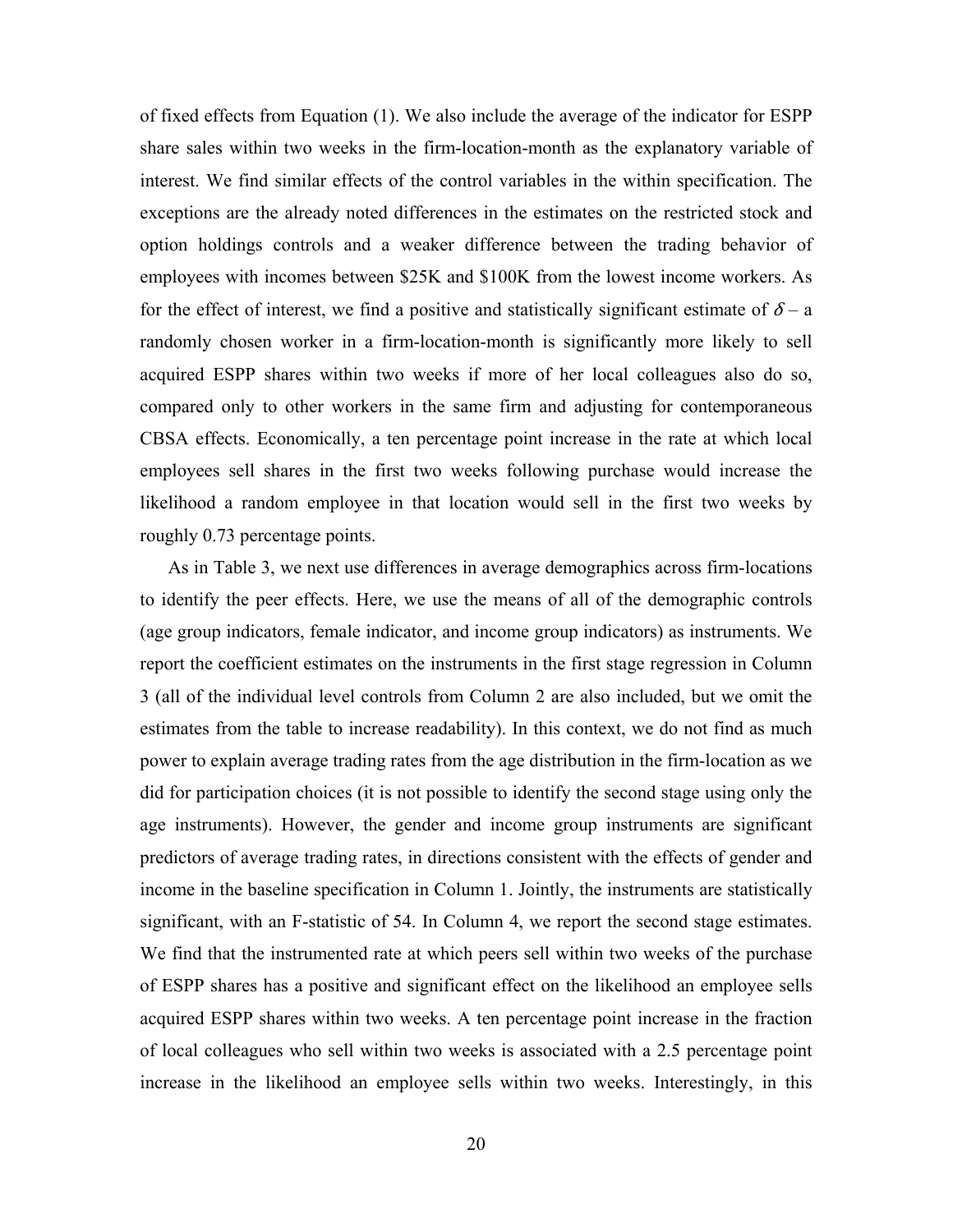specification the economic magnitude of the peer effect is very similar to the magnitude of the instrumented peer effect in the participation regressions.

In Table 5, we extend our analysis of trading beyond the specific decision to sell ESPP shares within two weeks of purchase. We replicate the specification from Column 2 of Table 4, but with a series of alternative dependent variables. First, we consider five different specific horizons for the employee's first sale of ESPP shares: one week, one month, two months, three months, and one year. Second, we consider a continuous dependent variable: the natural logarithm of the number of days to the employee's first sale. In general, there is a tradeoff in defining the length of the trading window between choosing a narrow enough window that correlated trading across individuals is meaningful (at the extreme, if we considered a ten-year window, the fact that two employees both trade within the window would not indicate any meaningful commonality in their trading behavior) and choosing a wide enough window that we have enough power to conduct statistical tests. To a certain extent, the results in Table 5 reflect this tradeoff. Over all five alternative horizons, we observe a significant positive effect of local coworkers' tendency to trade in the given window on the likelihood an employee also trades in that window. The magnitude of the effect is slightly smaller at the oneweek horizon than the effect we observe at the two week horizon in Table 4. Likewise, the magnitude of the effect monotonically declines as we go from two weeks to one month and beyond. Notably, the magnitude of the effect increases again slightly at the one-year horizon. This effect could reflect tax advantages that are sometimes available from holding shares up to a year, making one year another focal point for trading. In Column 6, we observe that the average of the log number of days to first trade among local coworkers is also a significant positive predictor of the log number of days to an individual employee's first trade. Thus, our basic conclusion holds even without identifying a specific horizon in which trades must occur. We generally find that our instruments have less power to identify the effects in these alternative specifications, with the most success in the specifications in which the peer effect in Table 5 is the most significant.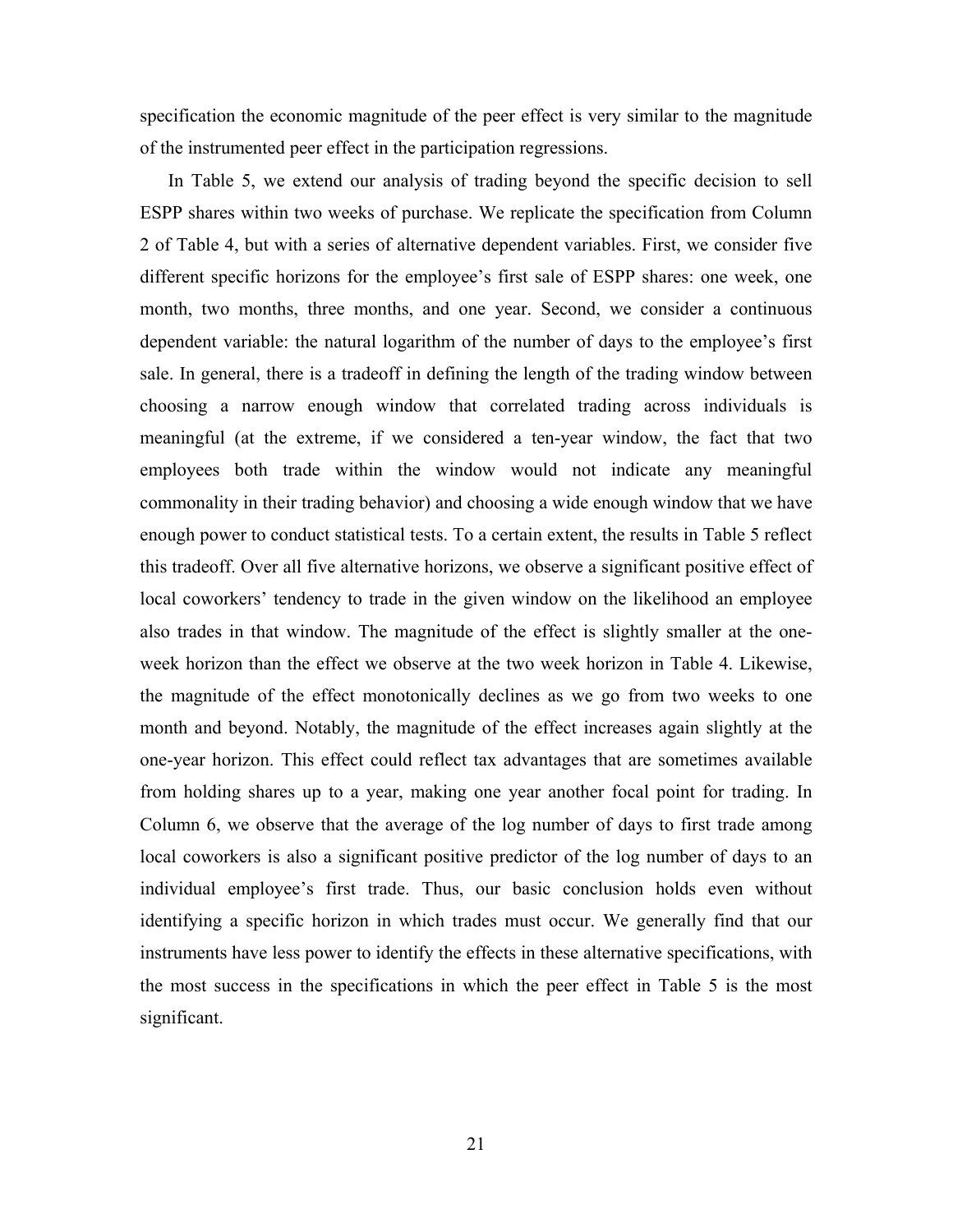Overall, our evidence suggests that the investment decisions coworkers make in employer sponsored plans provide a significant guide to the decisions employees make regarding their own investments.

#### **3.3. Cross-sectional Differences by Worker Demographics**

Given a significant influence of coworkers' choices on investment decisions within ESPPs, a natural question is whether some types of workers are more influenced by their peers than others. To answer this question, we modify Equation (1) to allow for an interaction term between  $\bar{y}_{ftt}$ , the mean outcome among an employee's peer group, and measures of the employee's characteristics. We consider differences by employee gender, age, and income levels. Though we do not generally invoke our instrumental variables strategy in the remainder of our analysis, it is more difficult than in our baseline setting to generate plausible concerns about common shocks that might drive the results. For example, it is unclear what kind of shock would affect men differently from women who simultaneously work in the same firm and same location. We view the econometric concerns stemming from low power of the instruments and the need to instrument for a binary interaction with the endogenous variable as potentially more severe than the remaining identification concerns.

We present the results in Table 6. In Columns 1 and 2, we report the effect of the interaction of employee gender with peer choices on ESPP participation decisions and the decision to sell shares within two weeks conditional on participating, respectively. To ease readability of the table, we report only the baseline coefficient on  $\bar{y}_{ft}$  ( $\delta$ ) and the interaction term with the indicator variable that equals one if the worker is female. However, all controls from our prior analysis are included and have similar effects to those we report in Tables 3 and 4. We find that the investment choices of women are significantly less sensitive to the choices of their local peers than are the investment choices of men. We find that a ten percentage point increase in the local participation rate would have roughly 0.4 percentage points smaller of an effect on the decision of a female employee to participate than the decision of a male employee (Column 1). The difference is even more pronounced on the decision to sell shares within two weeks conditional on participating. We find a significant positive effect of local coworkers' tendency to do such sales on the decisions of men, but we do not observe an effect on the decisions of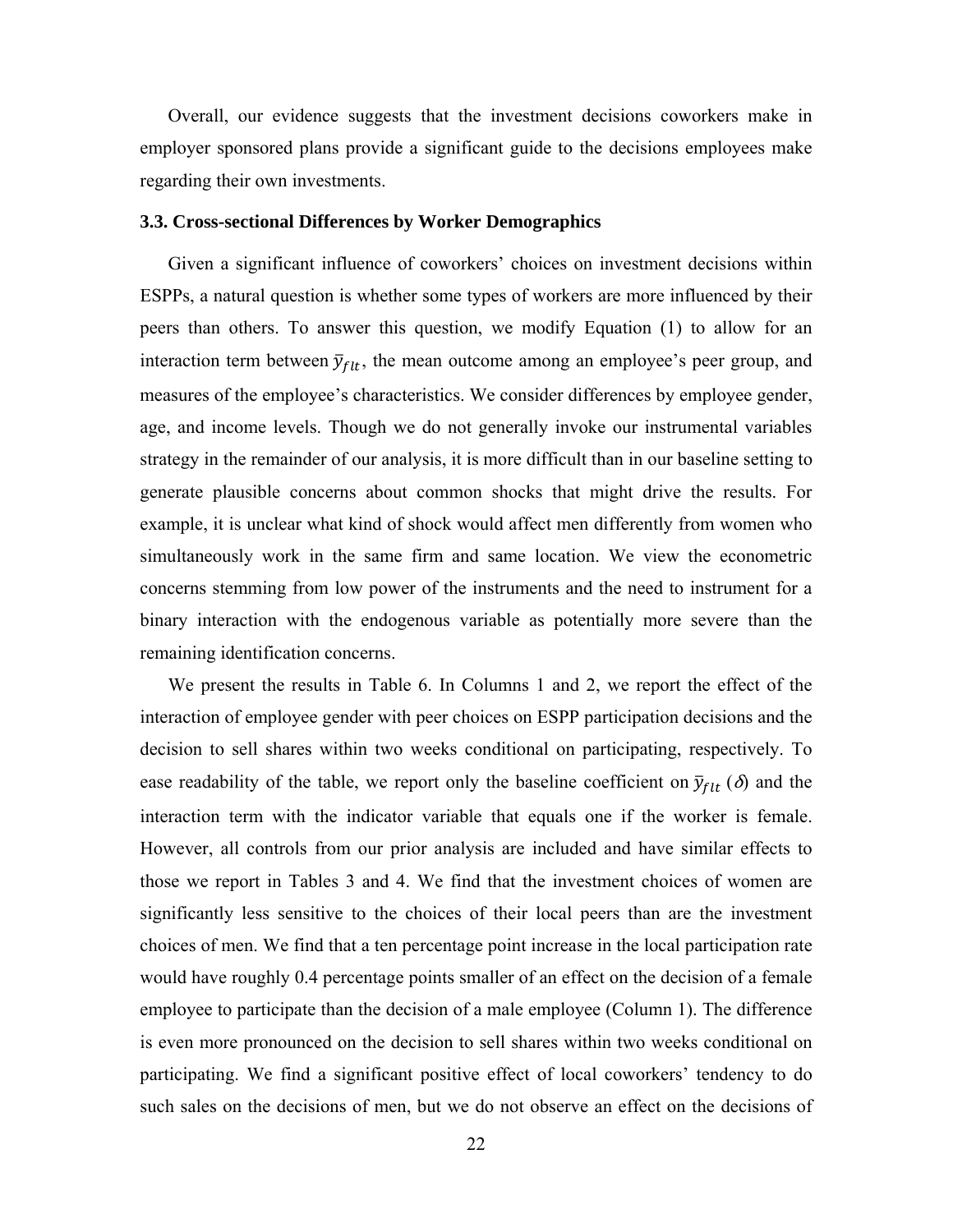women (Column 2). The estimated interaction term of the female indicator with the local rate at which employees sell within two weeks fully offsets the baseline effect  $\delta$ . On the one hand, larger peer effects among men might be surprising given that men on average are more prone to be overconfident in their own abilities (Lundeberg, Fox, and Punccohar, 1994). However, men also tend to have a greater affinity for competition than women (Niederle and Vesterlund, 2007), which could result in a greater awareness of the behavior of their peers.

In Columns 3 and 4, we consider instead employee age, interacting  $\bar{y}_{ft}$  (average participation in the firm-location-month and the fraction of participators who sell within two weeks, respectively) with each of the age group dummies. Considering the interactions together with the baseline estimate of  $\delta$ , we see that participation among local coworkers has a strong positive effect on the likelihood of participating among employees who are less than 30 years of age, between 30 and 35, and between 35 and 40 that is statistically indistinguishable across groups (Column 3). From the age of 40 forward, however, the effect of local coworkers' choices is significantly smaller in magnitude (though still positive) and declines monotonically from group to group to near zero among workers who are older than 60. In Column 4, the dependent variable is instead an indicator equal to one if the employee sells shares within two weeks, conditional on participating in the firm's ESPP. Because we have less power in this sample (it is roughly a third the size of the Column 3 sample), we aggregate the age dummies into larger categories before interacting them with  $\bar{y}_{ft}$ . Specifically, we consider the interactions of the rate at which local coworkers who participate in the ESPP sell within two weeks with (1) an indicator variable that takes the value of one for employees whose age is between 30 and 50 and (2) an indicator variable that takes the value of one for employees older than 50. We again observe a monotonically declining pattern in the (positive) influence of peers' choices on trading choices as age increases. Workers between 30 and 50 are significantly less influenced than their younger colleagues by the average choices of their local coworkers. The attenuation of the peer effect is even stronger for workers older than 50. In fact, the point estimate of the peer effect even turns slightly negative for this group. Overall, we observe that younger employees are more prone to mimic the decisions of their coworkers than their older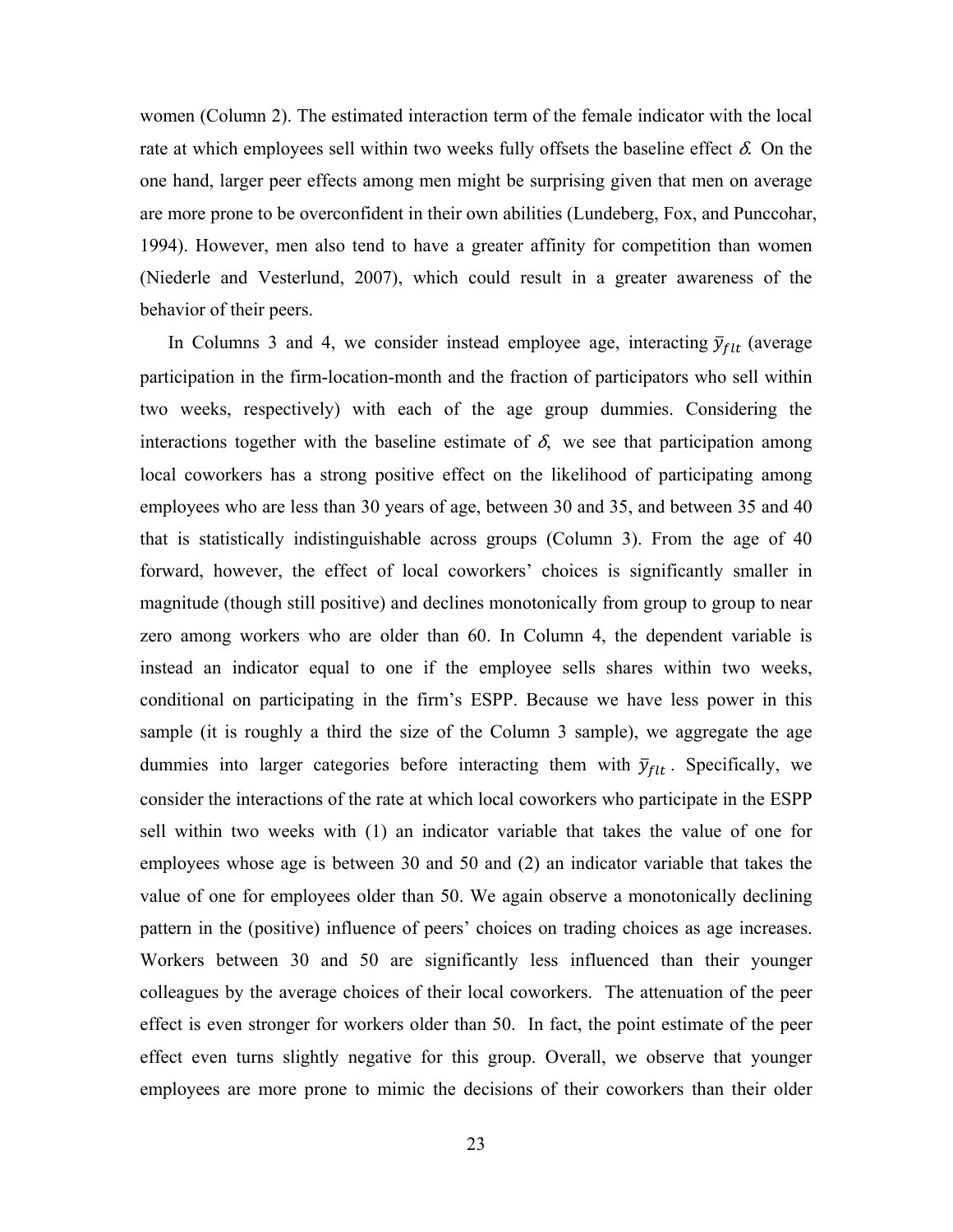colleagues. The effect could be consistent with greater expertise among older colleagues from a longer history of financial decision-making. Alternatively, it could reflect a stronger (false) confidence or lack of receptiveness to outside information among older employees.

Finally, we test whether the effect of colleagues' choices on participation and trading decisions differs depending on the employee's reported annual income. We interact  $\bar{y}_{ft}$ with our standard four income group categories ( $$25K <$  income  $\leq$  \$50K; \$50K  $\leq$  income  $\leq$  \$100K; \$100K  $\leq$  income  $\leq$  \$200K; income  $\geq$  \$200K). Unlike age, we do not find a simple monotonic effect of income on the degree to which peers' behavior affects individual investment decisions. We do not observe a significant difference between the effects of local coworkers' decisions on workers who earn less than \$25K or between \$25K and \$50K (both groups have a positive and significant estimate of  $\delta$ ). The participation decisions of workers who earn between \$50K and \$200K are more sensitive to the decisions of peers; however, the decisions of workers who earn greater than \$200K are significantly less sensitive to peers' choices. Such a pattern could arise if workers interact more with other workers in their own income groups and, as a result, workers in low income groups less often interact with colleagues who participate in the firm's ESPP. On the high end of the income spectrum, we may be more likely to observe workers in managerial positions whose decision are less likely to be informed by how their subordinates behave. In the context of peer trading, we do not observe significant differences in how peers influence the decision to sell ESPP shares within the first two weeks of the firm-wide purchase date (though the point estimates again suggest a heightened influence in the middle income ranges). We are cautious in interpreting these results, however, because they could simply reflect a lack of power to distinguish among the income categories.

Overall, we find significant differences in the degree to which word-of-mouth affects the investment choices of employees depending on observable characteristics. The gender differences admit a number of interpretations. For example, men may be more generally attentive to financial decisions and, thus, more likely to learn. Alternatively, women may seek information from sources other than peers. Consistent with peer learning, the age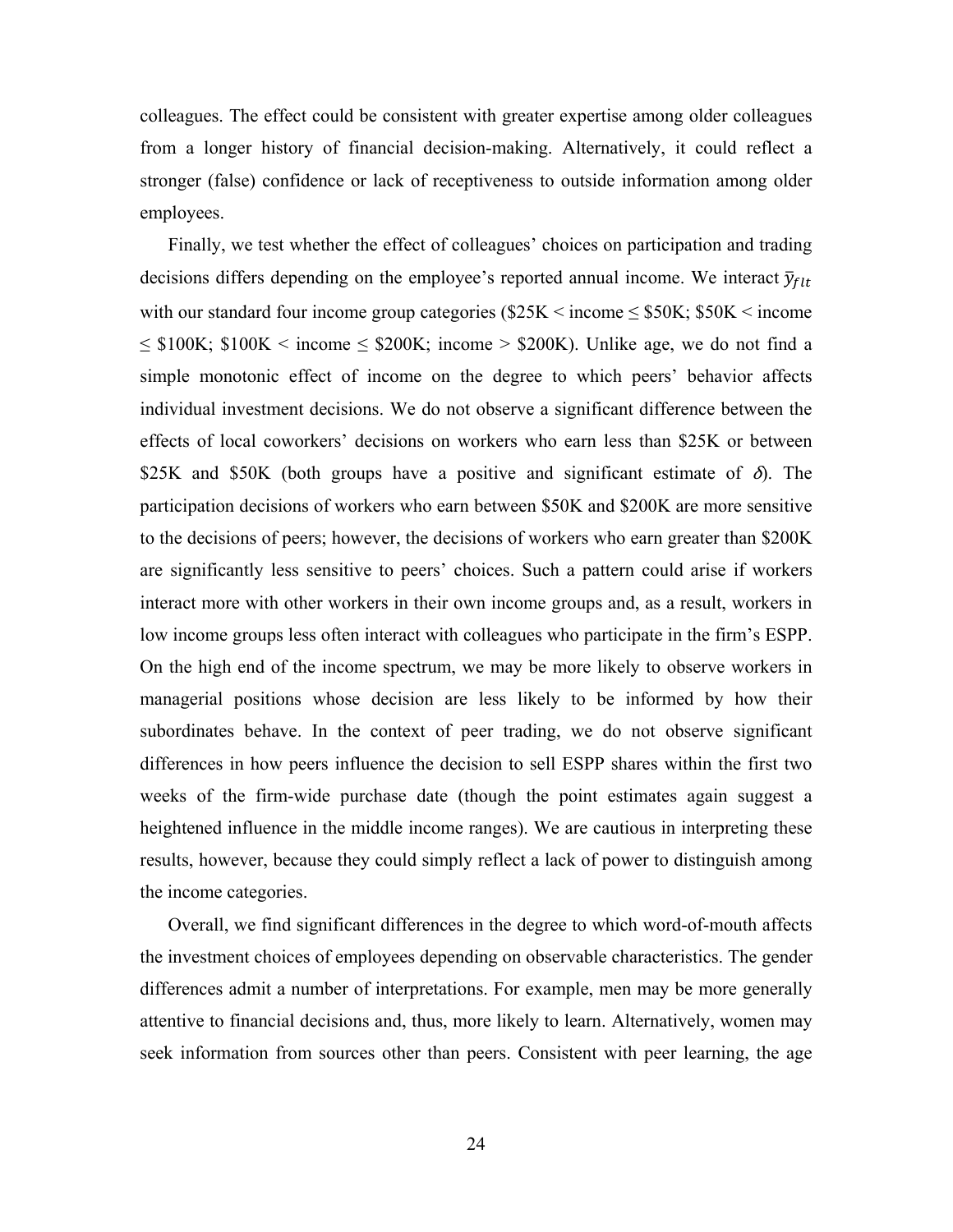and income effects suggest that individuals who are likely to have less information about financial decisions learn the most from their peers.

#### **3.4. Identifying the Peer Learning Mechanism**

Our analysis thus far suggests that peer influence matters for financial choices. Moreover, the cross-sectional evidence hints that this influence could be particularly strong among individuals who have low information. Next, we present additional tests to tease out the mechanism through which peers matter. Some existing work finds evidence of peer effects driven, at least partially, by peer pressure or social norms (e.g., Mas and Moretti, 2009). However, in the case of ESPP participation and trading, decisions are confidential. Thus, it is unlikely that pressure to conform to group means is the primary driver of peer effects in this context.

Instead, our hypothesis is that information about value-maximizing investment rules spreads from "high information" employees to "low information" employees through direct communication between colleagues. Because participation in the ESPP is likely to be beneficial for employees, this channel suggests a "social multiplier." As one employee becomes more informed about the ESPP and then communicates the information to her colleagues, overall participation rates increase and there is a positive spillover effect.

The general peer effects channel predicts stronger peer influence among subpopulations of closer peers. For example, to the extent that individuals interact more with members of the same gender or age group, then peer effects should be stronger within those subpopulations (See, e.g., Duflo and Saez, 2000). Likewise, under our hypothesized learning mechanism we expect to see a pattern of "like influencing like" as information spreads among peers. However, our proposed channel also predicts that highly informed individuals or subgroups should influence less informed subgroups, providing the seeds of information that propagates through the network. Thus, to isolate our proposed peer learning channel, we focus on identifying the unique role of high information employees in transmitting information to less informed peers.

We consider three measures of "high information" employees. First, we use employees' reported occupations to identify individuals who work in occupations likely to be associated with relatively strong general knowledge of financial products (accounting, finance, and engineering) or strong knowledge of the firm's specific

25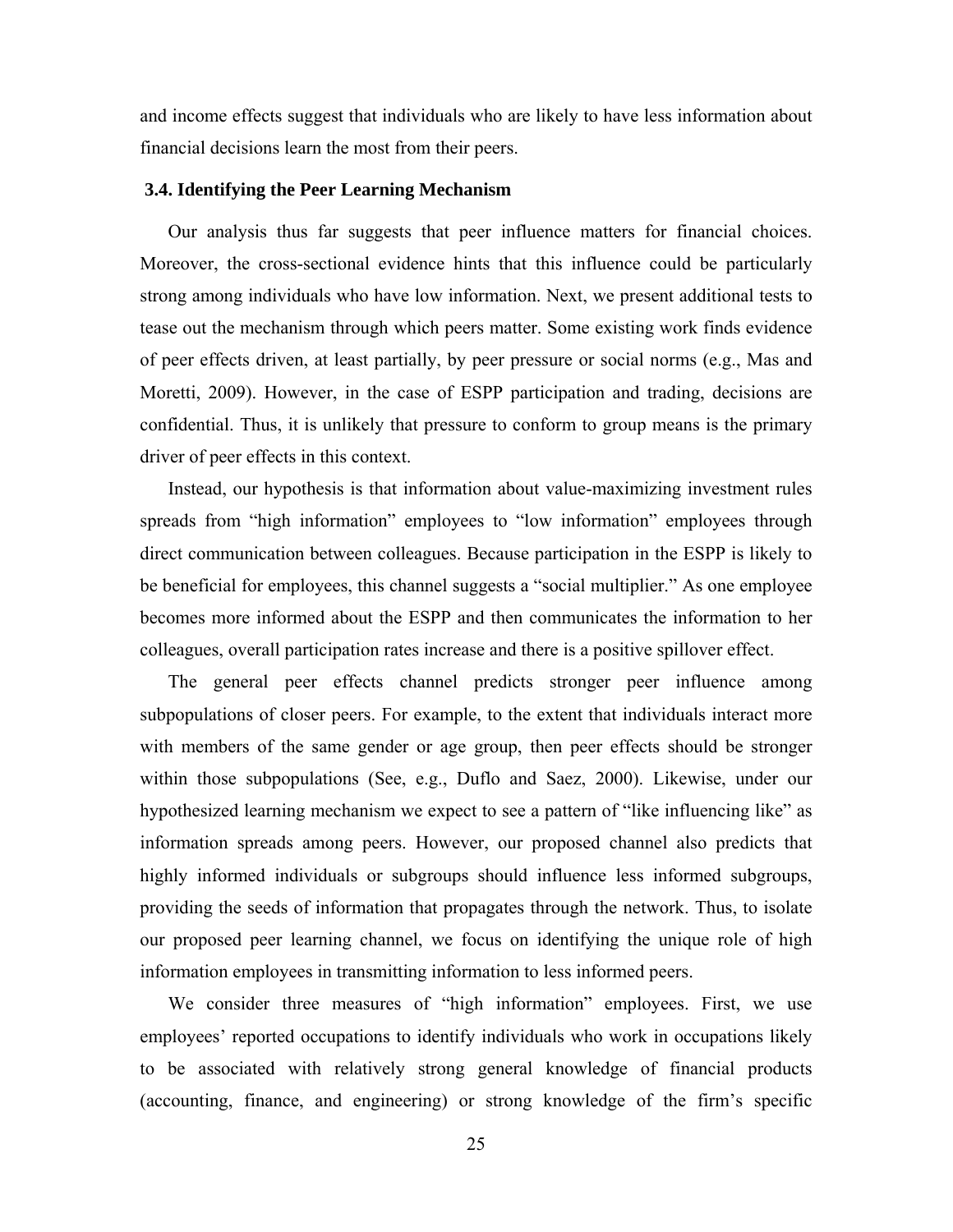financial offerings (human resources). <sup>8</sup> For ease of exposition, we refer to these occupations as "HO," or high information occupations, and define an indicator that takes the value one for employees in the "HO" set and zero for all other non-executive employees for whom we observe non-missing occupation data. Second, we use employees' responses to questions about their prior investment experience to identify employees with "excellent" or "good" prior experience. We refer to these employees as "HE," or high experience employees. Data on prior investment experience is missing in most cases; in order to retain a sufficient sample size for our tests, we include employees with missing information in the reference group. To the extent that this induces measurement error, it should bias against finding a significant effect of high experience employees on their less experienced peers. Third, we use employees' reported income bins to proxy for high information. We define an indicator variable that takes the value one for employees in the highest reported income bin (income > \$200K) and zero for all other non-executive employees for whom we observe income data. High income employees are likely to be influential not only because they are likely to have more experience with financial products than their colleagues, given their relative wealth, but also because they are likely to hold relatively senior positions inside the firm. We refer to the set of high income employees using the abbreviation "HI."

Before turning to regression tests using the high information measures, we present some summary statistics to provide preliminary validation of the measures. In Panel A of Table 7, we report the pairwise correlations between the three measures of "high information." We find that both the HO and HI measures are positively and significantly correlated with the measure of high self-reported prior investment experience (HE), providing some validation for our interpretation of the occupation and income groups. Interestingly, the HO and HI measures are negatively correlated with each other. Occupations that we associate with high information about financial products are not

 $\overline{a}$ 

<sup>&</sup>lt;sup>8</sup> We drop employees who identify as executives from our tests because executives may face limitations in the information that they can directly share with employees. In our reported specifications, we also exclude finance workers who work in firms in the finance industry from the set of "high information" employees since it is less clear that they are more informed than their local colleagues; however, this restriction is not crucial for the results.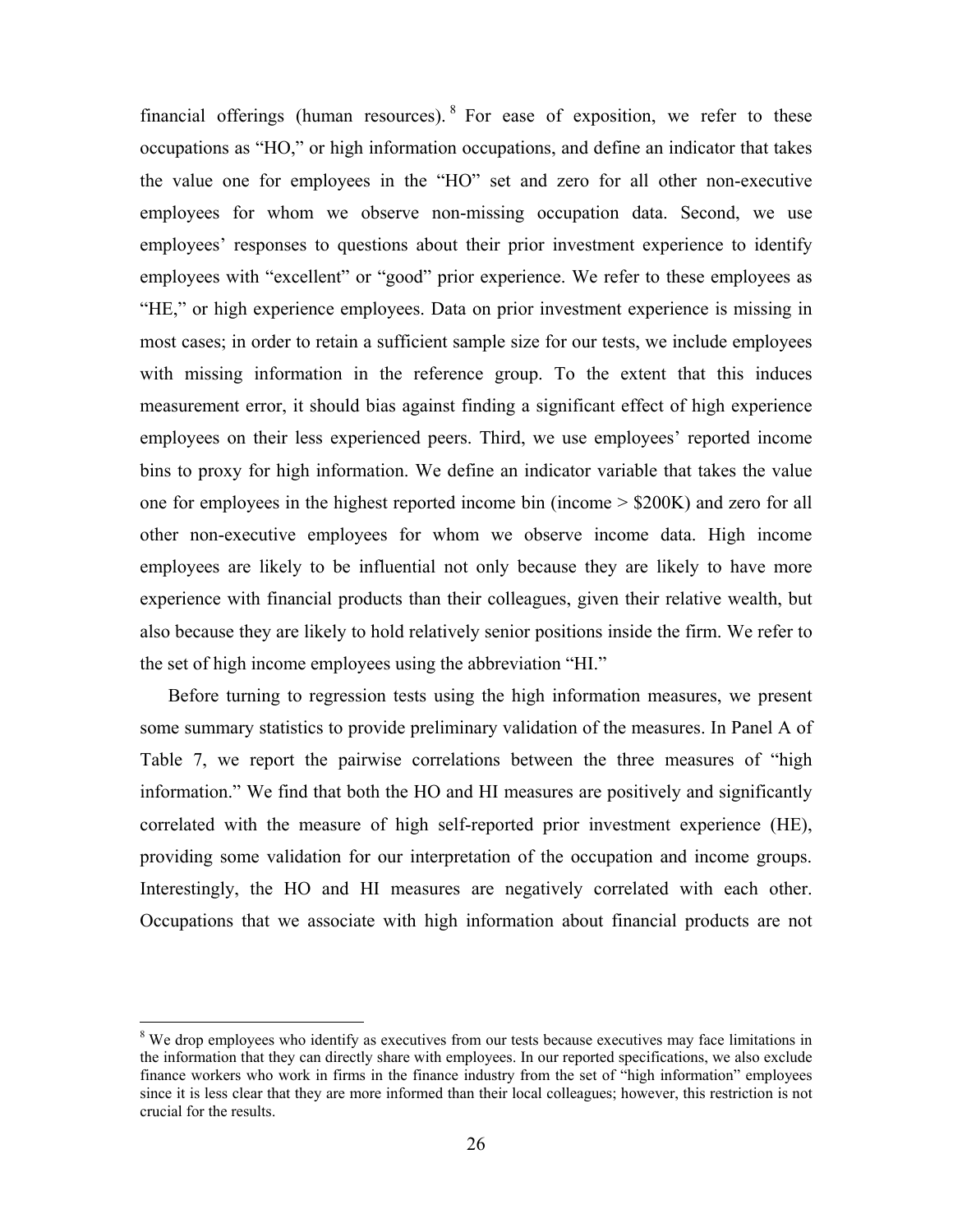always the highest paying occupations. 9 Nevertheless, both occupation and income appear to capture aspects of investment experience, suggesting they have value as complementary measures. In Panel B, we present mean worker demographics and stock and option holdings across high and low information employee groups, using each of the three measures. Focusing first on the measure of self-reported investment experience, we find that men, older workers, and workers with higher holding of stock and options more frequently report high investment experience. The latter correlations are intuitive and suggest that individuals report realistic assessments of their experience. Across all three measures, we consistently find that high information employees have higher holdings of equity-linked securities, though the gender and age patterns are less consistent. It is important to note that we control for worker demographics and stock and option holdings in our analysis so that our information measures will not simply proxy for differences in these characteristics.

In Panel C of Table 7, we report mean ESPP participation, separately by occupation, income, and investment experience categories. Because failing to participate in an ESPP leaves money on the table (the discount between the market stock price and the purchase price within the plan), we can interpret it as an investment mistake. Thus, to the extent that we observe nonparticipation, it should occur among low information employees. We find that this is generally the case under each of our three information metrics. We observe a monotonically increasing participation rate as reported investment experience increases. Moreover, employees for whom we do not observe reported investment experience have the lowest participation rates, suggesting that including them in the "low information" group is appropriate. We also find a monotonically increasing relation between ESPP participation rates and income for the interior bins of the income distribution (groups two through five). One possible explanation for the relatively lower ESPP participation rate among workers in the highest income bin (group six) is that most firms place a ceiling on the total dollar amount that can be invested in the ESPP, a constraint most likely to be relevant for workers in this income category. In this case, the gains from participation are relatively less compared to total compensation than for

 $\overline{a}$ 

<sup>&</sup>lt;sup>9</sup> The negative correlation is sensitive to exactly which occupations we include in the high information group. For example, if we exclude engineering or, alternatively, include employees in "research" occupations, the correlation with HI becomes positive and there is no qualitative change in our later results.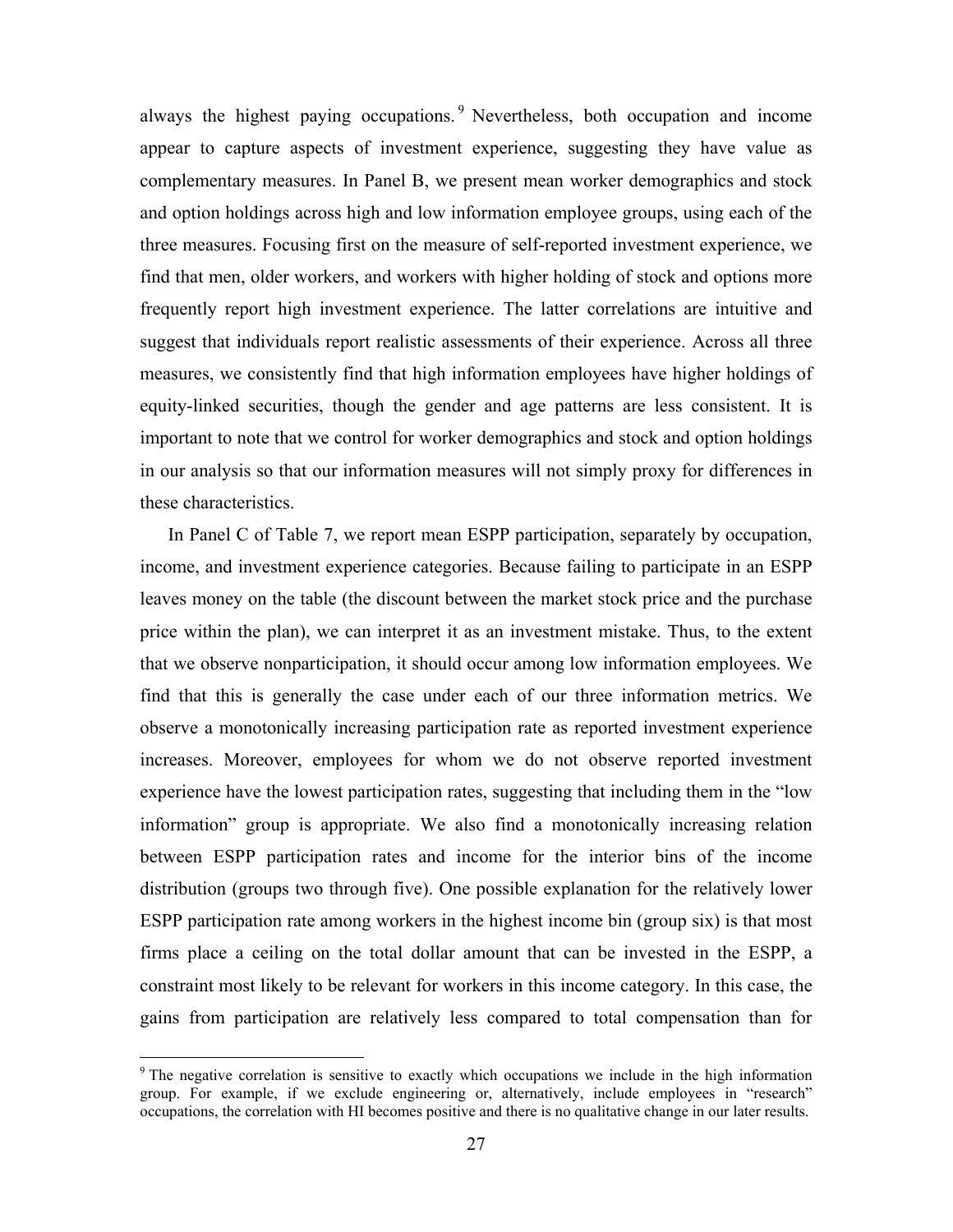workers in the other income categories. The relatively high participation rate among workers in the lowest income bin (group 1) is surprising under the interpretation of income as a proxy for financial information; however, we find similar results if we exclude these workers from the analysis altogether. Finally, we observe substantial variation in ESPP participation rates across occupation categories. For two of the four subcategories of "high information" occupations (engineers and finance occupations), we verify the prediction of relatively high participation rates. Participation rates are higher than the overall sample mean (0.43) for all of the "high information" occupation groups, except HR. Overall, the summary statistics in Table 7, though noisy, provide some basic corroboration of our interpretation of the information measures.

Given our measures of high information (and low information) employees, we test for evidence of information flow not only within, but also between groups. That is, are high information employees key "influencers" within the peer network? First, we revisit the estimation of Equation (1), but replace  $\bar{y}_{ft}$  with  $\bar{y}_{dft}$ , where *d* indicates whether the employee is a member of a high or low information partition and the vector includes group averages for each associated subgroup. We again measure group averages in a separate random sample of the data from the regression sample to eliminate mechanical correlations. We also allow for differences in the estimates of the subgroup means depending on the information of employee *i* by interacting  $\bar{y}_{dft}$  with an indicator for whether employee *i* is a member of the high information group captured by *d*. We follow this approach for each of the three information partitions described above. For this analysis, the variable *y* is an indicator for whether the employee participates in the firm's ESPP at time *t*.

We do not consider the timing of sales conditional on participating in the ESPP. Our tests in this section partition the set of employees in the firm-location to measure the peer effect in smaller subgroups (high and low information). On average, roughly 40% of employees in a firm-location participate in an ESPP (Table 1). The average fraction of employees who trade within the first two weeks of stock purchase (our main measure of trading behavior) is an order of magnitude smaller. And, the high information subgroup is relatively small, by definition. Moreover, the outcome itself is binary. Thus, measurement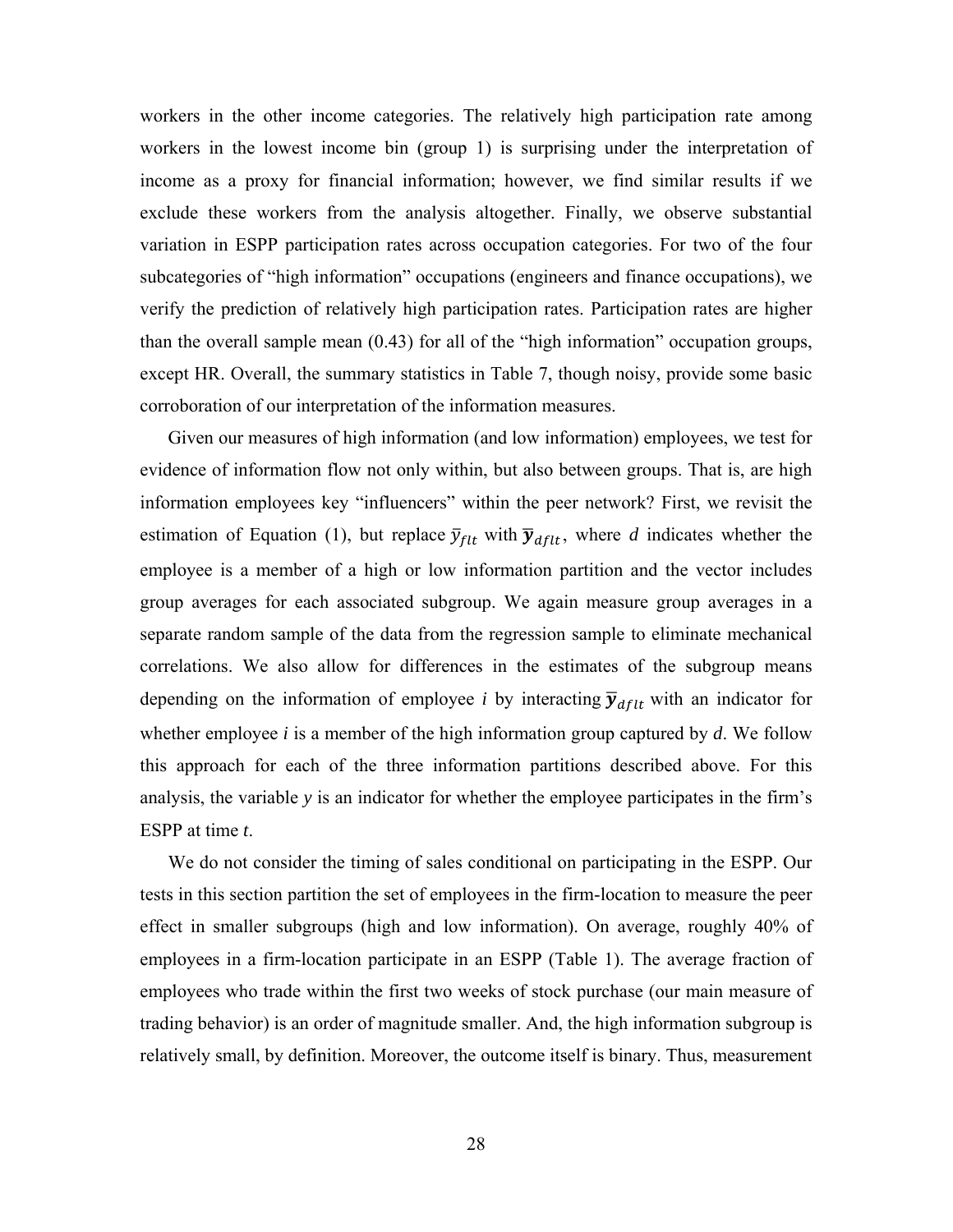error in group averages and a lack of power in the regression samples make it challenging to implement meaningful tests using trading measures as the choice variable.

We present the results in Table 8. In Column 1, we use occupation groups (HO) to identify high and low information employees. Consistent with heightened communication among more similar peers, we observe a pattern of "like influencing like" in our data. We find a positive and significant coefficient on the level effect of the participation rate among local low information employees, which measures the effect of low information peers on other low information employees. Likewise the sum of the coefficient estimates on the participation rate of high information peers and its interaction with the high information indicator, which measures the effect of high information peers on other high information employees, is positive and significant. We also find evidence of significant cross-group effects. Most relevant for our hypothesis, the level effect of the participation rate among local high information peers, which measures the peer effect on low information colleagues, is positive and statistically significant at the 1% level. We find broadly consistent evidence using the other two measures of high information. In Column 2, we report the results using high investment experience (HE) as the measure of information. We confirm the pattern of "like influencing like." The point estimates also suggest an influence of high information employees on low information peers; however, the frequency of high experience employees is not sufficiently high to allow us to measure the effect with much statistical precision. Finally, in Column 3, we use high income (HI) to proxy for high information employees. Here the results closely mimic the results from Column 1: we find both significant evidence of "like influencing like" and of high information employees influencing low information peers. Notably, the difference between the effect of low information investors on high information peers and low information peers is also negative and statistically significant in this specification.

The results in Table 8 confirm that the choices of high information employees influence the choices of low information peers. However, we also see not only that low information employees respond to low information peers, but also that the magnitude of the influence of low information peers on their low information colleagues is generally larger than the influence of high information peers. It is important to note that these patterns are still consistent with our learning hypothesis. For example, one high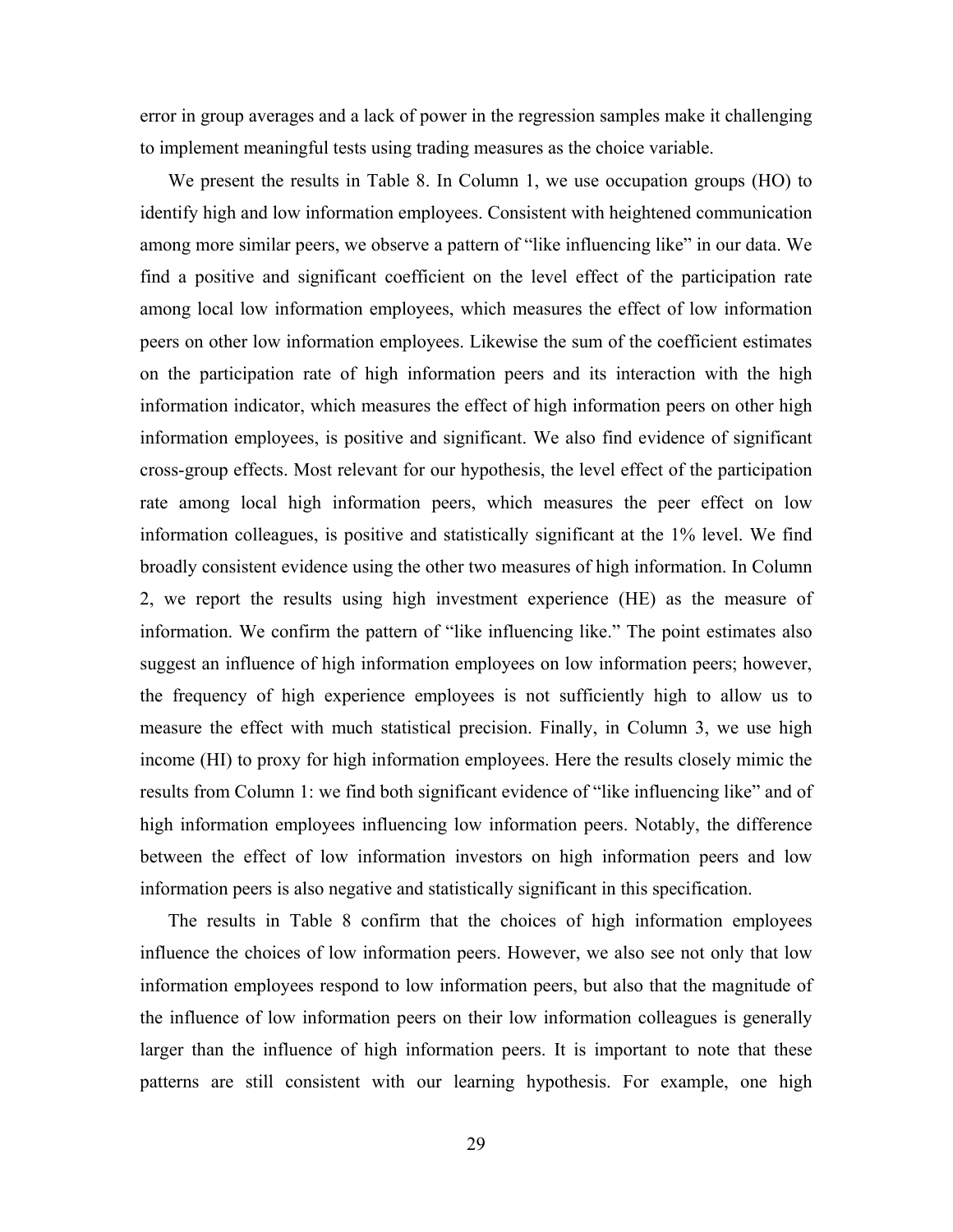information influencer in an office could share information with a small set of low information colleagues. These colleagues, in turn, could share the information with other low information employees through the peer network (in which low information employees are more likely to interact with other low information colleagues). In this case, it would appear as if the low information employees respond to the decisions of low information colleagues; however, the information that is spread would have originated from a high information colleague. And, such information could be particularly likely to propagate through the network.

To test for this type of diffuse information channel, we restrict our attention to the subsample of low information employees in the regression sample.<sup>10</sup> We define an indicator variable that takes the value one if there are no high information employees in employee *i*'s office location.<sup>11</sup> We then estimate Equation (1), including this indicator, the mean participation rate among low information employees in the firm-location, and the interaction of the two variables in addition to the baseline fixed effects and controls. The null hypothesis is that the coefficient estimate on the interaction term is 0; that is, the presence of a high information employee in the office does not change the effect of the decisions of low information employees on the decisions of their low information colleagues. We implement the test sequentially using each of our three measures of information. In Column 1 of Table 9, we report the results using occupations (HO) to identify high information employees. We strongly reject the null hypothesis. The effect of low information employees on their low information peers is significantly weaker in offices in which there is no high information employee present to seed the flow of information through the network. In Columns 2 and 3, we repeat the estimation using investment experience and income, respectively, to define the set of high information employees. The results are similar. In both cases we find negative estimates on the coefficient of the interaction term that are statistically significant at the 1% level.

In the remainder of Table 9, we report two robustness checks to address alternative interpretations of the evidence. First, a potential concern is that the result is driven by

 $\overline{a}$ 

<sup>&</sup>lt;sup>10</sup> We also estimate the differential effects of the participation rates of high and low information colleagues only on the subsample of low information employees. We find results very much in line with the estimates of the level effects of the participation rates reported in Table 8.

<sup>&</sup>lt;sup>11</sup> We define this indicator variable using the full set of employees in the office and not just the random half of the sample we use to measure average peer decisions.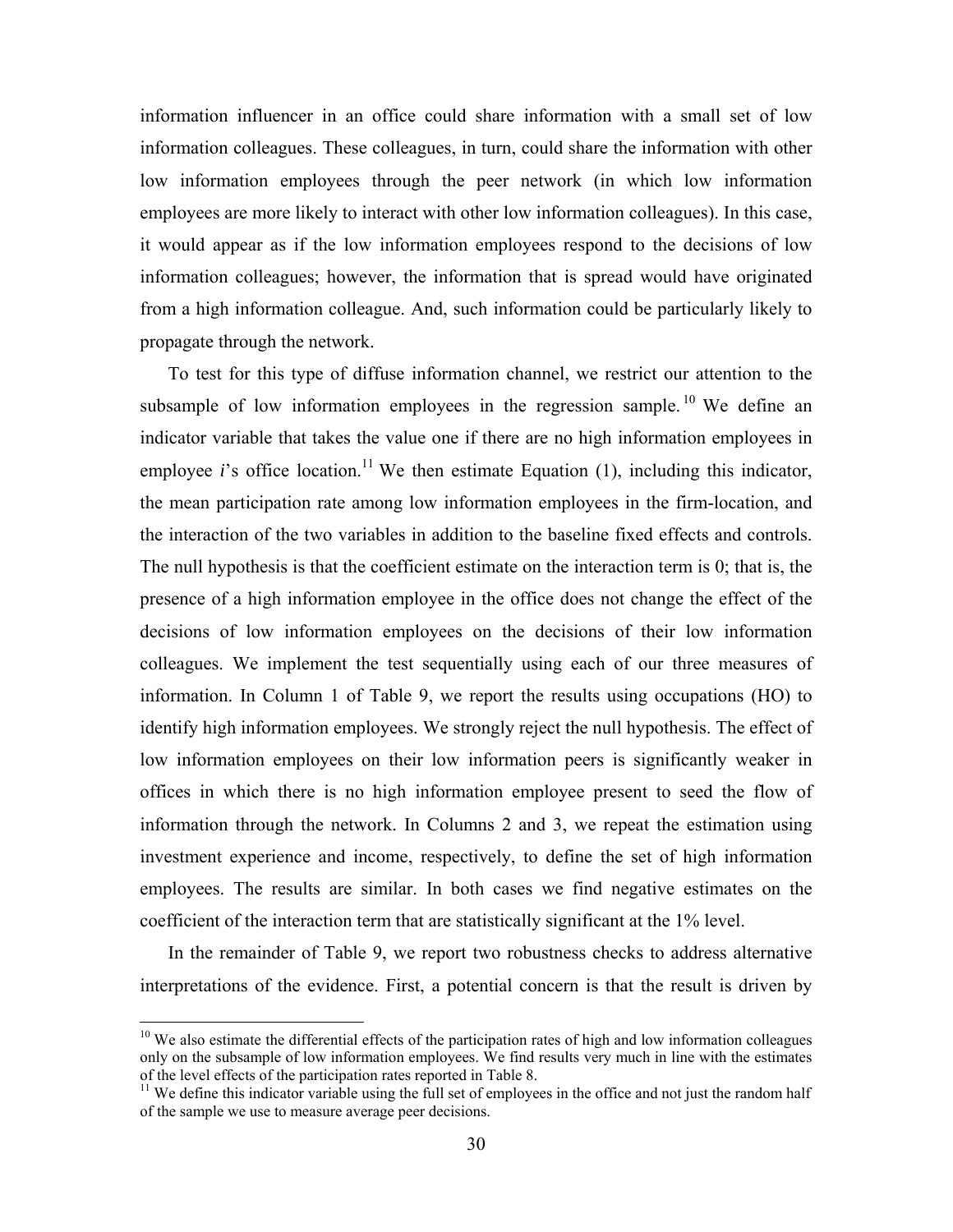very small offices. If the number of high information employees in an office is positively correlated with size, then the result could be driven by measurement error in the group average that attenuates the estimated peer effect (measurement error will be most severe in the smallest offices). To address this concern, we repeat the specifications from Columns 1 to 3, but exclude offices in the bottom ten percent of the size distribution. For symmetry, we also exclude the top decile of the distribution. We report the results in Columns 4 to 6. We continue to find that the presence of high information employees in the office increases the activity in the peer network of low information colleagues. Second, a potential concern is that the employees we identify as having "high information" are concentrated at or near headquarters where there is generally more information available to all employees. To address this concern, we repeat the specifications from Columns 1 to 3, but exclude firm-locations that are located in the state in which the firm has its headquarters. We report the results in Columns 7 to 9 and they are again similar to the baseline specifications.

Our evidence suggests that high information employees provide information on smart investment practices within the firm's ESPP to colleagues who then in turn spread the information to other employees through the peer network. If this mechanism is an important determinant of employees' investment decisions, then ESPP participation rates should be higher on firm-location-dates in which we observe high information employees, given that nonparticipation is an investment mistake. In Table 10, we report mean participation rates in firms' ESPPs across firm-location-dates, broken out based on the presence of a high information employee. We again consider all three of our measures of information. In all cases, we find higher participation rates among employees from offices in which there is a high information employee. Moreover, the minimum difference is roughly 25%, suggesting that the peer learning channel is indeed economically meaningful.

#### **3.5. Differences in Peer Influence by Proxies for Intensity of Interaction**

As a final step, we consider an additional robustness test to confirm that our estimates of peer effects are indeed likely to capture endogenous peer influence versus contextual factors. Specifically, we identify a source of variation in the likelihood that any two employees in a firm-location meaningfully interact. We then test whether the estimated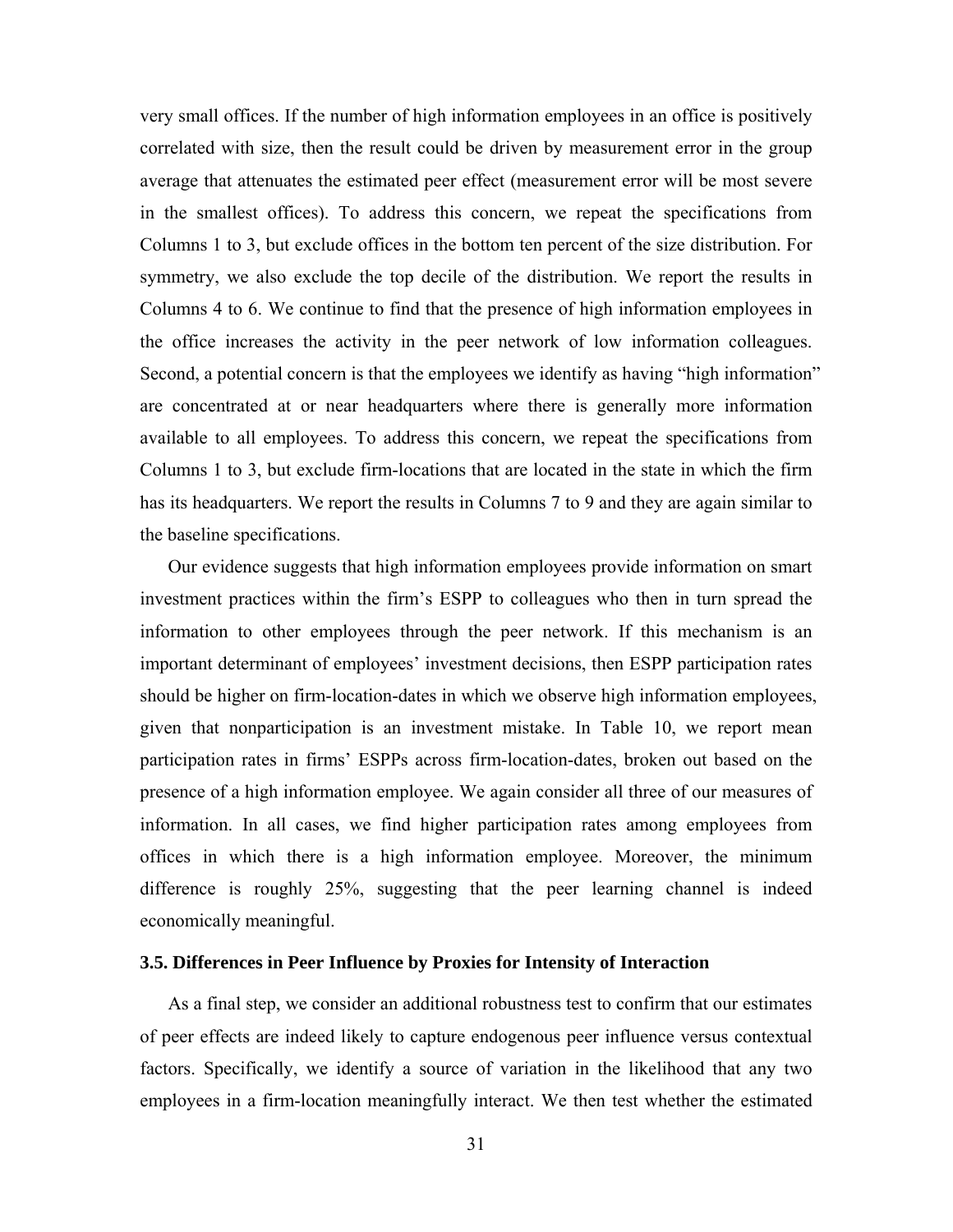peer effects are stronger among the subset of firm-locations in which we expect there to be a higher intensity of employee interaction.

Specifically, we consider differences in the neighborhoods in which workers are located. Workers who live and work in areas that are more densely populated may be more likely to have contact with each other and, therefore, to discuss or observe each other's decisions within the firm's ESPP. If so, then we should observe stronger estimates of peer influence among such employees. We retrieve data on population density at the CBSA-level for the years 2000 and 2010 from the U.S. Census Bureau. 12 There is substantial variation across metro areas in population density. A standard deviation of the 2000 sample is 1,709, measured in units of people per square mile. We define a set of indicator variables for quartiles of the distribution of population density within our sample. We then test whether the influence of peers on ESPP participation and trading choices differs depending on the density of the location in which the workers live by including the density indicators and their interaction with  $\bar{y}_{ft}$  in Equation (1).<sup>13</sup> We report the results in Table 11 using population density as measured in the 2000 Census (the results using the 2010 Census are nearly identical). We generally find that peers exert a stronger influence on an individual worker's decision either to participate in the firm's ESPP or to sell acquired shares within two weeks of purchase conditional on participating (our standard trading dependent variable) among workers in CBSAs that have a greater population density. In Column 1, we find a monotonic increase in the coefficient estimates on the interaction terms of the population density indicators with average participation in the firm-location-month as population density increases. The estimate on the interaction of mean participation with the indicator for the highest quartile of CBSA population density is positive and statistically significant at the 1% level. Economically, a ten percentage point increase in average participation would increase an individual worker's likelihood of participation by roughly half a percentage point more if the worker's CBSA is in the fourth quartile by population density compared to the first quartile. In Column 2, we report the parallel estimates for trading decisions

1

<sup>&</sup>lt;sup>12</sup> Data available from  $\frac{http://www.census.gov/population/metro/data/pop data.html}{http://www.census.gov/population/metro/data/pop data.html}$  in the Chapter 3 spread-sheet. We use the population-weighted series (where the weights apply to Census tracts within each CBSA), though our results are robust to using the unweighted series.

<sup>&</sup>lt;sup>13</sup> The level effects of the density indicators cannot be identified because they are collinear with the CBSAmonth fixed effects.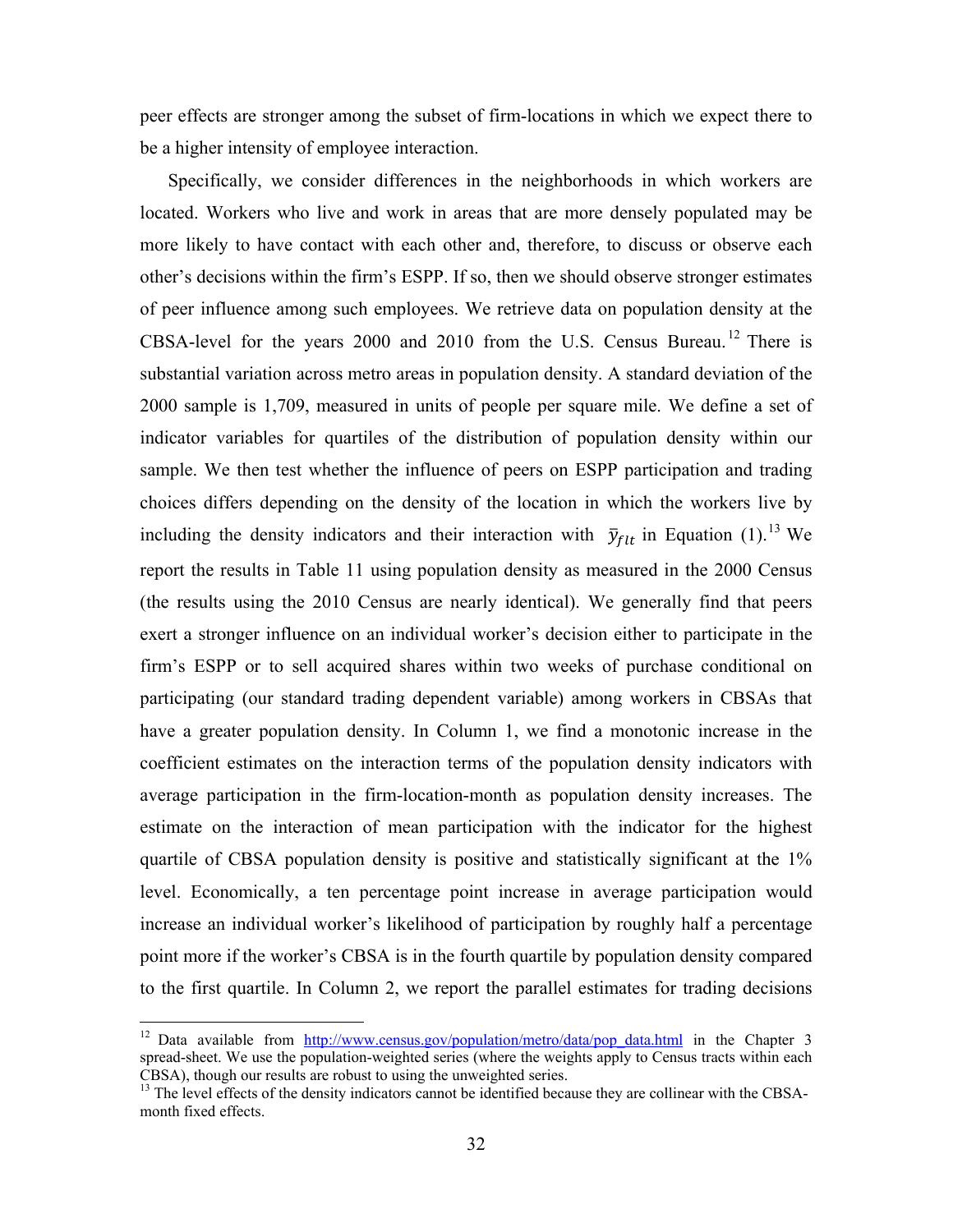conditional on participation in the firm's ESPP. Here, we do not find a monotonic pattern across the interactions of density quartiles with the fraction of participants in the firmlocation-month who sell within two weeks of share grants. Workers in CBSAs in the second, third, and fourth quartiles all exhibit stronger sensitivity to peer trading than workers in CBSAs in the bottom quartile. The effects in the second and fourth quartiles are strongest statistically. Overall, our results suggest that increased contact between peers increases the degree to which their investment decisions affect each other. Though it is a clear prediction of the endogenous peer effects mechanism, this finding less obviously follows from the presence of contextual peer effects.

#### **4. Conclusion**

We use unique data from a company that administers employer-sponsored ownership plans in several hundred public, U.S. firms to study how individuals are influenced by the financial decisions of their peers. We focus on decisions inside ESPP plans because their features are particularly conducive to identifying peer effects. Generally all employees within a firm are eligible to participate in the plan and they are all simultaneously making the decision to buy (or sell) the same security (company stock) given the same prices.

We find evidence of significant diffusion of investment practices through employee networks. Comparing only workers at the same firm in the same election window and correcting for a general metro area effect, we find that average participation rates in a firm-location positively predict the likelihood an employee participates in the ESPP. Similarly, trading behavior is affected by the trading behavior of peers. We focus on one specific trading behavior that is common in ESPPs through most of our analysis: the decision to sell the shares purchased in a particular grant window within two weeks of the firm-wide grant date. We find that the fraction of local coworkers in the firm who exhibit this behavior also positively predicts the likelihood an employee herself chooses to make an early sale. In addition to our baseline fixed-effects identification strategy, we confirm the results using general demographic patterns as a source of exogenous variation. For example, women tend to be less likely to sell ESPPs. Thus, we use lower selling rates in a firm-location that are predicted solely by the presence of more women in the office to identify the effects of average selling decisions on peers. We also find differences in the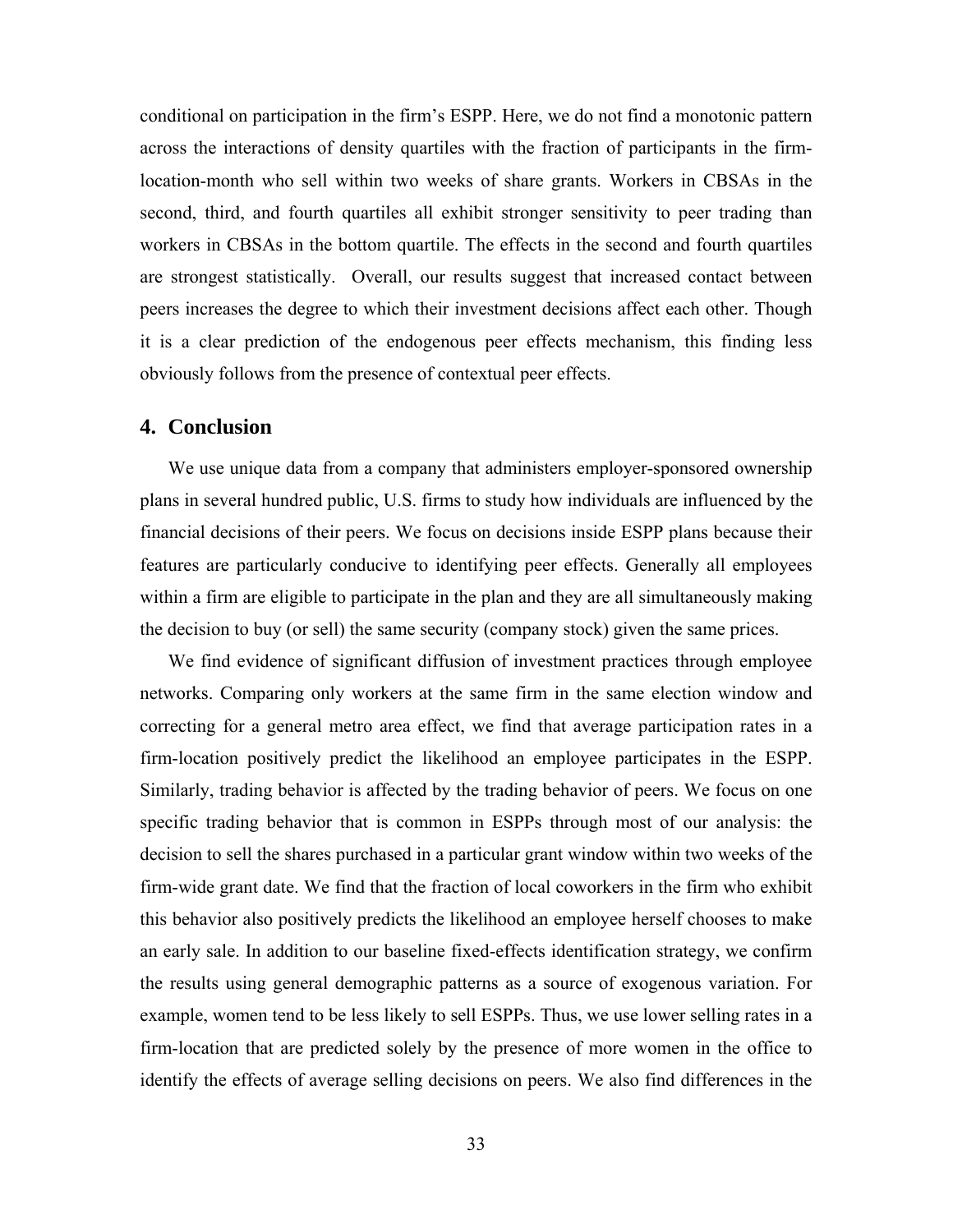extent to which individuals are susceptible to peer influence. Men, younger employees, and employees in the middle of the income distribution appear to be most prone to mirror the investment decisions of peers.

Our analysis centers on investment choices that are likely to improve employees' welfare, particularly the decisions to participate in their firms' ESPPs. Thus, the spread of this behavior among peers suggests that employee networks can be a mechanism for social learning. To test this channel more directly, we identify three sets of "high information" employees: employees in occupations that are likely to correlate with investment experience or expertise, employees who directly report good prior investment experience, and employees in the highest reported income bin. We find that the choices of such individuals exert a direct influence on their low information peers. Moreover, the choices of "low information" employees have a significantly weaker effect on the choices of their low information peers when there are no high information colleagues in their offices. Thus, the importance of peer networks is mitigated when there is less likely to be value-improving information to transmit through them.

Overall, our results can help us to understand how financial behavior disseminates through the population. This is particularly important given the abundance of evidence that individuals sometimes make suboptimal financial choices. Peer networks could form conduits through which bad behavior spreads through mimicry. However, they also hold promise as a mechanism to spread better decision-making to low information investors at lower cost than direct education. Providing information to key individuals within a network has strong positive externalities on the behavior of other investors. In our context, for example, educating a small number of influential employees on the benefits of ESPP participation could have an outsized impact on the rate at which workers in the firm participate in the ESPP. Since participation in ESPPs is nearly a guaranteed win for the worker, this is likely to improve overall employee satisfaction with the plan and to contribute to the success of the plan in improving employee morale, loyalty, and, ultimately, productivity.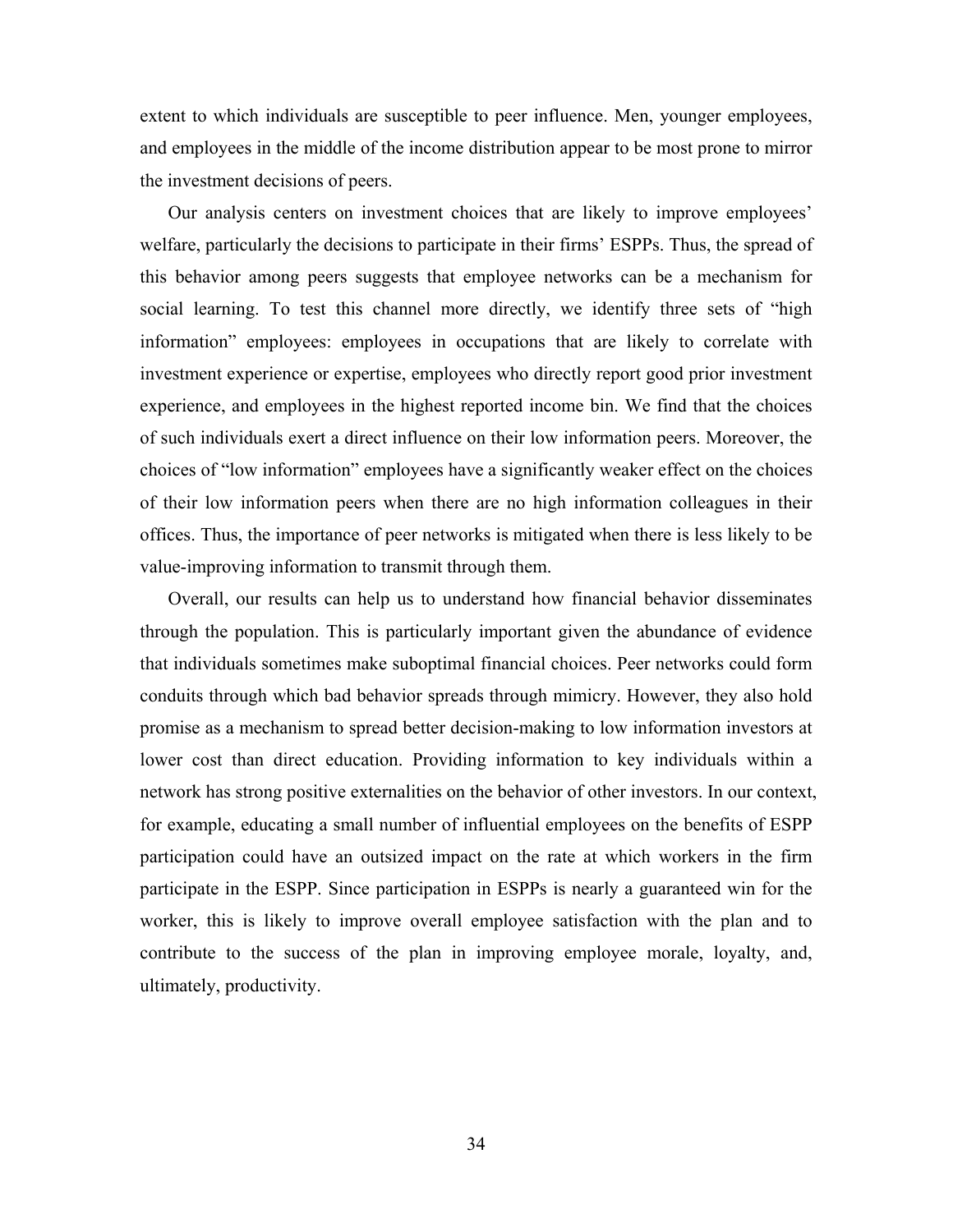## **References**

Abel, Andrew B., 1990. Asset prices under habit formation and catching up with the Joneses. *American Economic Review* 80: 38-42.

Babenko, Ilona and Rik Sen, 2014. Money left on the table: an analysis of participation in employee stock purchase plans. *Review of Financial Studies* 27: 3658-3698.

Banerjee, Abhijit V., 1992. A simple model of herd behavior. *Quarterly Journal of Economics* 107: 797-817.

Barber, Brad M. and Terrance Odean, 2013. The behavior of individual investors. In *Handbook of the Economics of Finance, Volume 2B*, ed. George M. Constantinides, Milton Harris and Rene Stulz, (Amsterdam: North Holland).

Bernheim, Douglas, 1994. A theory of conformity. *Journal of Political Economy* 102: 841-877.

Beshears, John, James J. Choi, David Laibson, Brigitte C. Madrian and Katherine L. Milkman, 2015. The effect of providing peer information on retirement savings decisions. *Journal of Finance* 70: 1161-1201.

Bikhchandani, Sushil, David Hirshleifer and Ivo Welch, 1992. A theory of fads, fashion, custom, and cultural change as informational cascades. *Journal of Political Economy* 100: 992-1026.

Brown, Jeffrey R., Zoran Ivkovic, Paul A. Smith and Scott Weisbenner, 2008. Neighbors matter: causal community effects and stock market participation. *Journal of Finance* 63: 1509-1531.

Bursztyn, Leonardo, Florian Ederer, Bruno Ferman and Noam Yuchtman, 2014. Understanding mechanisms underlying peer effects: evidence from a field experiment on financial decisions. *Econometrica* 82: 1273-1301.

Case, Anne C. and Lawrence F. Katz, 1991. The company you keep: the effect of family and neighborhood on disadvantaged youths. NBER Working Paper No. 3705.

Cohen, Lauren, Andrea Frazzini and Christopher Malloy, 2008. The small world of investing: board connections and mutual fund returns. *Journal of Political Economy* 116: 951-979.

Duflo, Esther and Emmanuel Saez, 2002. Participation and investment decisions in a retirement plan: the influence of colleagues' choices. *Journal of Public Economics* 85: 121-148.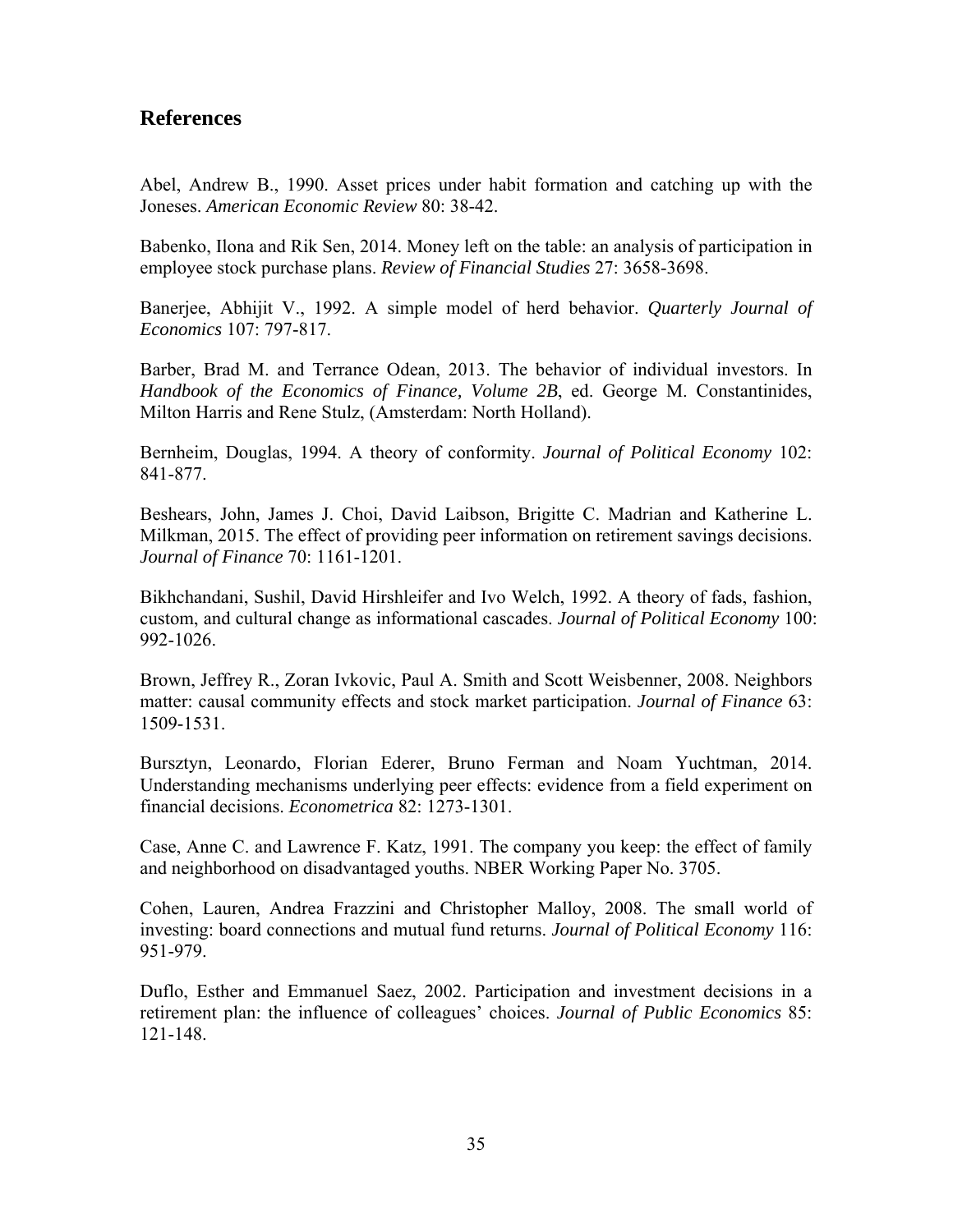Duflo, Esther and Emmanuel Saez, 2003. The role of information and social interactions in retirement plan decisions: evidence from a randomized experiment. *Quarterly Journal of Economics* 118: 815-842.

Ellison, Glenn and Drew Fudenberg, 1995. Word-of-mouth communication and social learning. *Quarterly Journal of Economics* 110: 93-125.

Guiso, Luigi, Paola Sapienza, and Luigi Zingales, 2013. Time varying risk aversion. NBER Working Paper No. 19284.

Hong, Harrison, Jeffrey D. Kubik and Jeremy C. Stein, 2004. Social interaction and stock market participation. *Journal of Finance* 59: 137-163.

Lerner, Joshua and Ulrike Malmendier, 2013. With a little help from my (random) friends: success and failure in post-business school entrepreneurship. *Review of Financial Studies* 26: 2411-2452.

Lundeberg, Mary A., Paul W. Fox, and Judith Punccohar, "Highly confident but wrong: gender differences and similarities in confidence judgments. *Journal of Educational Psychology* 86: 114-121.

Malmendier, Ulrike and Stefan Nagel, 2011. Depression babies: do macroeconomic experiences affect risk taking? *Quarterly Journal of Economics* 126: 373-416.

Mas, Alexandre and Enrico Moretti, 2009. Peers at work. *American Economic Review* 99: 112-145.

Manski, Charles F., 1993. Identification of endogenous social effects: The reflection problem. *Review of Economic Studies* 60: 531-542.

Niederle, Muriel and Lise Vesterlund, 2007. Do women shy away from competition? Do men compete too much? *Quarterly Journal of Economics* 122:1067-1101.

Ouimet, Paige and Geoffrey Tate, 2016. Investor experience and attention: the effect of financial shocks on individual trading decisions, Working Paper, University of North Carolina.

Shue, Kelly, 2013. Executive networks and firm policies: evidence from the random assignment of MBA peers. *Review of Financial Studies* 26: 1401-1442.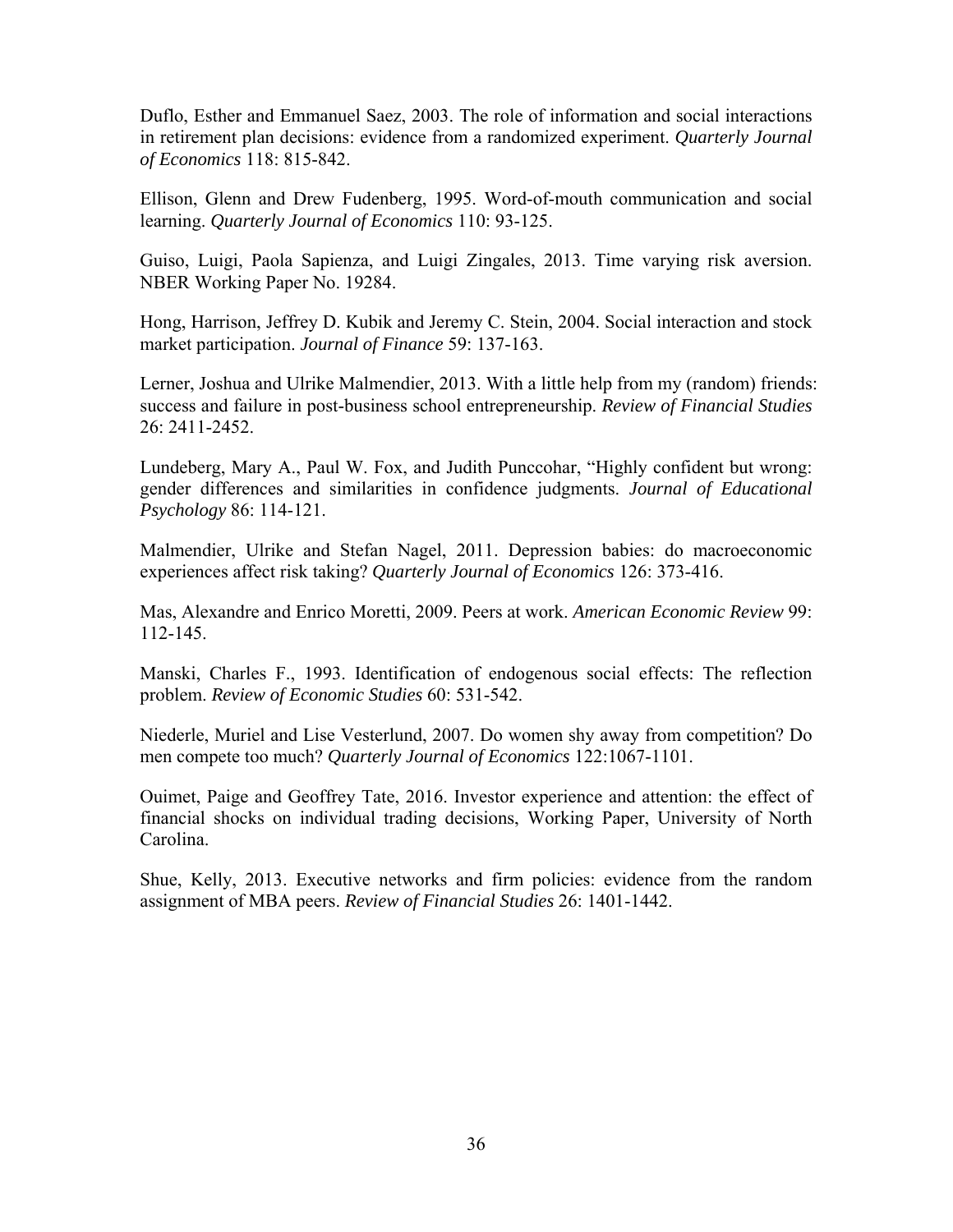## **Table 1. Summary Statistics**

J.

| Panel A. ESPP variables               |         |        |           |     |       |
|---------------------------------------|---------|--------|-----------|-----|-------|
|                                       | N       | mean   | <b>SD</b> | min | max   |
| Participate                           | 472,608 | 0.43   | 0.495     | 0   |       |
| Age                                   | 472,608 | 40.45  | 9.428     | 18  | 108   |
| Female                                | 472,608 | 0.282  | 0.45      | 0   |       |
| <b>Option Holdings</b>                | 472,608 | 4.185  | 4.433     | 0   | 17.53 |
| <b>Zero Option Holdings</b>           | 472,608 | 0.507  | 0.5       | 0   |       |
| <b>Restricted Stock Holdings</b>      | 472,608 | 1.011  | 2.231     | 0   | 13.51 |
| <b>Zero Restricted Stock Holdings</b> | 472,608 | 0.813  | 0.39      | 0   |       |
| Income_ $25K$                         | 472,608 | 0.0249 |           | 0   |       |
| Income 25K50K                         | 472,608 | 0.0791 |           | 0   |       |
| Income 50K100K                        | 472,608 | 0.324  |           | 0   |       |
| Income_100K200K                       | 472,608 | 0.402  |           | 0   |       |
| Income 200K                           | 472,608 | 0.17   |           | 0   |       |

# Panel B. Distribution of Days to First Trade (N = 334,192)

| Percentile | Value          |  |
|------------|----------------|--|
| $\sqrt{5}$ | $\mathbf{1}$   |  |
| 10         | $\mathfrak{Z}$ |  |
| 15         | 5              |  |
| $20\,$     | 12             |  |
| 25         | $27\,$         |  |
| 30         | 57             |  |
| 35         | 104            |  |
| 40         | 182            |  |
| 45         | 265            |  |
| $50\,$     | 373            |  |
| 55         | 461            |  |
| 60         | 568            |  |
| 65         | 693            |  |
| 70         | 828            |  |
| 75         | 1004           |  |
| $80\,$     | 1230           |  |
| 85         | 1550           |  |
| 90         | 1993           |  |
| 95         | 2678           |  |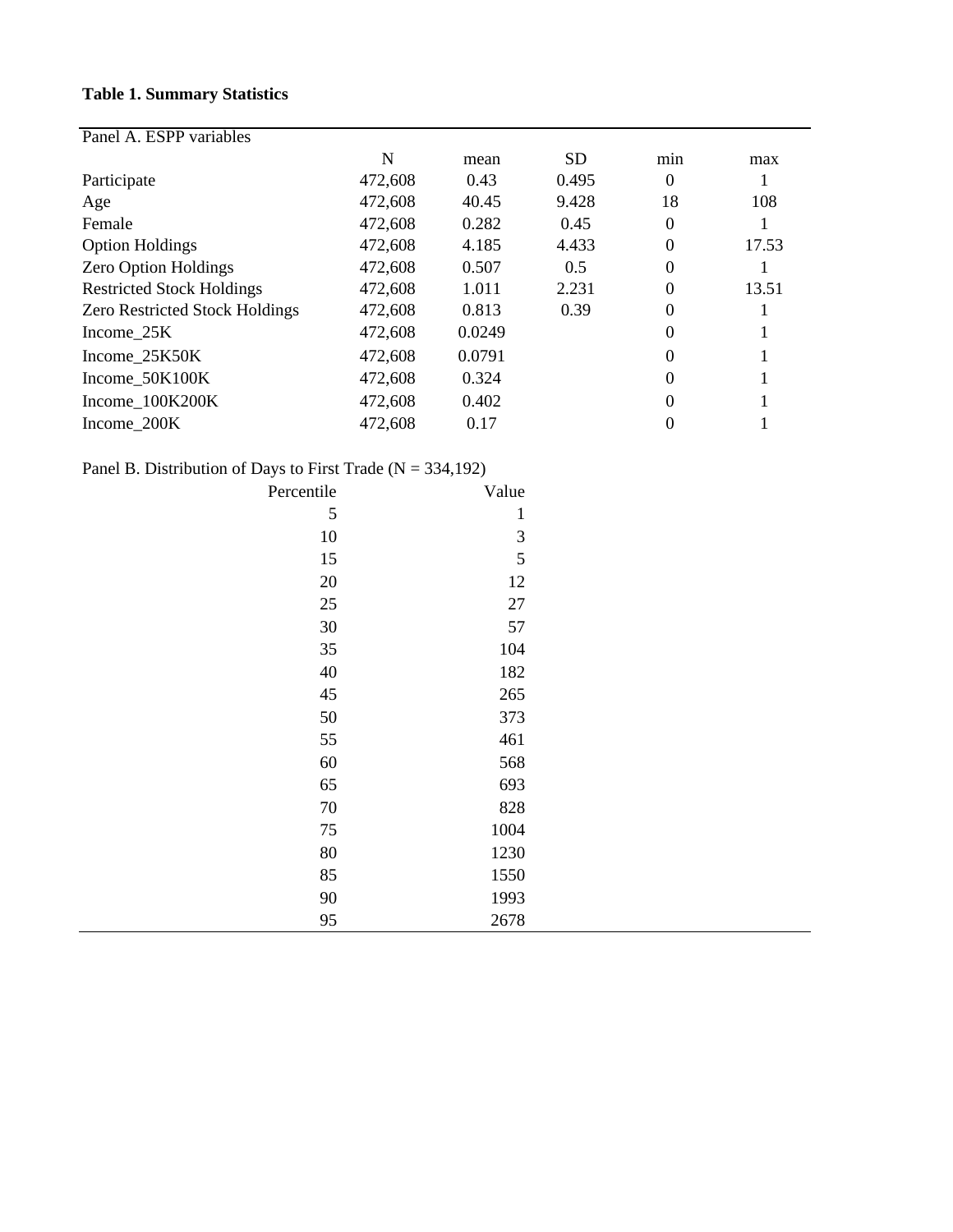#### **Table 2. ESPP Participation**

The full sample consists of one observation per biannual ESPP window for each eligible employee in a sample firm. The analysis sample is a subsample constructed by randomly choosing half of the observations in each firm-location-window. The dependent variable is an indicator variable that takes the value of one if the employee participated in the firm's ESPP. The count of observations is rounded to the nearest 1,000. Standard errors are clustered at the firm-month level. \*\*\*, \*\*, \* indicate statisticial significance as the 1%, 5%, and 10% level, respectively.

|                                  | (1)           | (2)                | (3)             |
|----------------------------------|---------------|--------------------|-----------------|
|                                  | Full Sample   | <b>Full Sample</b> | Analysis Sample |
| Age_3035                         | $0.0136$ ***  | $0.0172$ ***       | $0.012$ ***     |
|                                  | (0.004)       | (0.003)            | (0.004)         |
| Age_3540                         | $-0.0034$     | $0.0133$ ***       | $0.0126$ ***    |
|                                  | (0.005)       | (0.003)            | (0.004)         |
| Age_4045                         | $-0.0289$ *** | 0.0035             | 0.0024          |
|                                  | (0.006)       | (0.003)            | (0.004)         |
| Age_4550                         | $-0.0452$ *** | $-0.0012$          | $-0.0008$       |
|                                  | (0.007)       | (0.003)            | (0.004)         |
| Age_5055                         | $-0.0673$ *** | $-0.0135$ ***      | $-0.014$ ***    |
|                                  | (0.008)       | (0.004)            | (0.005)         |
| Age_5560                         | $-0.1037$ *** | $-0.0398$ ***      | $-0.0372$ ***   |
|                                  | (0.009)       | (0.004)            | (0.006)         |
| $Age_60$                         | $-0.1573$ *** | $-0.0814$ ***      | $-0.0831$ ***   |
|                                  | (0.009)       | (0.006)            | (0.008)         |
| Female                           | $-0.0185$ *** | $-0.0238$ ***      | $-0.021$ ***    |
|                                  | (0.003)       | (0.002)            | (0.003)         |
| <b>Option Holdings</b>           | $0.0377$ ***  | $0.0238$ ***       | $0.0246$ ***    |
|                                  | (0.003)       | (0.002)            | (0.003)         |
| <b>Restricted Stock Holdings</b> | $0.0126$ ***  | $0.0055$ **        | $0.0057$ **     |
|                                  | (0.004)       | (0.002)            | (0.003)         |
| Zero Option Holdings             | $0.2472$ ***  | $0.1251$ ***       | $0.1334$ ***    |
|                                  | (0.025)       | (0.019)            | (0.020)         |
| Zero Restricted Stock Holdings   | $-0.1564$ *** | $-0.1563$ ***      | $-0.1582$ ***   |
|                                  | (0.022)       | (0.012)            | (0.014)         |
| Income_25K50K                    | $-0.0225$ **  | 0.0011             | 0.0047          |
|                                  | (0.010)       | (0.006)            | (0.008)         |
| Income_50K100K                   | $0.0347$ ***  | $0.0319$ ***       | $0.0374$ ***    |
|                                  | (0.010)       | (0.006)            | (0.008)         |
| Income_100K200K                  | $0.0287$ ***  | $0.0217$ ***       | $0.0276$ ***    |
|                                  | (0.011)       | (0.006)            | (0.008)         |
| Income_200K                      | $-0.0666$ *** | $-0.0265$ ***      | $-0.0217$ **    |
|                                  | (0.013)       | (0.008)            | (0.010)         |
| <b>CBSA-Month Fixed Effect</b>   | No            | Yes                | Yes             |
| Firm-Month Fixed Effect          | No            | Yes                | Yes             |
| R-Squared                        | 0.052         | 0.278              | 0.309           |
| Observations                     | 473,000       | 473,000            | 237,000         |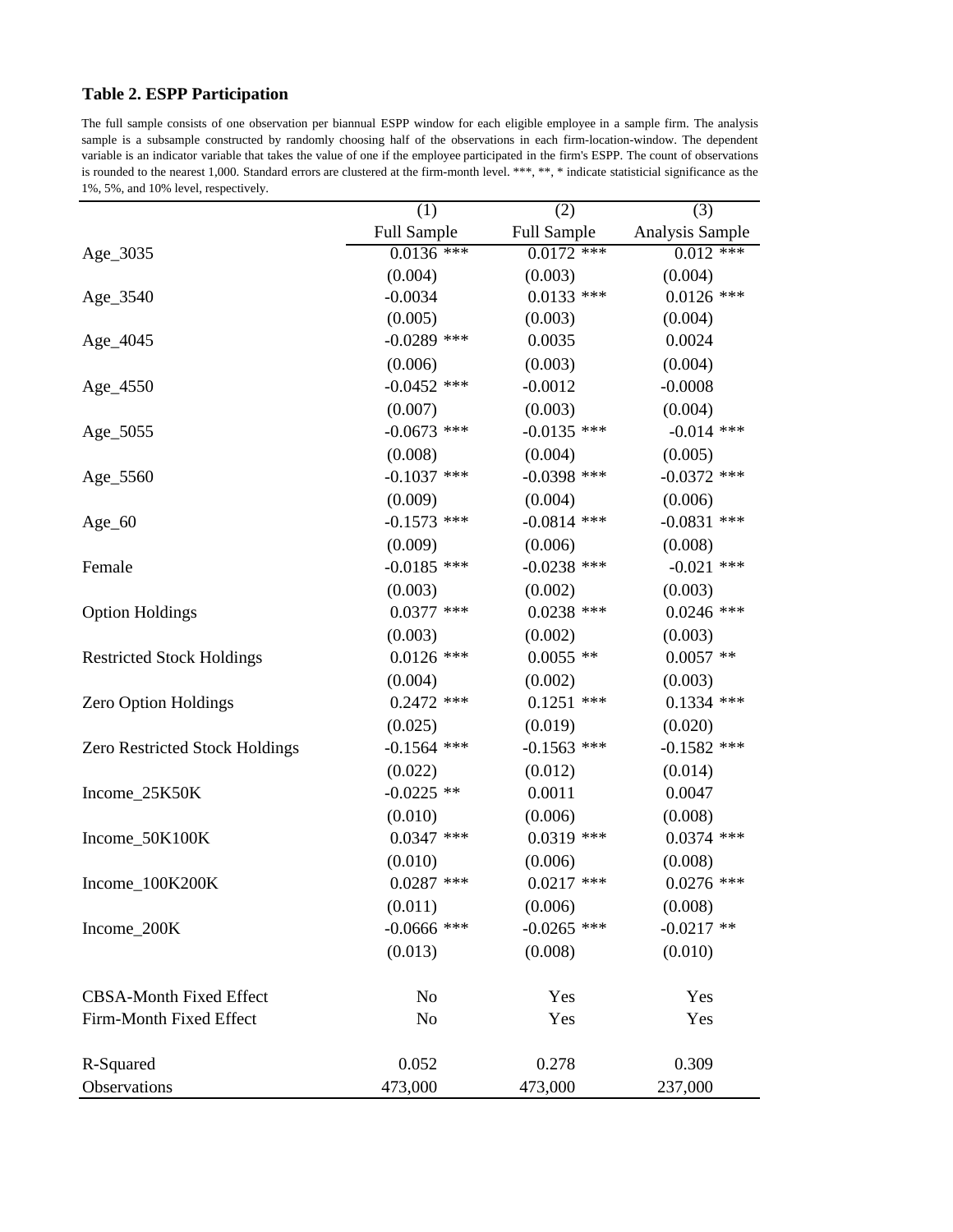#### **Table 3. ESPP Participation: IV Regressions**

The sample is the Analysis Sample (See Table 2). The dependent variable is an indicator variable that takes the value of one if the employee participated in the firm's ESPP. The reported F-statistic is the Cragg Donald F-statistic to test the joint significance of the instruments. The count of observations is rounded to the nearest 1,000. Standard errors are clustered at the firm-month level. \*\*\*, \*\*, \* indicate statisticial significance as the 1%, 5%, and 10% level, respectively.

|                                  | (1)           | (2)           | (3)                      | (4)           | (5)                                               | (6)           | (7)           |
|----------------------------------|---------------|---------------|--------------------------|---------------|---------------------------------------------------|---------------|---------------|
|                                  | <b>OLS</b>    |               | First Stage Second Stage |               | First Stage Second Stage First Stage Second Stage |               |               |
| Age_3035 (IV)                    | $0.0127$ ***  | $0.0726$ ***  | $0.0129$ ***             | $0.0654$ ***  | $0.0132$ ***                                      | $0.0576$ ***  | $0.0127$ ***  |
|                                  | (0.004)       | (0.015)       | (0.004)                  | (0.016)       | (0.004)                                           | (0.016)       | (0.004)       |
| Age_3540 (IV)                    | $0.0125$ ***  | $0.0286$ **   | $0.0125$ ***             | $0.0277$ *    | $0.0133$ ***                                      | 0.017         | $0.0133$ ***  |
|                                  | (0.004)       | (0.014)       | (0.004)                  | (0.015)       | (0.004)                                           | (0.016)       | (0.004)       |
| Age_4045 (IV)                    | 0.002         | $0.0599$ ***  | 0.0022                   | $0.0487$ ***  | 0.0033                                            | $0.0374$ **   | 0.0034        |
|                                  | (0.005)       | (0.015)       | (0.005)                  | (0.016)       | (0.005)                                           | (0.016)       | (0.005)       |
| Age_4550 (IV)                    | $-0.0023$     | $0.0354$ **   | $-0.0021$                | 0.0274        | $-0.0014$                                         | 0.0143        | $-0.0015$     |
|                                  | (0.005)       | (0.016)       | (0.005)                  | (0.017)       | (0.005)                                           | (0.018)       | (0.005)       |
| Age_5055 $(IV)$                  | $-0.0142$ *** | $0.0352*$     | $-0.0141$ ***            | $0.0357 *$    | $-0.0124$ **                                      | 0.0249        | $-0.0123$ **  |
|                                  | (0.005)       | (0.018)       | (0.005)                  | (0.019)       | (0.005)                                           | (0.020)       | (0.005)       |
| Age_5560 $(IV)$                  | $-0.0371$ *** | $-0.0177$     | $-0.0368$ ***            | $-0.027$      | $-0.0363$ ***                                     | $-0.07$ ***   | $-0.0367$ *** |
|                                  | (0.006)       | (0.022)       | (0.006)                  | (0.023)       | (0.006)                                           | (0.024)       | (0.006)       |
| Age_ $60$ (IV)                   | $-0.0749$ *** | $-0.0872$ *** | $-0.073$ ***             | $-0.0898$ *** | $-0.0721$ ***                                     | $-0.1067$ *** | $-0.0719$ *** |
|                                  | (0.009)       | (0.028)       | (0.009)                  | (0.029)       | (0.009)                                           | (0.031)       | (0.009)       |
| Female (IV)                      | $-0.0208$ *** |               | $-0.0209$ ***            | $-0.207$ **   | $-0.0212$ ***                                     | $-0.0212$ **  | $-0.0208$ *** |
|                                  | (0.003)       |               | (0.003)                  | (0.009)       | (0.003)                                           | (0.009)       | (0.003)       |
| <b>Option Holdings</b>           | $0.0255$ ***  |               | $0.0253$ ***             |               | $0.0253$ ***                                      |               | $0.0253$ ***  |
|                                  | (0.003)       |               | (0.003)                  |               | (0.003)                                           |               | (0.003)       |
| <b>Restricted Stock Holdings</b> | $0.0067$ **   |               | $0.0067$ **              |               | $0.007$ **                                        |               | $0.0069$ **   |
|                                  | (0.003)       |               | (0.003)                  |               | (0.003)                                           |               | (0.003)       |
| Zero Option Holdings             | $0.1424$ ***  |               | $0.1405$ ***             |               | $0.1406$ ***                                      |               | $0.1403$ ***  |
|                                  | (0.021)       |               | (0.021)                  |               | (0.022)                                           |               | (0.022)       |
| Zero Restricted Stock Holdings   | $-0.1559$ *** |               | $-0.1559$ ***            |               | $-0.1547$ ***                                     |               | $-0.1558$ *** |
|                                  | (0.014)       |               | (0.014)                  |               | (0.014)                                           |               | (0.014)       |
| Income_ $25K50K$ (IV)            | 0.0077        |               | 0.0081                   |               | 0.008                                             | $-0.1048$ *** | 0.0086        |
|                                  | (0.008)       |               | (0.008)                  |               | (0.008)                                           | (0.009)       | (0.008)       |
| Income_50K100K $(IV)$            | $0.0437$ ***  |               | $0.0437$ ***             |               | $0.0438$ ***                                      | $-0.0314$     | $0.0448$ ***  |
|                                  | (0.008)       |               | (0.008)                  |               | (0.008)                                           | (0.026)       | (0.008)       |
| $Income_100K200K$ (IV)           | $0.0316$ ***  |               | $0.0318$ ***             |               | $0.0321$ ***                                      | $-0.0327$     | $0.0329$ ***  |
|                                  | (0.008)       |               | (0.008)                  |               | (0.008)                                           | (0.025)       | (0.008)       |
| Income_ $200K$ (IV)              | $-0.0171$ *   |               | $-0.0173$ *              |               | $-0.017$ *                                        | $-0.0505$ *   | $-0.0157$     |
|                                  | (0.010)       |               | (0.010)                  |               | (0.010)                                           | (0.027)       | (0.010)       |
| Mean_Participate                 | $0.142$ ***   |               | $0.2507$ **              |               | $0.2519**$                                        |               | $0.2706$ ***  |
|                                  | (0.009)       |               | (0.112)                  |               | (0.120)                                           |               | (0.094)       |
| <b>Second Stage Controls</b>     | Yes           | Yes           |                          | Yes           |                                                   | Yes           |               |
| CBSA-Month Fixed Effect          | Yes           | Yes           | Yes                      | Yes           | Yes                                               | Yes           | Yes           |
| Firm-Month Fixed Effect          |               | Yes           | Yes                      | Yes           | Yes                                               | Yes           | Yes           |
| R-Squared                        | 0.288         | 0.816         | 0.287                    | 0.83          | 0.287                                             | 0.839         | 0.286         |
| Observations                     | 206,000       | 205,000       | 205,000                  | 202,000       | 202,000                                           | 200,000       | 200,000       |
| F-Statistic                      |               |               | 126.083                  |               | 106.024                                           |               | 124.698       |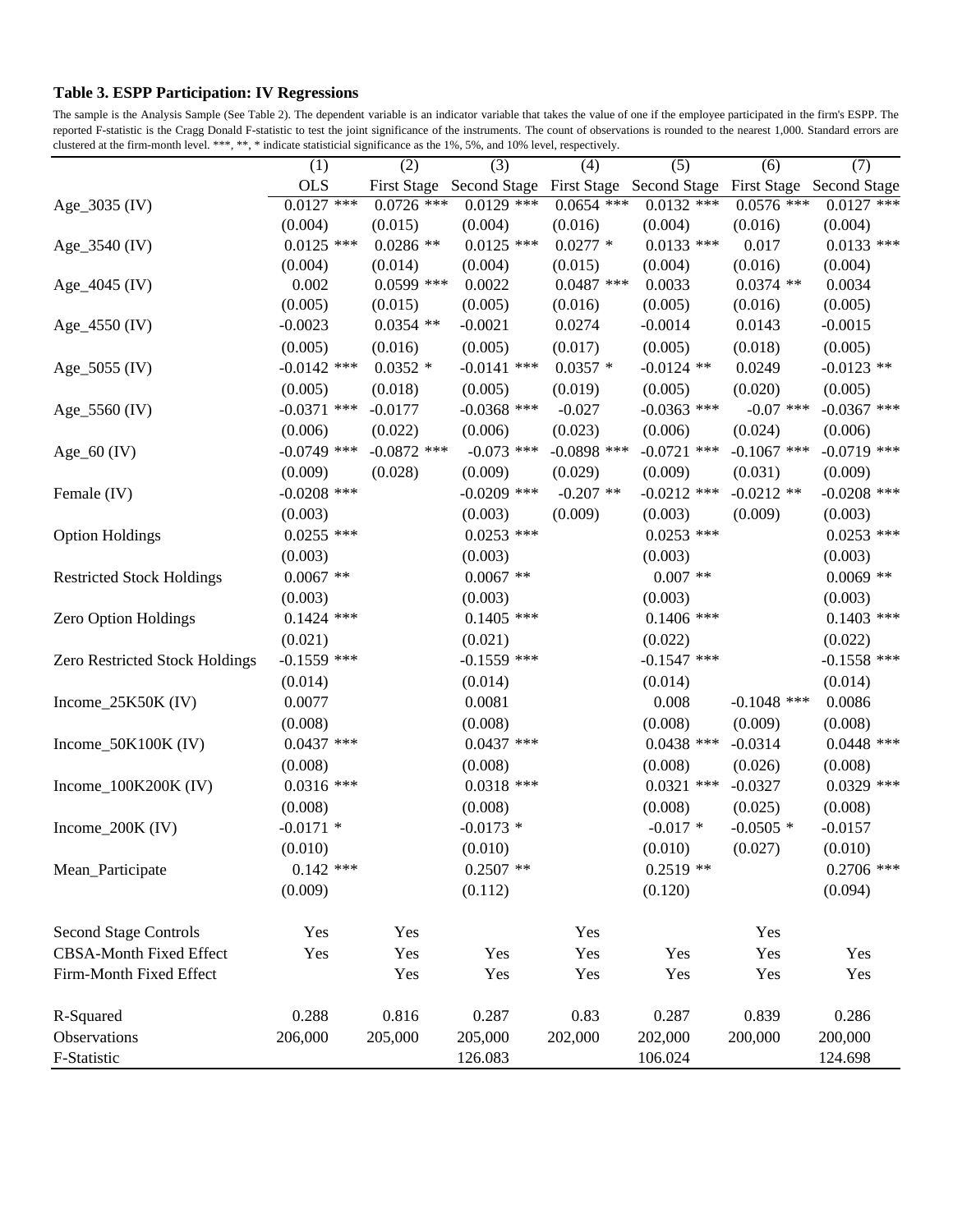#### **Table 4. ESPP Sell Decisions**

The sample consists of one observation per biannual ESPP window from the Full or Analysis Samples (see Table 2) in which an employee chose to participate. The dependent variable is an indicator variable that takes the value of one if the employee sold the shares acquired during the window within two weeks of purchase. The reported F-statistic is the Cragg Donald F-statistic to test the joint significance of the instruments. The count of observations is rounded to the nearest 1,000. Standard errors are clustered at the firm-month level. \*\*\*, \*\*, \* indicate statisticial significance as the 1%, 5%, and 10% level, respectively.

|                                  | (1)            | (2)             | (3)                | (4)                 |
|----------------------------------|----------------|-----------------|--------------------|---------------------|
|                                  | Full Sample    | Analysis Sample | <b>First Stage</b> | <b>Second Stage</b> |
| Age_3035 (IV)                    | $0.0126$ ***   | $0.0174$ ***    | 0.0063             | $0.0171$ ***        |
|                                  | (0.004)        | (0.005)         | (0.025)            | (0.005)             |
| Age_3540 (IV)                    | $0.0185$ ***   | $0.0199$ ***    | 0.0081             | $0.0201$ ***        |
|                                  | (0.005)        | (0.006)         | (0.024)            | (0.006)             |
| Age_4045 (IV)                    | $-0.0140$ **   | $-0.0037$       | $-0.0045$          | $-0.0035$           |
|                                  | (0.006)        | (0.006)         | (0.025)            | (0.006)             |
| Age_4550 (IV)                    | $-0.0270$ ***  | $-0.0194$ ***   | 0.0116             | $-0.0188$ ***       |
|                                  | (0.007)        | (0.007)         | (0.025)            | (0.007)             |
| Age_5055 $(IV)$                  | $-0.0381$ ***  | $-0.0262$ ***   | $0.0536*$          | $-0.0258$ ***       |
|                                  | (0.008)        | (0.008)         | (0.031)            | (0.008)             |
| Age_5560 (IV)                    | $-0.0555$ ***  | $-0.0501$ ***   | $-0.0283$          | $-0.0500$ ***       |
|                                  | (0.008)        | (0.009)         | (0.034)            | (0.009)             |
| Age_ $60$ (IV)                   | $-0.0812$ ***  | $-0.0709$ ***   | $-0.1392$ ***      | $-0.0698$ ***       |
|                                  | (0.009)        | (0.011)         | (0.047)            | (0.011)             |
| Female (IV)                      | $-0.0681$ ***  | $-0.0565$ ***   | $-0.0371$ ***      | $-0.0561$ ***       |
|                                  | (0.003)        | (0.003)         | (0.012)            | (0.003)             |
| <b>Option Holdings</b>           | $0.0136$ ***   | $-0.0112$ ***   |                    | $-0.0109$ ***       |
|                                  | (0.002)        | (0.002)         |                    | (0.002)             |
| <b>Restricted Stock Holdings</b> | $-0.015$ ***   | $-0.0239$ ***   |                    | $-0.0239$ ***       |
|                                  | (0.003)        | (0.002)         |                    | (0.002)             |
| Zero Option Holdings             | $0.1550$ ***   | $-0.1155$ ***   |                    | $-0.1144$ ***       |
|                                  | (0.023)        | (0.017)         |                    | (0.017)             |
| Zero Restricted Stock Holdings   | 0.0021         | $0.0518$ ***    |                    | $0.0514$ ***        |
|                                  | (0.013)        | (0.013)         |                    | (0.013)             |
| Income_ $25K50K$ (IV)            | $0.0297$ ***   | 0.0062          | $0.1245$ ***       | 0.0056              |
|                                  | (0.010)        | (0.011)         | (0.040)            | (0.011)             |
| Income_50 $K100K$ (IV)           | $0.0319$ ***   | 0.0084          | $0.1117$ ***       | 0.0078              |
|                                  | (0.010)        | (0.009)         | 0.036              | (0.009)             |
| Income_100K200K (IV)             | $0.0426$ ***   | $0.0218$ **     | $0.1001$ ***       | $0.0213$ **         |
|                                  | (0.010)        | (0.009)         | (0.036)            | (0.009)             |
| Income_ $200K$ (IV)              | $-0.0122$      | $0.0198 *$      | 0.0464             | $0.0196*$           |
|                                  | (0.011)        | (0.010)         | (0.038)            | (0.010)             |
| Mean_Sell_2Weeks                 |                | $0.0731$ ***    |                    | $0.2562$ *          |
|                                  |                | (0.014)         |                    | (0.147)             |
|                                  |                |                 |                    |                     |
| <b>Second Stage Controls</b>     |                |                 | Yes                |                     |
| <b>CBSA-Month Fixed Effect</b>   | N <sub>o</sub> | Yes             | Yes                | Yes                 |
| Firm-Month Fixed Effect          | No             | Yes             | Yes                | Yes                 |
| R-Squared                        | 0.024          | 0.248           | 0.816              | 0.245               |
| Observations                     | 201,000        | 85,000          | 84,000             | 84,000              |
| F-statistic                      |                |                 |                    | 53.861              |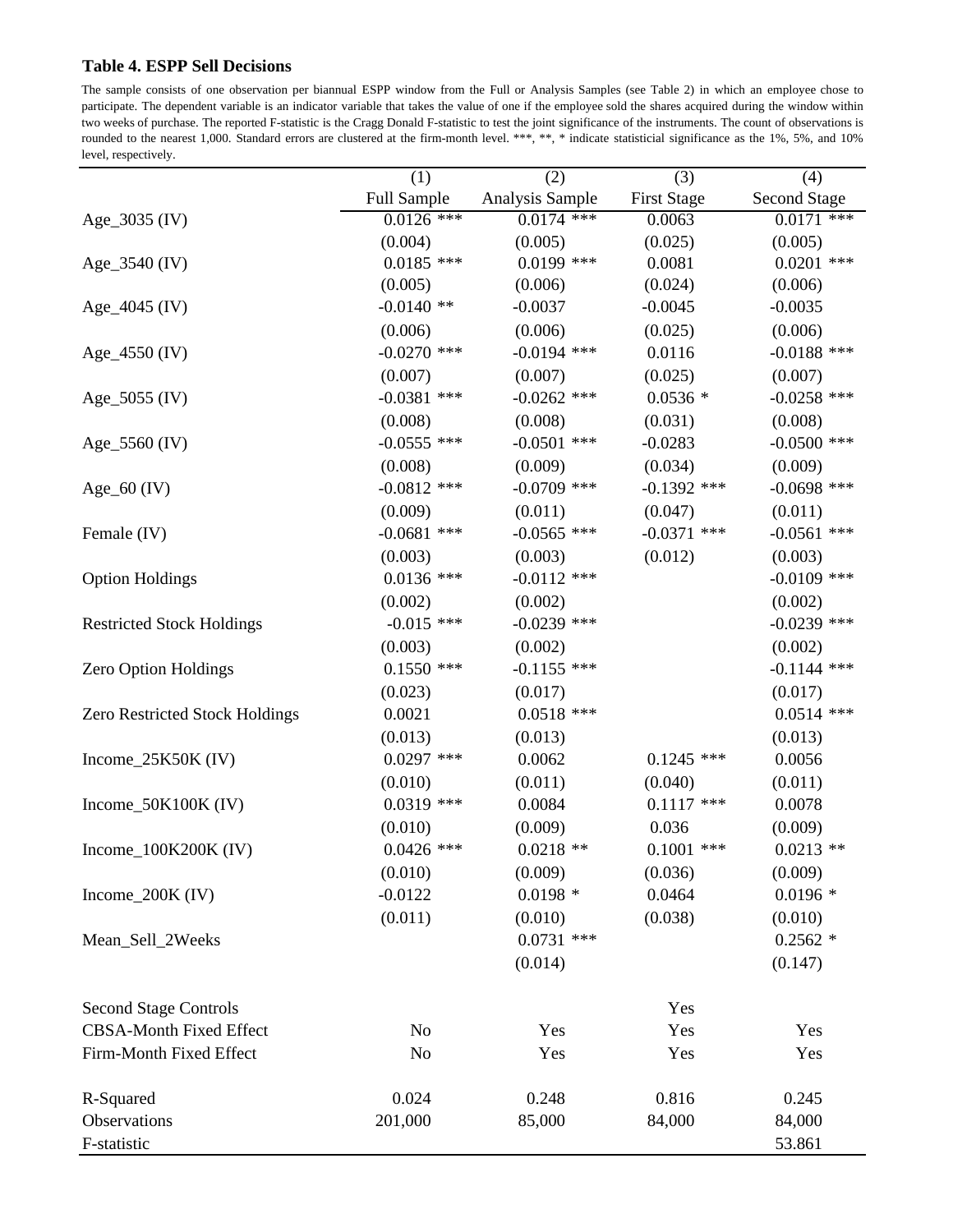#### **Table 5. ESPP Sell Decisions: Different Horizons**

The sample consists of one observation per biannual ESPP window from the Analysis Sample (see Table 2) in which an employee chose to participate. The dependent variable is an indicator variable that takes the value of one if the employee sold the shares acquired during the window within the time frame in the Column header. The count of observations is rounded to the nearest 1,000. Standard errors are clustered at the firm-month level. \*\*\*, \*\*, \* indicate statisticial significance as the 1%, 5%, and 10% level, respectively.

|                                  | (1)            | (2)            | (3)             | (4)           | (5)           | (6)                      |
|----------------------------------|----------------|----------------|-----------------|---------------|---------------|--------------------------|
|                                  | 1 Week         | 1 Month        | 2 Months        | 3 Months      | 1 Year        | Continuous               |
| Age_3035 (IV)                    | $0.013$ ***    | $0.019$ ***    | $0.028$ ***     | $0.028$ ***   | $0.040$ ***   | $\overline{(0.126)}$ *** |
|                                  | (0.005)        | (0.005)        | (0.005)         | (0.005)       | (0.006)       | (0.032)                  |
| Age_3540 (IV)                    | $0.014$ ***    | 0.024<br>***   | 0.031<br>***    | $0.033$ ***   | $0.049$ ***   | $(0.163)$ ***            |
|                                  | (0.005)        | (0.006)        | (0.006)         | (0.007)       | (0.007)       | (0.037)                  |
| Age_4045 (IV)                    | (0.007)        | 0.001          | 0.006           | 0.008         | 0.023<br>***  | (0.004)                  |
|                                  | (0.006)        | (0.006)        | (0.007)         | (0.007)       | (0.008)       | (0.041)                  |
| Age_4550 (IV)                    | $(0.017)$ ***  | 0.018<br>$***$ | (0.013)         | (0.012)       | 0.008         | 0.104                    |
|                                  | (0.006)        | (0.008)        | (0.008)         | (0.009)       | (0.009)       | (0.045)                  |
| Age_5055 (IV)                    | $(0.022)$ ***  | $(0.027)$ ***  | $(0.029)$ ***   | $(0.032)$ *** | $(0.029)$ *** | 0.098<br>∗               |
|                                  | (0.007)        | (0.008)        | (0.008)         | (0.009)       | (0.009)       | (0.050)                  |
| Age_5560 (IV)                    | $(0.043)$ ***  | $(0.058)$ ***  | $(0.069)$ ***   | $(0.075)$ *** | $(0.086)$ *** | 0.324<br>***             |
|                                  | (0.008)        | (0.009)        | (0.009)         | (0.010)       | (0.011)       | (0.063)                  |
| Age_ $60$ (IV)                   | $0.058$ ***    | $(0.080)$ ***  | $(0.078)$ ***   | $(0.087)$ *** | $(0.093)$ *** | 0.450<br>***             |
|                                  | (0.010)        | (0.011)        | (0.012)         | (0.013)       | (0.015)       | (0.090)                  |
| Female (IV)                      | $0.049$ ***    | $(0.063)$ ***  | 0.069<br>***    | $(0.074)$ *** | $(0.083)$ *** | 0.368<br>***             |
|                                  | (0.003)        | (0.003)        | (0.004)         | (0.004)       | (0.004)       | (0.021)                  |
| <b>Option Holdings</b>           | $(0.009)$ ***  | $(0.013)$ ***  | $(0.016)$ ***   | $(0.181)$ *** | $(0.027)$ *** | $0.099$ ***              |
|                                  | (0.002)        | (0.002)        | (0.002)         | (0.002)       | (0.003)       | (0.014)                  |
| <b>Restricted Stock Holdings</b> | $(0.019)$ ***  | $(0.030)$ ***  | $(0.035)$ ***   | $(0.039)$ *** | $(0.053)$ *** | 0.156<br>***             |
|                                  | (0.002)        | (0.002)        | (0.002)         | (0.003)       | (0.004)       | (0.015)                  |
| Zero Option Holdings             | $0.090$ ***    | $(0.134)$ ***  | $(0.154)$ ***   | $(0.168)$ *** | $(0.231)$ *** | $0.930$ ***              |
|                                  | (0.015)        | (0.018)        | (0.020)         | (0.021)       | (0.024)       | (0.121)                  |
| Zero Restricted Stock Holding    | $0.053$ ***    | $0.039$ ***    | 0.027<br>$\ast$ | 0.011         | $(0.073)$ *** | (0.128)                  |
|                                  | (0.012)        | (0.015)        | (0.016)         | (0.017)       | (0.022)       | (0.081)                  |
| Income_ $25K50K$ (IV)            | 0.004          | 0.009          | 0.011           | 0.005         | 0.016         | (0.024)                  |
|                                  | (0.010)        | (0.012)        | (0.012)         | (0.012)       | (0.014)       | (0.076)                  |
| Income_50K100K $(IV)$            | 0.011          | 0.012          | 0.013           | 0.007         | 0.015         | (0.051)                  |
|                                  | (0.009)        | (0.010)        | (0.010)         | (0.010)       | (0.012)       | (0.066)                  |
| Income_ $100K200K$ (IV)          | 0.022<br>$***$ | $0.026$ ***    | 0.033<br>***    | $0.029$ ***   | $0.038$ ***   | $(0.154)$ **             |
|                                  | (0.009)        | (0.010)        | (0.011)         | (0.011)       | (0.012)       | (0.069)                  |
| Income_200K (IV)                 | 0.016<br>∗     | 0.026<br>$***$ | 0.032<br>***    | 0.031<br>***  | $0.055$ ***   | $(0.165)$ **             |
|                                  | (0.009)        | (0.011)        | (0.012)         | (0.012)       | (0.013)       | (0.075)                  |
| Mean_Sell_2Weeks                 | $0.086$ ***    |                |                 |               |               |                          |
|                                  | (0.015)        |                |                 |               |               |                          |
| Mean_Sell_1Month                 |                | ***<br>0.078   |                 |               |               |                          |
|                                  |                | (0.014)        |                 |               |               |                          |
|                                  |                |                | 0.075<br>***    |               |               |                          |
| Mean_Sell_2Months                |                |                | (0.014)         |               |               |                          |
|                                  |                |                |                 | ***           |               |                          |
| Mean_Sell_3Months                |                |                |                 | 0.063         |               |                          |
|                                  |                |                |                 | (0.014)       |               |                          |
| Mean_Sell_1Year                  |                |                |                 |               | $0.074$ ***   |                          |
|                                  |                |                |                 |               | (0.013)       |                          |
| In(Days to First Sale)           |                |                |                 |               |               | 0.118<br>***             |
|                                  |                |                |                 |               |               | (0.017)                  |
|                                  |                |                |                 |               |               |                          |
| <b>CBSA-Month Fixed Effect</b>   | Yes            | Yes            | Yes             | Yes           | Yes           | Yes                      |
| Firm-Month Fixed Effect          | Yes            | Yes            | Yes             | Yes           | Yes           | Yes                      |
|                                  |                |                |                 |               |               |                          |
| Observations                     | 85,000         | 85,000         | 85,000          | 85,000        | 85,000        | 59,000                   |
| R-squared                        | 0.239          | 0.259          | 0.269           | 0.275         | 0.294         | 0.371                    |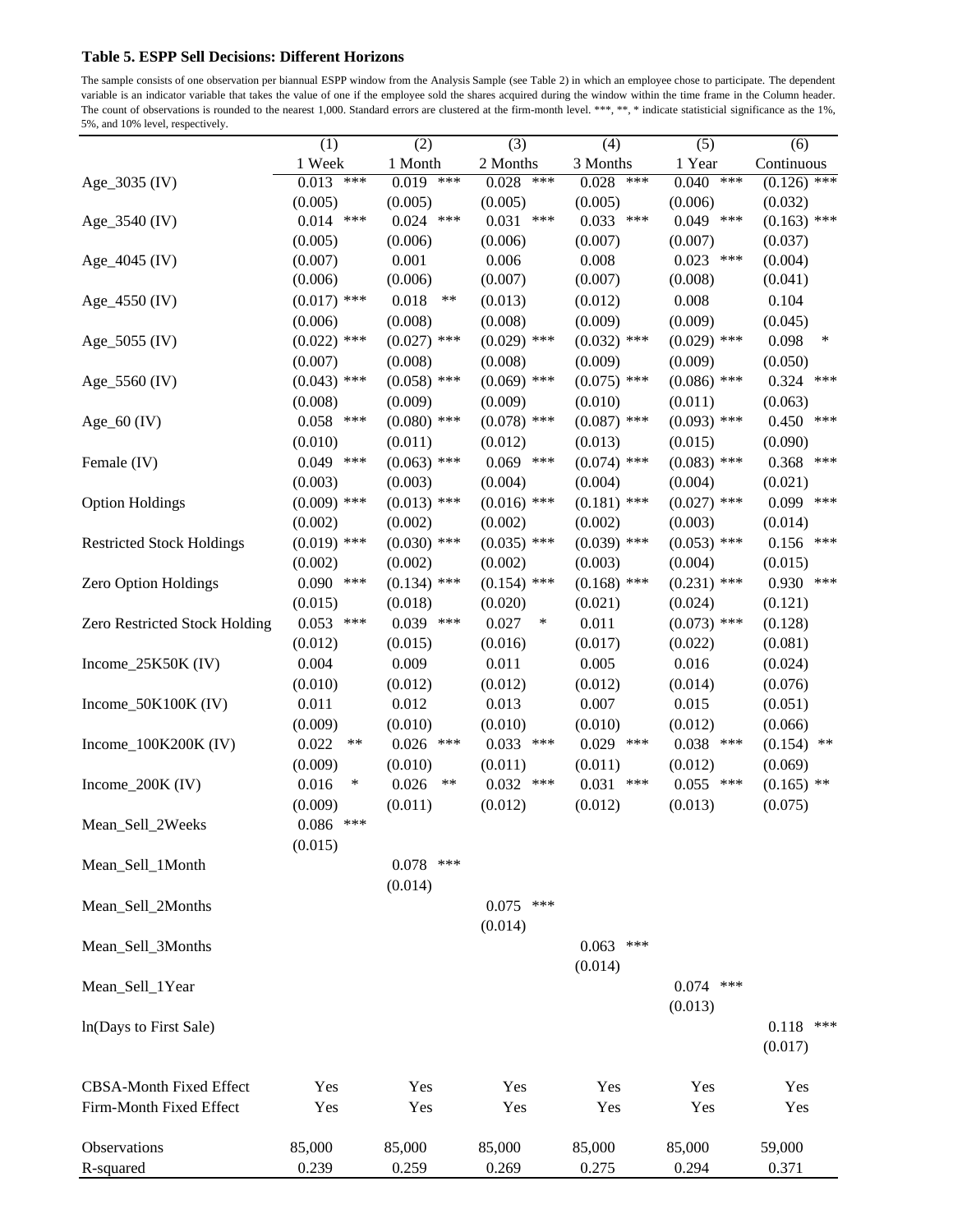#### **Table 6. Cross-sectional Differences in Peer Effects by Employee Characteristics**

"Choice" indicates the ESPP decision that is considered in the Column. As indicated in the Column headers, Columns 1 and 3 analyze the employees decision to participate in an ESPP (and so mean\_choice is the participation rate in the worker's firmlocation-month in the excluded random sample) on the Analysis Sample (See Table 2). Columns 2 and 4 analyze the employee's decision to sell shares purchased within an ESPP conditional on participating (and so mean\_choice is the rate at which participators sell their shares within two weeks of purchase in the worker's firm-location-month in the excluded random sample). Standard controls are the controls from Tables 3 and 4. The count of observations is rounded to the nearest 1,000. Standard errors are clustered at the firm-month level. \*\*\*, \*\*, \* indicate statisticial significance as the 1%, 5%, and 10% level, respectively.

|                                | (1)           | (2)                                               | (3)           | (4)           |  |
|--------------------------------|---------------|---------------------------------------------------|---------------|---------------|--|
|                                |               | Participate Sell 2 Weeks Participate Sell 2 Weeks |               |               |  |
| Mean_choice                    | $0.1515$ ***  | $0.0979$ ***                                      | $0.1861$ ***  | $0.1436$ ***  |  |
|                                | (0.009)       | (0.015)                                           | (0.013)       | (0.013)       |  |
| Female * Mean_choice           | $-0.0382$ *** | $-0.1108$ ***                                     |               |               |  |
|                                | (0.008)       | (0.018)                                           |               |               |  |
| Age_3035 * Mean_choice         |               |                                                   | $-0.0096$     |               |  |
|                                |               |                                                   | (0.012)       |               |  |
| Age_3540 * Mean_choice         |               |                                                   | $-0.0125$     |               |  |
|                                |               |                                                   | (0.013)       |               |  |
| Age_ $4045 * Mean$ _choice     |               |                                                   | $-0.0466$ *** |               |  |
|                                |               |                                                   | (0.014)       |               |  |
| Age_4550 * Mean_choice         |               |                                                   | $-0.0696$ *** |               |  |
|                                |               |                                                   | (0.015)       |               |  |
| Age_5055 * Mean_choice         |               |                                                   | $-0.0797$ *** |               |  |
|                                |               |                                                   | (0.016)       |               |  |
| Age_5560 * Mean_choice         |               |                                                   | $-0.1305$ *** |               |  |
|                                |               |                                                   | (0.018)       |               |  |
| Age_gt60 * Mean_choice         |               |                                                   | $-0.145$ ***  |               |  |
|                                |               |                                                   | (0.027)       |               |  |
| Age_3050 $*$ Mean_choice       |               |                                                   |               | $-0.0575$ **  |  |
|                                |               |                                                   |               | (0.027)       |  |
| Age_50 * Mean_choice           |               |                                                   |               | $-0.2082$ *** |  |
|                                |               |                                                   |               | (0.034)       |  |
|                                |               |                                                   |               |               |  |
| <b>Standard Controls</b>       | Yes           | Yes                                               | Yes           | Yes           |  |
| <b>CBSA-Month Fixed Effect</b> | Yes           | Yes                                               | Yes           | Yes           |  |
| Firm-Month Fixed Effect        | Yes           | Yes                                               | Yes           | Yes           |  |
|                                |               |                                                   |               |               |  |
| R-Squared                      | 0.288         | 0.249                                             | 0.273         | 0.249         |  |
| Observations                   | 206,000       | 85,000                                            | 206,000       | 85,000        |  |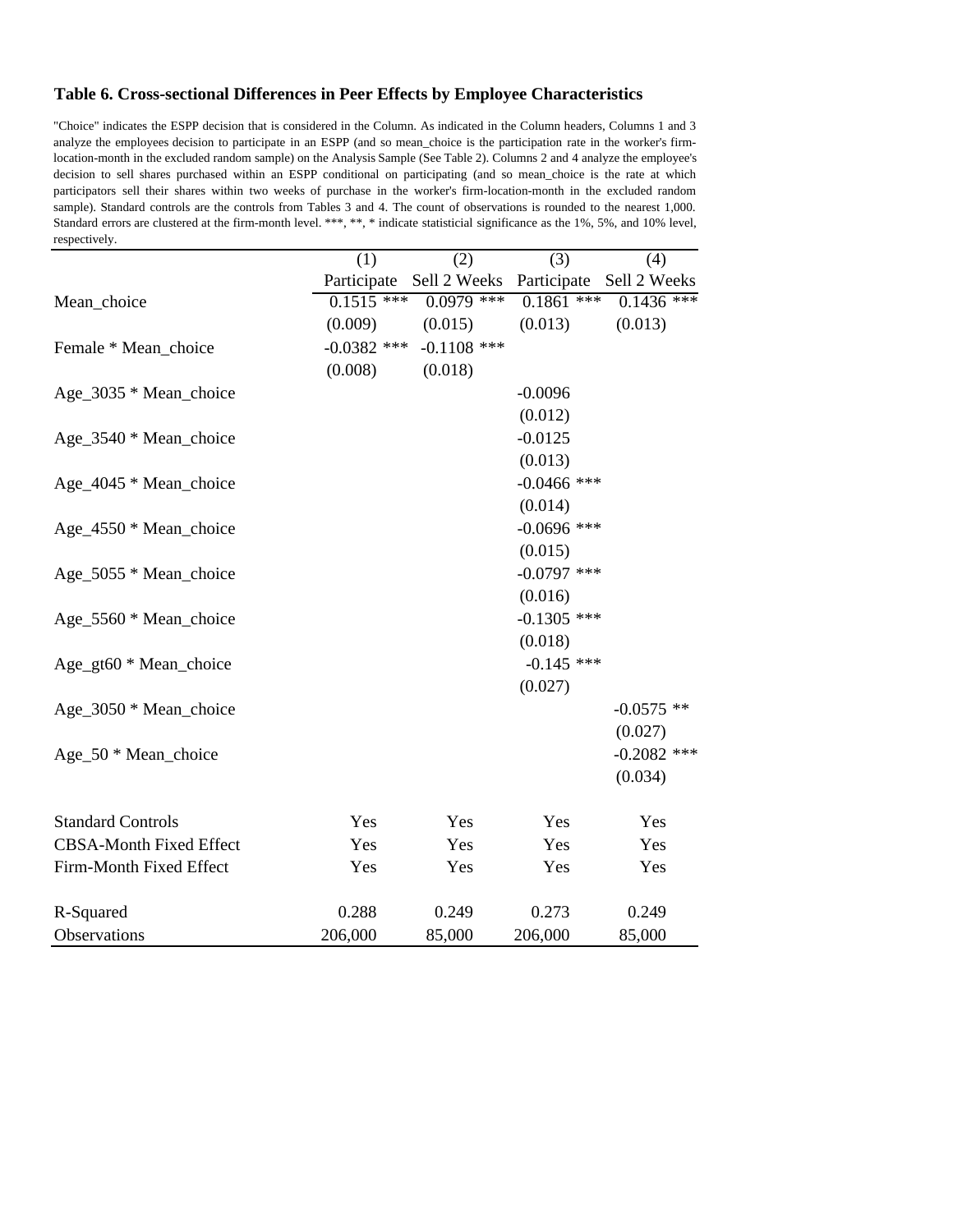|    | HО            | HI           |
|----|---------------|--------------|
| HI | $-0.0065$ *** |              |
| HE | $0.0364$ ***  | $0.0043$ *** |

### **Table 7. Panel A. Correlations Across Measures of Informativeness**

## **Panel B. Employee Characteristics by Measure of Informativeness**

|          |        | <b>High Information</b> |        | High Investment |             |        |  |
|----------|--------|-------------------------|--------|-----------------|-------------|--------|--|
|          |        | Occupation              |        | Experience      | High Income |        |  |
|          | Yes    | No                      | Yes    | $\rm No$        | Yes         | Nο     |  |
| Female   | 31.36% | 28.14%                  |        | 11.34% 28.63%   | 25.04%      | 30.59% |  |
| Age      | 42.61  | 47.58                   | 48.55  | 47.08           | 50.06       | 44.13  |  |
| RS hold  | 228.3  | 208.4                   | 404.7  | 212.3           | 673.8       | 144    |  |
| Opt hold | 18,233 | 23,096                  | 31,456 | 22,777          | 72,912      | 10,948 |  |

## **Panel C. Mean ESPP Participation Rate by Occupation, Investment Experience and Income**

|                              | <b>ESPP</b> | count   |
|------------------------------|-------------|---------|
| Occupation                   |             |         |
| Accounting                   | 43.9%       | 22,790  |
| Engineer                     | 51.9%       | 58,890  |
| Finance                      | 46.2%       | 7,438   |
| <b>HR</b>                    | 41.9%       | 12,978  |
| Administration               | 36.0%       | 14,125  |
| Consulting                   | 35.4%       | 13,173  |
| health care                  | 37.5%       | 13,095  |
| IT                           | 47.3%       | 130,123 |
| Marketing                    | 43.5%       | 18,333  |
| <b>Investment Experience</b> |             |         |
| Unknown                      | 47.2%       | 839,135 |
| None                         | 53.6%       | 30,428  |
| Limited                      | 60.0%       | 10,988  |
| Good                         | 60.8%       | 9,851   |
| Excellent                    | 61.3%       | 3,569   |
| Household Income Category    |             |         |
| $<$ \$15,000                 | 45.30%      | 17,005  |
| \$15,000-25,000              | 30.60%      | 8,812   |
| \$25,000-50,000              | 33.30%      | 61,588  |
| \$50,000-100,000             | 44.70%      | 247,690 |
| \$100,000-200,000            | 46.70%      | 262,279 |
| $>$ \$200,000                | 37.60%      | 83,243  |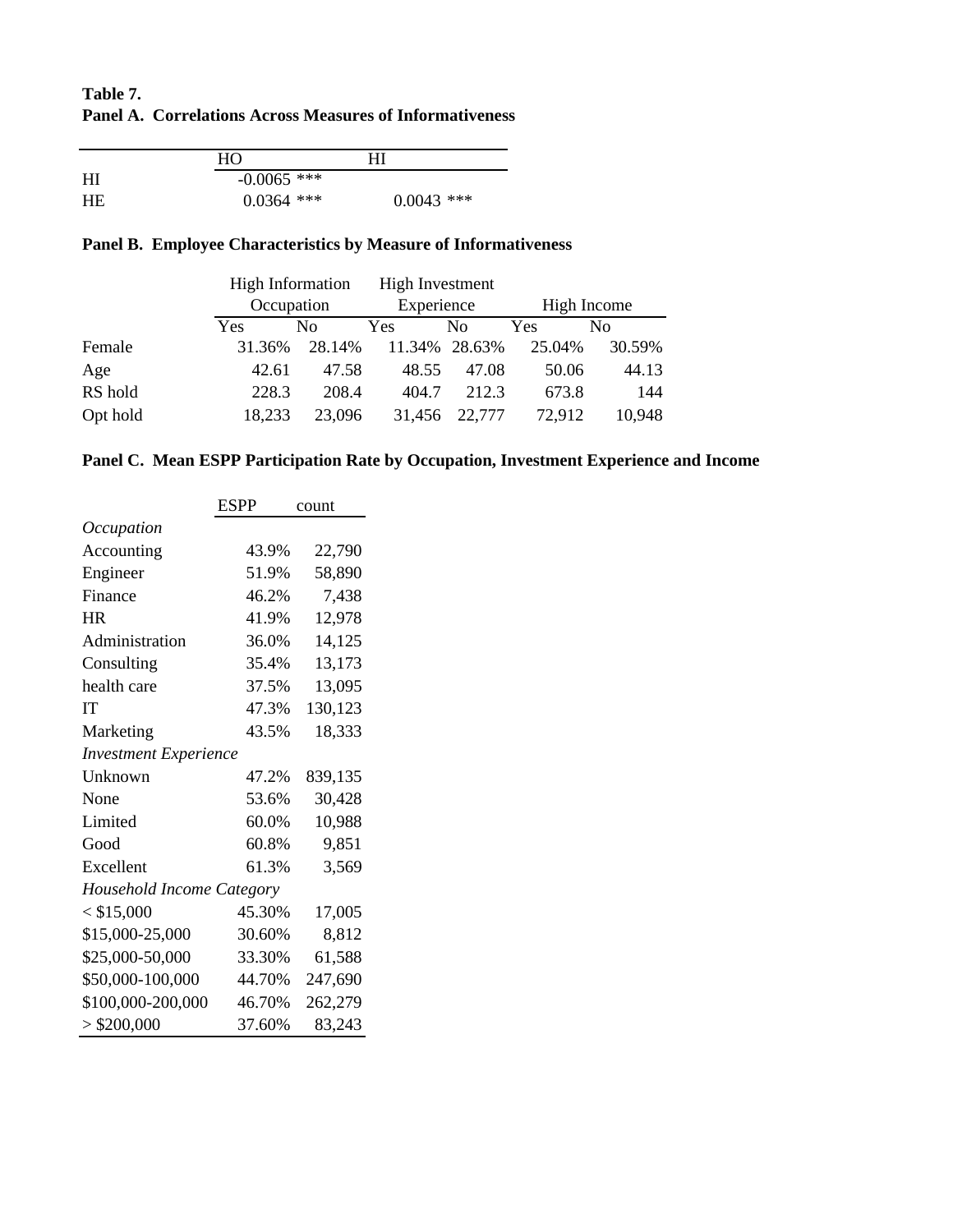#### **Table 8. Cross-sectional Differences in Peer Effects by Informativeness**

The sample is the Analysis Sample (See Table 2). The dependent variable is an indicator variable that takes the value of one if the employee participated in the firm's ESPP. High information is defined as belonging to a high information occupation in Column 1, to reporting "good" or "excellent" investment experience in Column 2, or to recieving income above \$200,000 in Column 3. The count of observations is rounded to the nearest 1,000. Standard errors are clustered at the firm-month level. \*\*\*, \*\*, \* indicate statisticial significance as the 1%, 5%, and 10% level, respectively.

|                                                           | (1)          | (2)          | (3)           |
|-----------------------------------------------------------|--------------|--------------|---------------|
| Mean Participation Rate of High Information Influencers   | $0.049$ ***  | 0.0481       | $0.0241$ **   |
|                                                           | (0.014)      | (0.036)      | (0.012)       |
| Mean Participation Rate of Low Information Influencers    | $0.0993$ *** | $0.3067$ *** | $0.1588$ ***  |
|                                                           | (0.023)      | (0.086)      | (0.020)       |
| Responder is High Information                             | $0.0242$ *** | 0.0209       | $-0.0199$ **  |
|                                                           | (0.006)      | (0.028)      | (0.008)       |
| Mean Participation Rate of High Information Influencers * |              |              |               |
| Responder is High Information                             | $0.0348$ **  | $0.1884$ *** | $0.0484$ ***  |
|                                                           | (0.015)      | (0.051)      | (0.016)       |
| Mean Participation Rate of Low Information Influencers *  |              |              |               |
| Responder is High Information                             | $-0.0241$    | 0.0759       | $-0.1042$ *** |
|                                                           | (0.017)      | (0.072)      | (0.018)       |
| <b>Standard Controls</b>                                  | Yes          | Yes          | Yes           |
| <b>CBSA-Month Fixed Effect</b>                            | Yes          | Yes          | Yes           |
| Firm-Month Fixed Effect                                   | Yes          | Yes          | Yes           |
| R-Squared                                                 | 0.296        | 0.228        | 0.278         |
| <b>Observations</b>                                       | 105,000      | 36,000       | 119,000       |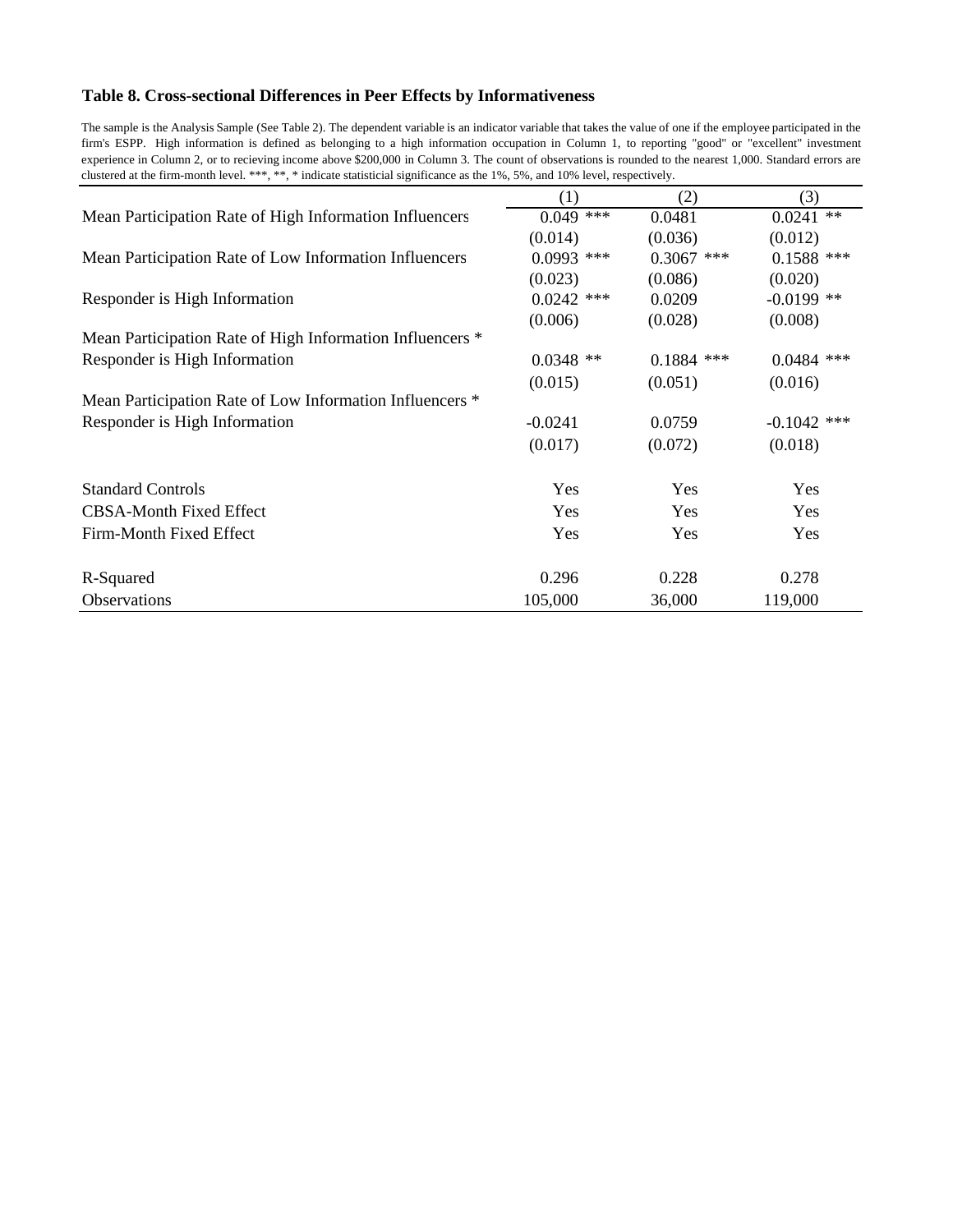#### **Table 9. Cross-sectional Differences in Peer Effects by Presence of Informed Peer**

The sample drops non-informed peers. Columns 4-6 also drop firm-locations where total employment is below the 10th or above the 90th percentiles. Columns 7-9 drop all firm-lcoations in the same state as the firm's headquar is an indicator variable that takes the value of one if the employee participated in the firm's ESPP. High information is defined as belonging to a high information occupation in Columns 1, 4 and 7, to reporting "good" or Columns 2, 5, and 8, or to recieving income above \$200,000 in Columns 3, 6, and 9. The count of observations is rounded to the nearest 1,000. Standard errors are clustered at the firm-month level. \*\*\*, \*\*, \* indicate stati and 10% level, respectively.

|                                                          | (1)           | (2)           | (3)          | (4)           | (5)              | (6)          | (7)           | (8)           | (9)          |
|----------------------------------------------------------|---------------|---------------|--------------|---------------|------------------|--------------|---------------|---------------|--------------|
| Mean Participation Rate of Low Information Influencers   | $0.1238$ ***  | $0.2423$ ***  | $0.1511$ *** | $0.1305$ ***  | $0.2616$ ***     | $0.1546$ *** | $0.1076$ ***  | $0.2497$ ***  | $0.1241$ *** |
|                                                          | (0.015)       | (0.021)       | (0.014)      | (0.016)       | (0.022)          | (0.014)      | (0.021)       | (0.034)       | (0.019)      |
| No High Information Types at Firm-Location-Month         | $0.0193$ **   | $0.0492$ ***  | $0.0218$ **  | $0.0178$ *    | $0.0447$ ***     | $0.0152$ *   | $0.0288$ **   | $0.0488$ **   | $0.024$ *    |
|                                                          | (0.009)       | (0.012)       | (0.009)      | (0.010)       | (0.013)          | (0.009)      | (0.013)       | (0.020)       | (0.013)      |
| Mean Participation Rate of Low Information Influencers * |               |               |              |               |                  |              |               |               |              |
| No High Information Types at Firm-Location-Month         | $-0.0565$ *** | $-0.1145$ *** | $-0.0383$ ** | $-0.0502$ *** | $-0.1167$<br>*** | $-0.0297$ *  | $-0.0719$ *** | $-0.1451$ *** | $-0.028$     |
|                                                          | (0.017)       | (0.020)       | (0.015)      | (0.018)       | (0.021)          | (0.016)      | (0.023)       | (0.033)       | (0.021)      |
| <b>Standard Controls</b>                                 | Yes           | Yes           | Yes          | Yes           | Yes              | Yes          | Yes           | Yes           | Yes          |
| <b>CBSA-Month Fixed Effect</b>                           | Yes           | Yes           | Yes          | Yes           | Yes              | Yes          | Yes           | Yes           | Yes          |
| Firm-Month Fixed Effect                                  | Yes           | Yes           | Yes          | Yes           | Yes              | Yes          | Yes           | Yes           | Yes          |
| R-Squared                                                | 0.316         | 0.296         | 0.305        | 0.317         | 0.296            | 0.307        | 0.367         | 0.343         | 0.359        |
| <b>Observations</b>                                      | 108,000       | 169,000       | 145,000      | 96,000        | 150,000          | 128,000      | 46,000        | 71,000        | 59,000       |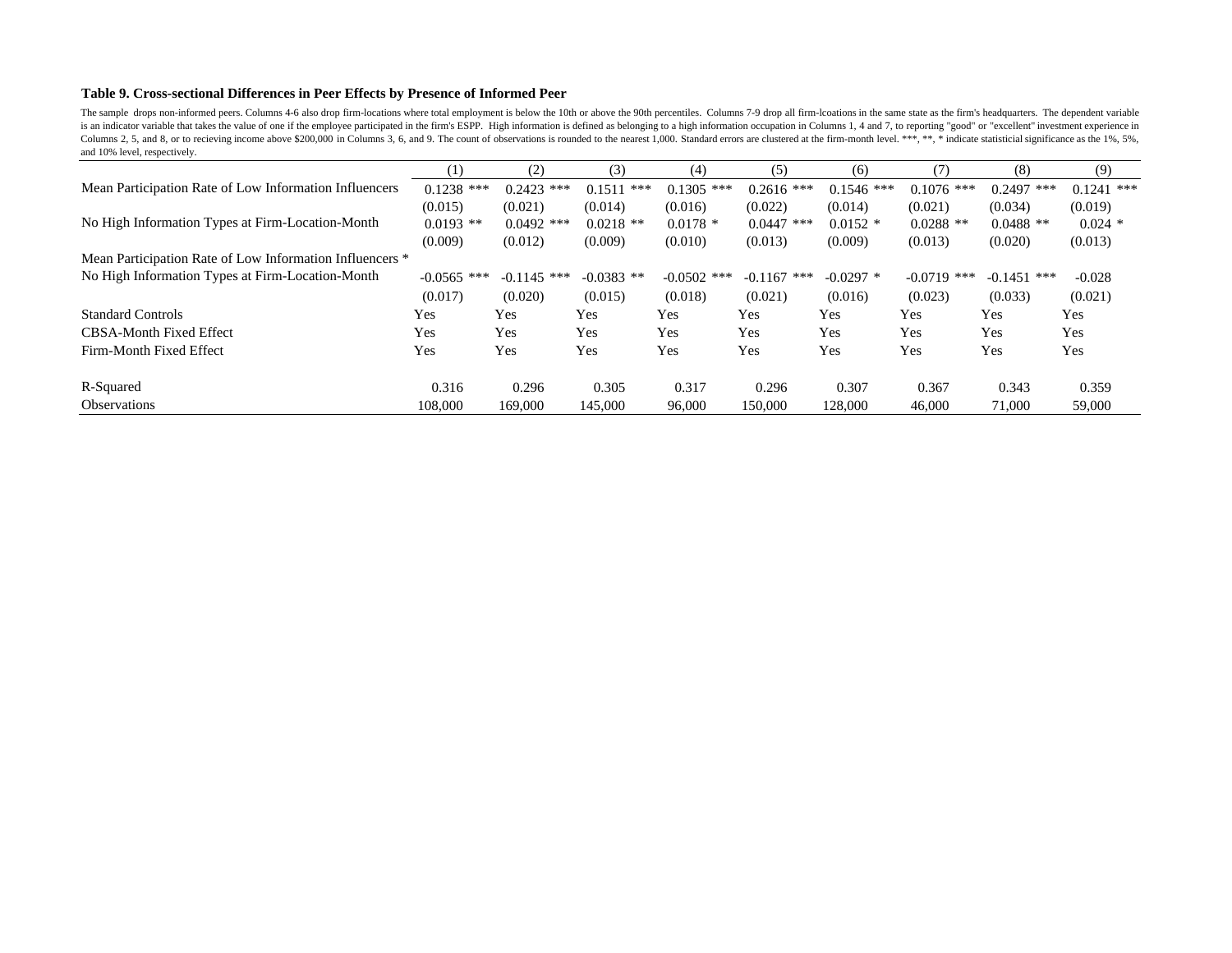|                   | mean ESPP | Count   |
|-------------------|-----------|---------|
| HO at location    | 46.70%    | 860,711 |
| no HO at location | 36.30%    | 239,765 |
|                   |           |         |
| HE at location    | 50.60%    | 453,027 |
| no HE at location | 39.20%    | 760,463 |
| HI at location    | 45.40%    | 873,651 |
|                   |           |         |
| no HI at location | 38.80%    | 281,005 |

## **Table 10. Mean ESPP Rate of Participation By Presence of High Information Peer in a Firm-Location-Month**